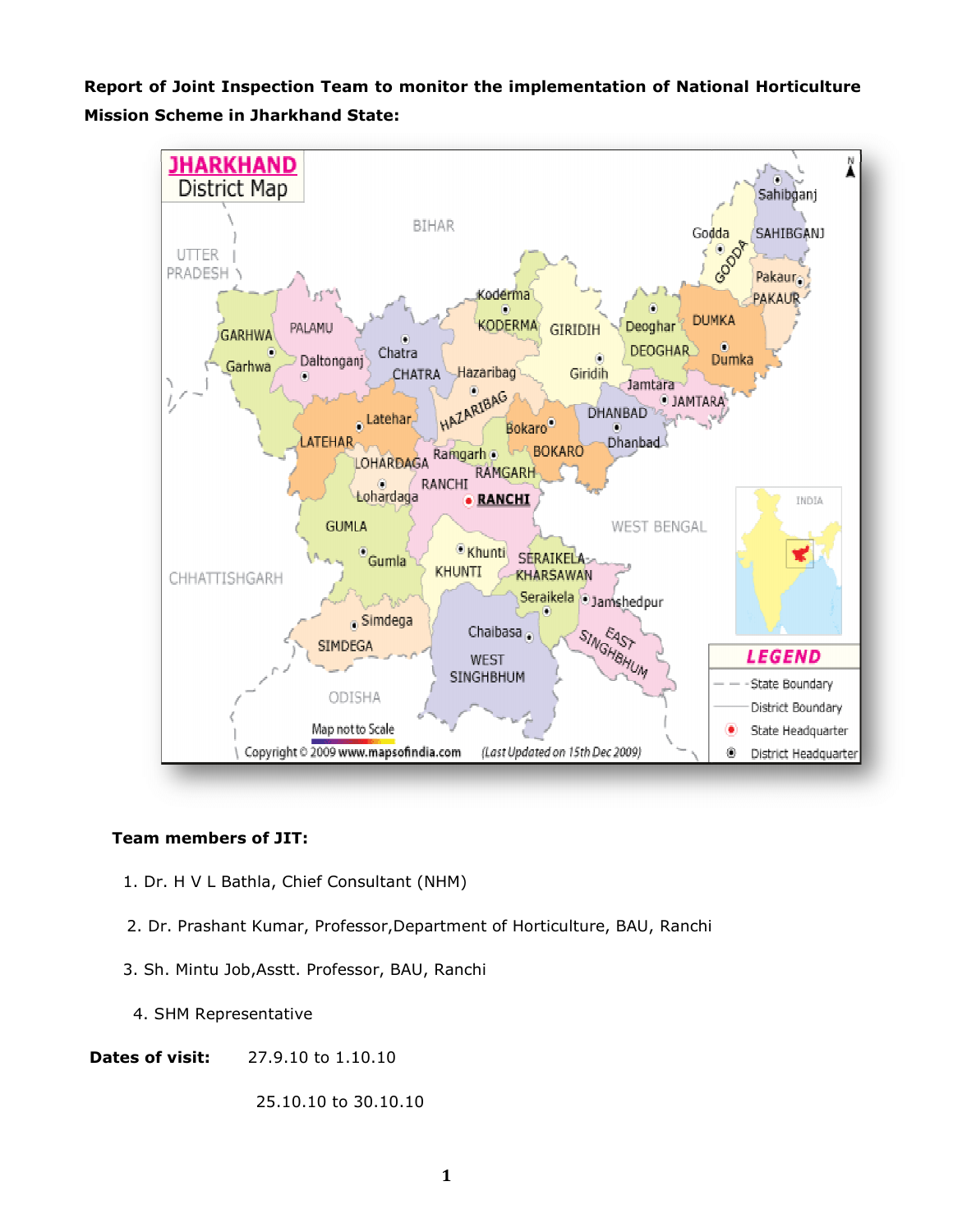# TABLE OF CONTENTS

| So.<br>No.              | <b>PARTICULARS</b>                                             | <b>PAGE NO.</b>         |
|-------------------------|----------------------------------------------------------------|-------------------------|
| $\mathbf{1}$            | <b>Horticulture Scenario In Jharkhand State</b>                | 3                       |
| $\overline{2}$          | <b>Status of Horticulture Development Before and after NHM</b> | 4                       |
| 3                       | <b>National Horticulture Mission in Jharkhand</b>              | $\overline{\mathbf{z}}$ |
| 4                       | <b>Field Visit to West Singhbhum</b>                           | $\mathbf{9}$            |
| 5                       | <b>Field Visit to Dumka</b>                                    | 15                      |
| 6                       | <b>Field Visit to Deoghar</b>                                  | 22                      |
| $\overline{\mathbf{z}}$ | <b>Field Visit to Jamtara</b>                                  | 33                      |
| 8                       | <b>Field Visit to Pakur</b>                                    | 37                      |
| 9                       | <b>Field Visit to Hazaribhag</b>                               | 41                      |
| 10                      | <b>Field Visit to Ramgarh</b>                                  | 45                      |
| 11                      | <b>Activities of Birsa Agriculture University under NHM</b>    | 47                      |
| 12                      | <b>Observations/Recommendations</b>                            | 54                      |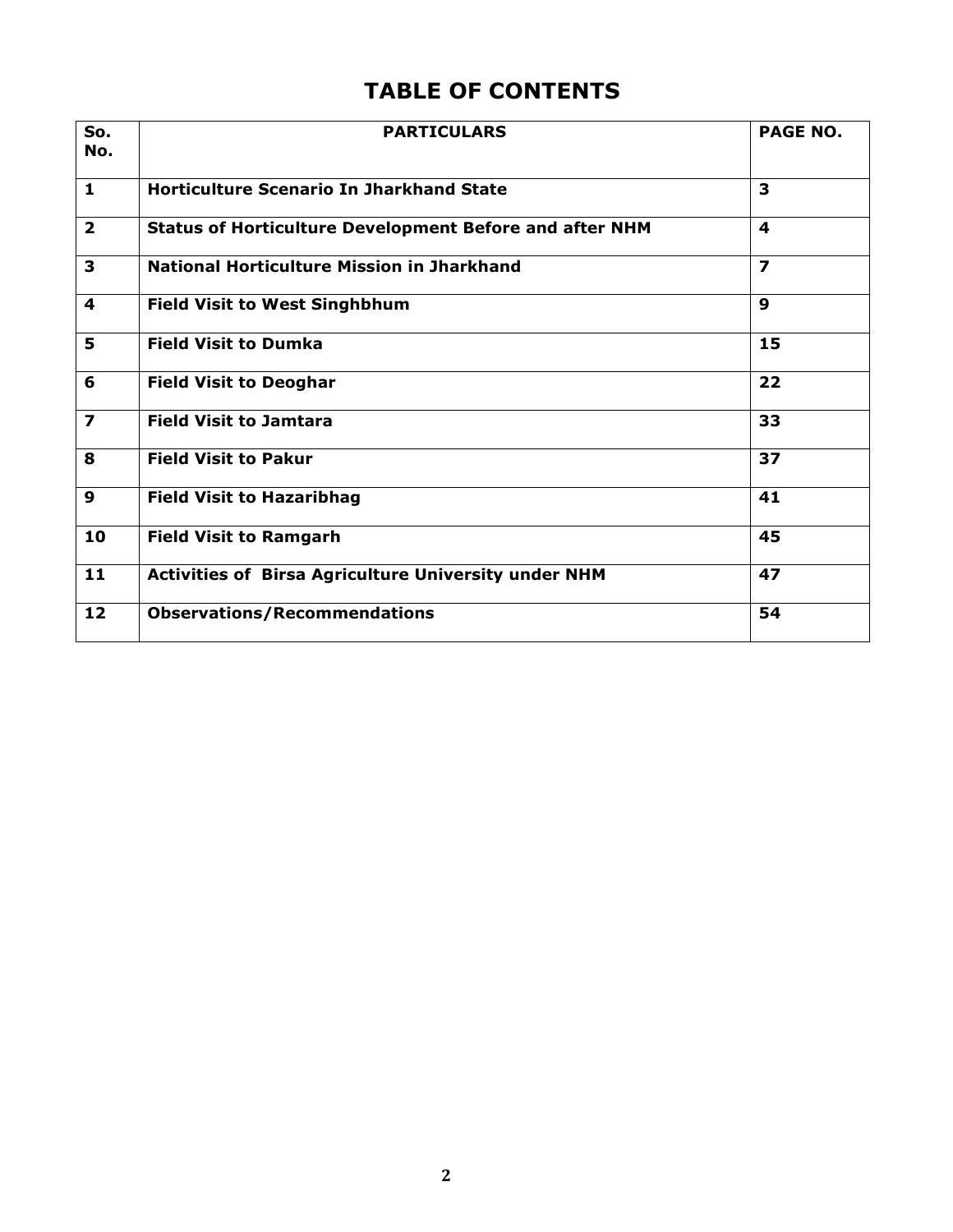# 1. HORTICULTURE SCENARIO IN JHARKHAND STATE

 The State of Jharkhand is endowed with a conducive condition for cultivation of a variety of horticultural crops. The wide product base, high volume of round the year production, strategic geographical location and high domestic demand automatically project horticulture as the thrust area of development. The horticultural produce including off season vegetables from the states are being preferred in the neighboring states for their quality and time of availability.

Presently, horticultural crops are grown over an area of 3.35 lakh hectares. The main producing regions are Ranchi, Hazaribag, Lohardaga, Gumla, Giridih, East Singhbhum, Dumka, Godda, Deoghar, Jamtara and saraikela. The maximum production of vegetables occurs in the Central and Eastern plateau region.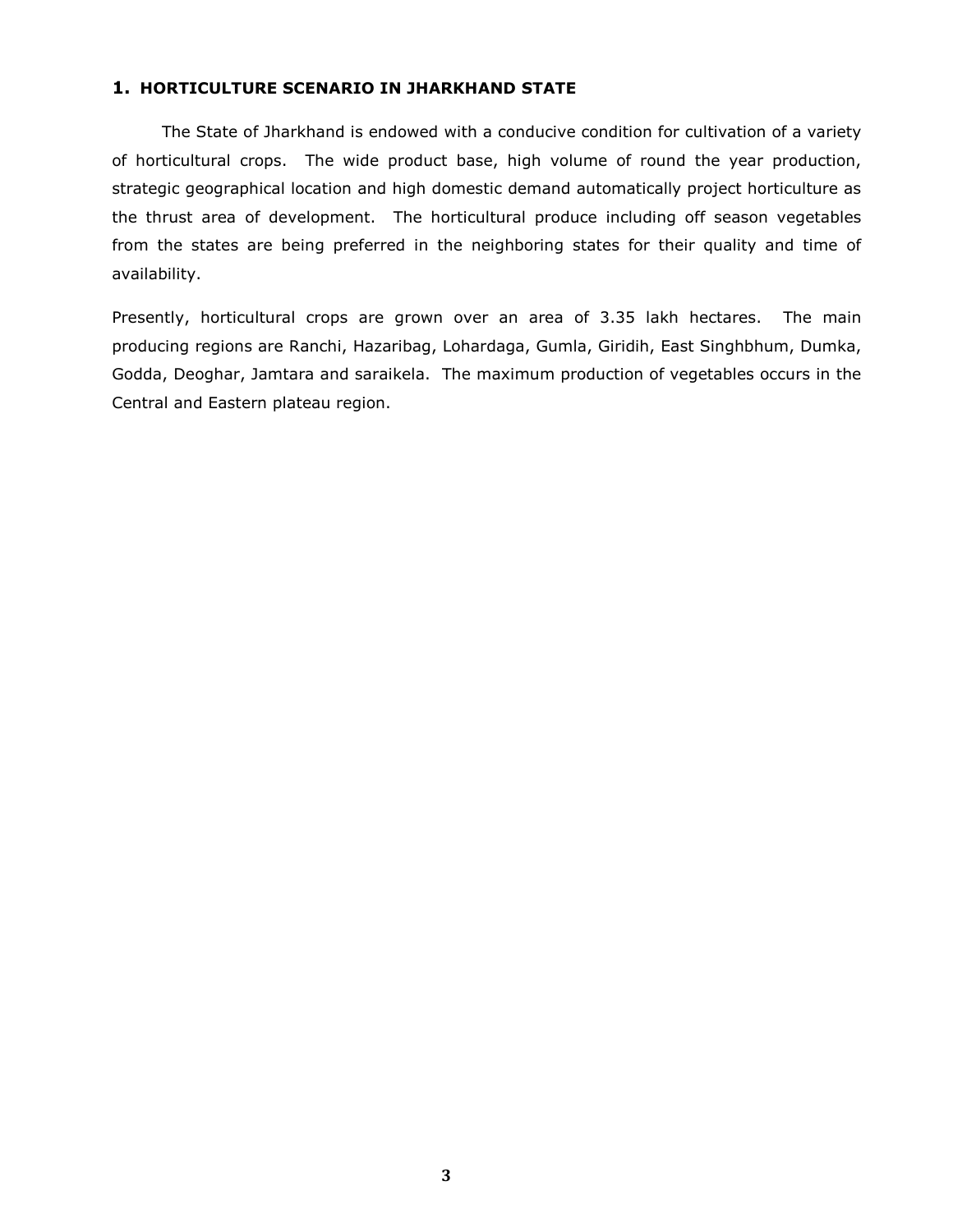# 2. STATUS OF HORTICULTURE DEVELOPMENT BEFORE AND AFTER NHM.

Jharkhand with its diverse agro-climatic condition is highly suited for development of horticulture – based economy with the major crops being Cauliflower, Tomato, Potato, French beans and cole crops.

The National Horticulture Mission (NHM) was taken up in the State during 2005-06.

| <b>Crop</b>        | 2004-05   | 2009-10 (After NHM) |        |
|--------------------|-----------|---------------------|--------|
|                    | (Before   |                     |        |
|                    | NHM)      |                     |        |
|                    | Area      | Area                | Total  |
|                    | (ha)      | (ha)                | Area   |
|                    |           |                     | (ha)   |
| Mango              | 7663      | 28841               | 36504  |
| Litchi             | 1526      | 2730                | 4256   |
| Aonla              | <b>NA</b> | 5805                | 5805   |
| <b>Citrus</b>      | 5516      | 5670                | 11186  |
| Papaya             | 2747      | 4855                | 7602   |
| <b>Chilli</b>      | 11146     | 4055                | 15201  |
| Ginger             | 1243      | 726                 | 1969   |
| <b>Turmeric</b>    | 1326      | $\overline{516}$    | 1842   |
| <b>Flower</b>      | 720       | 673                 | 1393   |
| <b>Cashew nut</b>  | <b>NA</b> | 2830                |        |
|                    |           | 500                 | 3330   |
| Vegetable          | 149231    |                     | 238890 |
| <b>Protected</b>   |           |                     |        |
| <b>Cultivation</b> |           |                     |        |
| (Rose,             |           |                     |        |
| Gerbera,           |           | 12000               | 120000 |
| Carnation)         | <b>NA</b> | 0                   | Sq.m.  |
|                    |           | Sq.m.               |        |

# Status of Horticulture Development before and after NHM.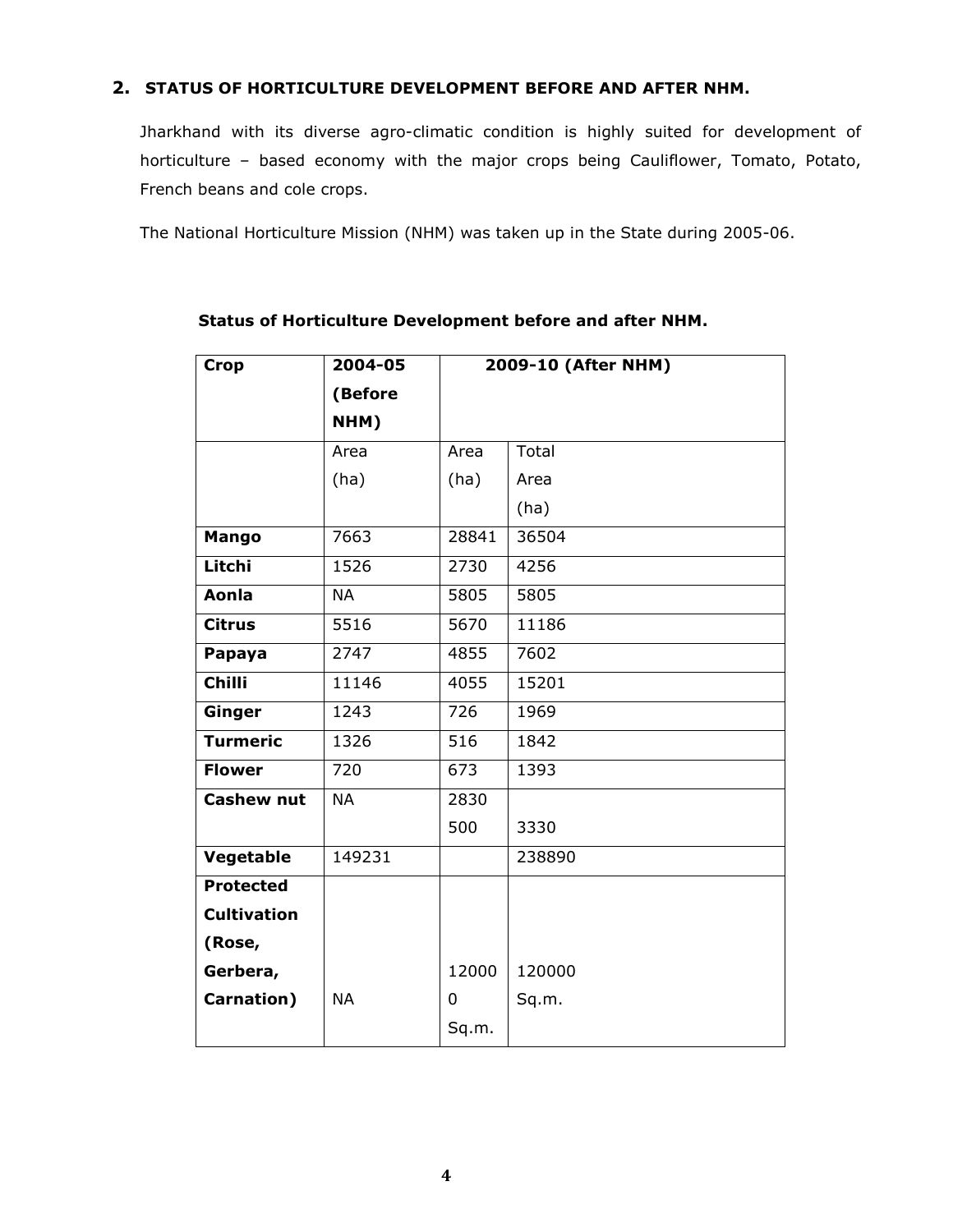Major fruits grown in the State are Mango, Guava, Banana, Lemon, Litchi, Jackfruit, and papaya. State Horticultural Mission is promoting commercial cultivation of certain fruit crops like Mango, Litchi and Guava with an objective increase the area under cultivation of these crops.

| Lemon            | Palamu, East Singhbhum, Dhanbad                 |
|------------------|-------------------------------------------------|
| Litchi           | Ranchi, Gumla, Hazaribag,                       |
| <b>Jackfruit</b> | West Singhbhum, East Singhbhum, Chatra, Simdega |

Major vegetable grown are Potato, Cauliflower, French bean, Onion, Brijal, Tomato, pea, and Cucurbits. The productivity of vegetable in the State is 14.49 tonnes/ha against national average of 16.00 tonnes/h. Districts like Ranchi, Gumla, Hazaribag, and Lohardaga are known for round the year production of vegetables due to suitable climatic conditions. Major crop cluster are indicated in the table below:

| <b>Crops</b>       | <b>Production areas (District)</b>                                |  |  |  |
|--------------------|-------------------------------------------------------------------|--|--|--|
|                    |                                                                   |  |  |  |
| Potato             | Ranchi, Hazaribag, Lohardaga, Dumka, Deoghar, Chatra              |  |  |  |
| Onion              | Ranchi, Dhanbad, Giridih, Dumka, Sahebganj, Pakur, Simdega, Gumla |  |  |  |
| <b>Okra</b>        | Ranchi, East Singhbhum, Gridih                                    |  |  |  |
| <b>Brinjal</b>     | Ranchi, East Singhbhum, Gridih                                    |  |  |  |
| <b>Cauliflower</b> | Ranchi, Hazaribag, Lohardaga, Dhanbad, Dumka, East Singhbhum,     |  |  |  |
|                    | Khunti                                                            |  |  |  |
| Cabbage            | Ranchi, Gridih, Dhanbad                                           |  |  |  |
| Carrot             | East Singhbhum, Ranchi, Dumka, Gumla                              |  |  |  |
| <b>French bean</b> | Ranchi, Khunti, Hazaribag, Lohardaga, Chatra                      |  |  |  |
| <b>Tomato</b>      | Hazaribag, East Singhbhum, Gridih, Ranchi, Khunti                 |  |  |  |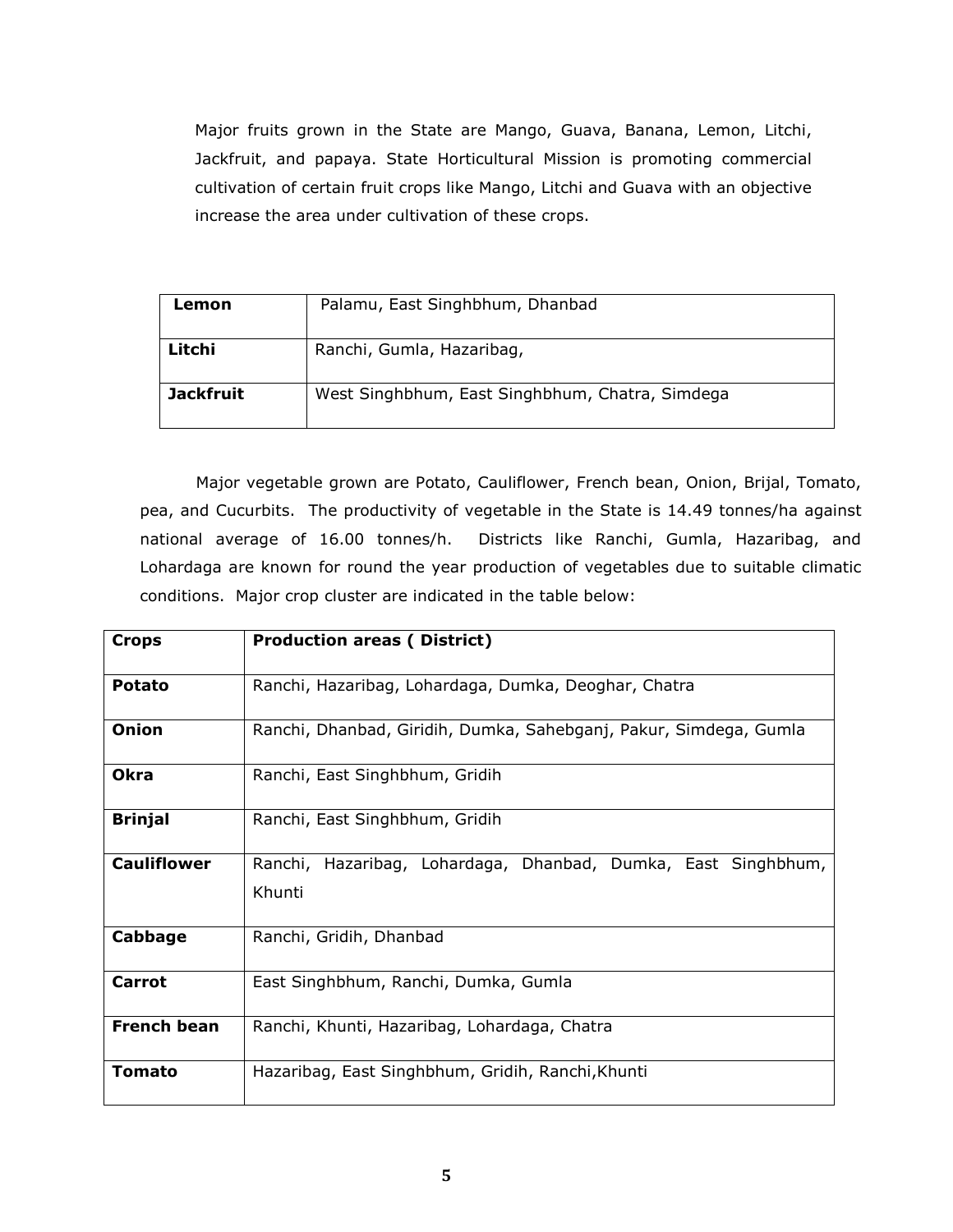Chilli, Garlic, Ginger and coriander are the major spice crops in the state. Major clusters of production are indicated in the below:

| <b>Spices</b> | <b>Production area (Districts)</b>                                                   |  |  |  |  |
|---------------|--------------------------------------------------------------------------------------|--|--|--|--|
| <b>Chilli</b> | Ranchi, Dhanbad, Gridih, Dumka, Sahebganj, Simdega, Gumla                            |  |  |  |  |
| Ginger        | Ranchi, Hazaribag, Pakur, dumka, Lohardaga, Gumla                                    |  |  |  |  |
| Garlic        | Ranchi, Hazaribag, Godda, Dhanbad Gridih, Dumka, Sahebganj, Pakur,<br>Simdega, Gumla |  |  |  |  |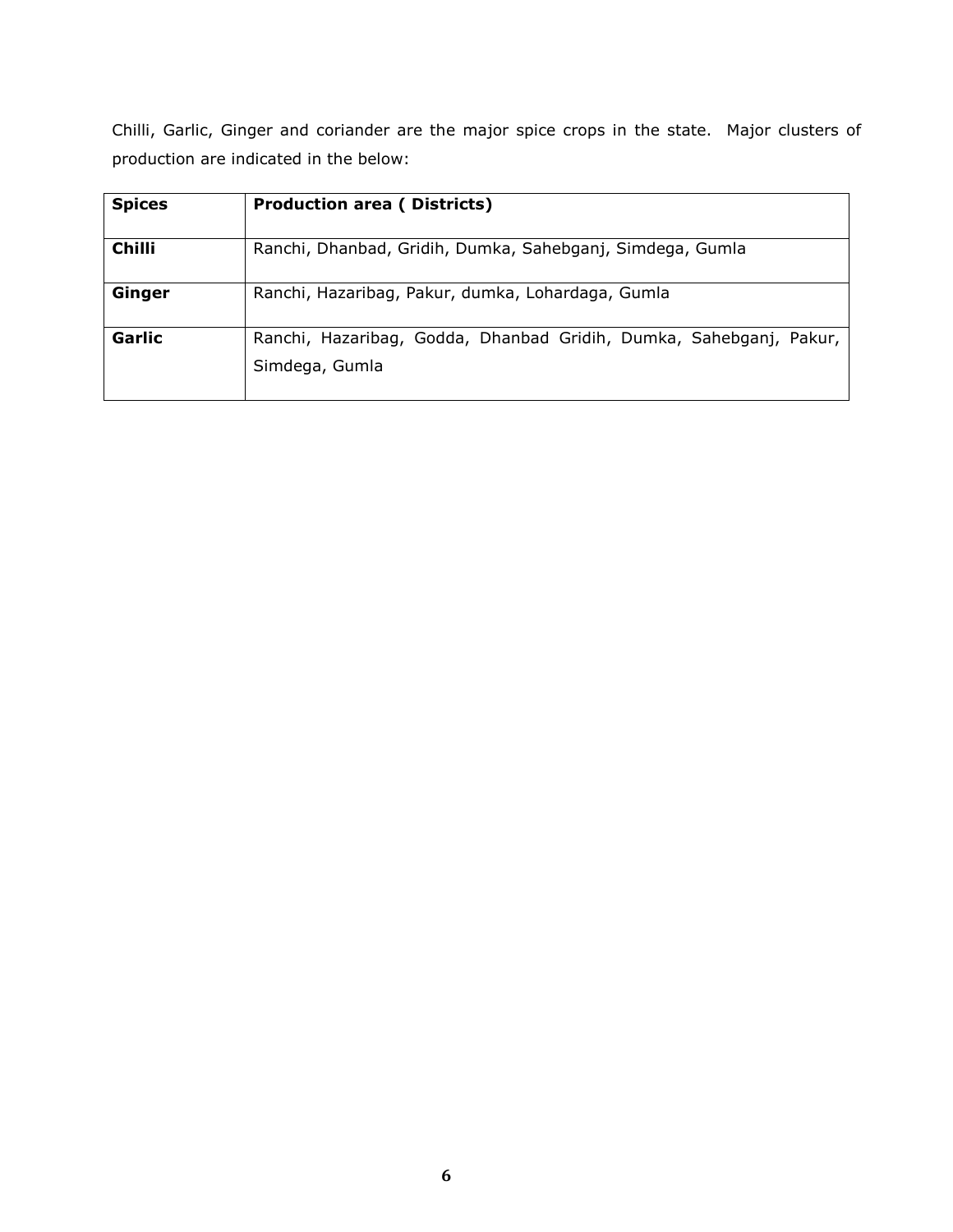#### 3. NATIONAL HORTICULTURE MISSION IN JHARKHAND

 The Centrally Sponsored Scheme of National Horticulture Mission (NHM) is being implemented in a Mission mode approach to address all the issues related to holistic development of Horticulture in the State since 2005-06. The scheme is being implemented in seventeen identified potential Districts with cluster approach. The focus crops identified under the programme include Aonla, Litchi, Mango, Peach, Citrus, Papaya, Ginger, Turmeric, Chilies, Flower and Medicinal & Aromatic plants.

Major activities being undertaken in the programme are production and distribution of planting material, vegetable seed production, area expansion, rejuvenation of old and senile orchards, creation of community water resources, protected cultivation etc.

#### Physical Achievements

Under the mission, during 2005-06 to 2009-10, an additional area of 64663 ha of identified horticulture crops has been covered beside establishment of 149 nurseries for production of quality planting materials, 871 ha under vegetable seed production, 1487 ha under mulching, adoption of organic farming in an area of 172 ha for promotion of organic crops besides establishment of 323 number of vermi-compost units, adoption of IPM practices in an area of 517 ha creation of 17 IPM/INM infrastructure facilities such as Leaf tissue labs, disease forecasting units and plant health clinics, 212 community water harvesting structure and distribution of 2337 colonies wit hives. Apart from this, 18 functional infrastructures have been given training under various horticulture activities.

 During 2010-11, an area of 6400 ha under Fruits (Perennials) and 2825 ha under plantation crops has been covered apart from establishment of 38 community water harvesting structures.

### Financial Achievements

During 2005-06 to 2009-06, an amount of Rs. 158.95 crore was released to the State, against which an expenditure of Rs. 136.88 crore has been reported.

The Annual Action Plan of SHM, Jharkhand for 2010-11 has been approved for Rs. 50.00 crore including GOI share of Rs. 42.50 crore. A sum of Rs. 10.18 crore is available with the State Horticulture Mission as unspent balance.

#### Year-wise details of outlay, Funds Released and Expenditure under NHM in Jharkhand

7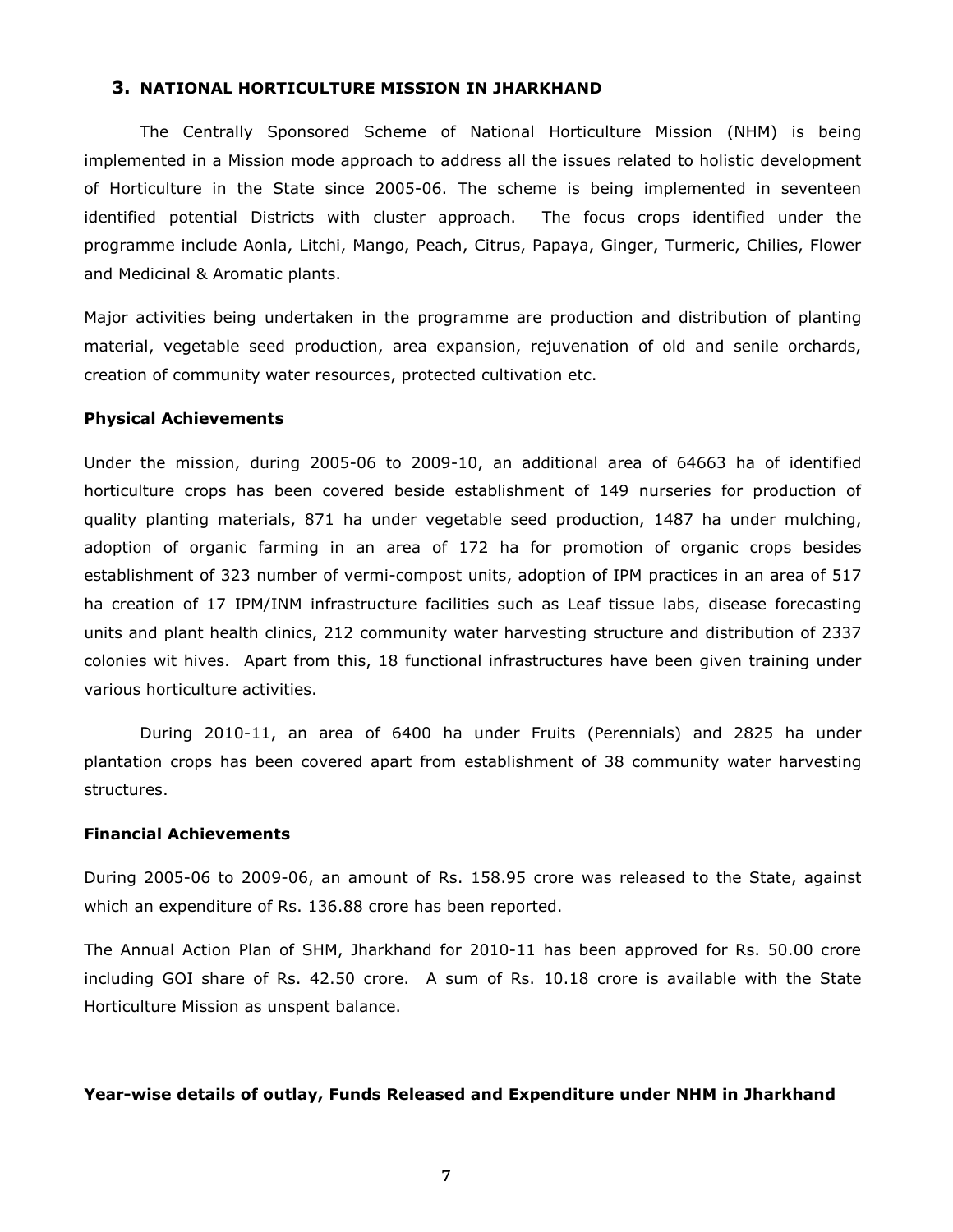# (Rs in Lakh)

| Year    | Outlay  | <b>Releases</b>          | <b>Expenditure</b> | <b>Balance</b> |
|---------|---------|--------------------------|--------------------|----------------|
| 2005-06 | 5990.37 | 3030.00                  | 2.97               | 3027.03        |
| 2006-07 | 8324.93 | 4000.00                  | 1948.42            | 5078.61        |
| 2007-08 | 9018.21 | 781.00                   | 2351.33            | 3508.28        |
| 2008-09 | 9872.70 | 5000.00                  | 5201.46            | 3306.82        |
| 2009-10 | 4764.27 | 3084.00                  | 4183.66            | 2207.16        |
| 2010-11 | 4250.00 | $\overline{\phantom{0}}$ | 1188.73            | 1018.43        |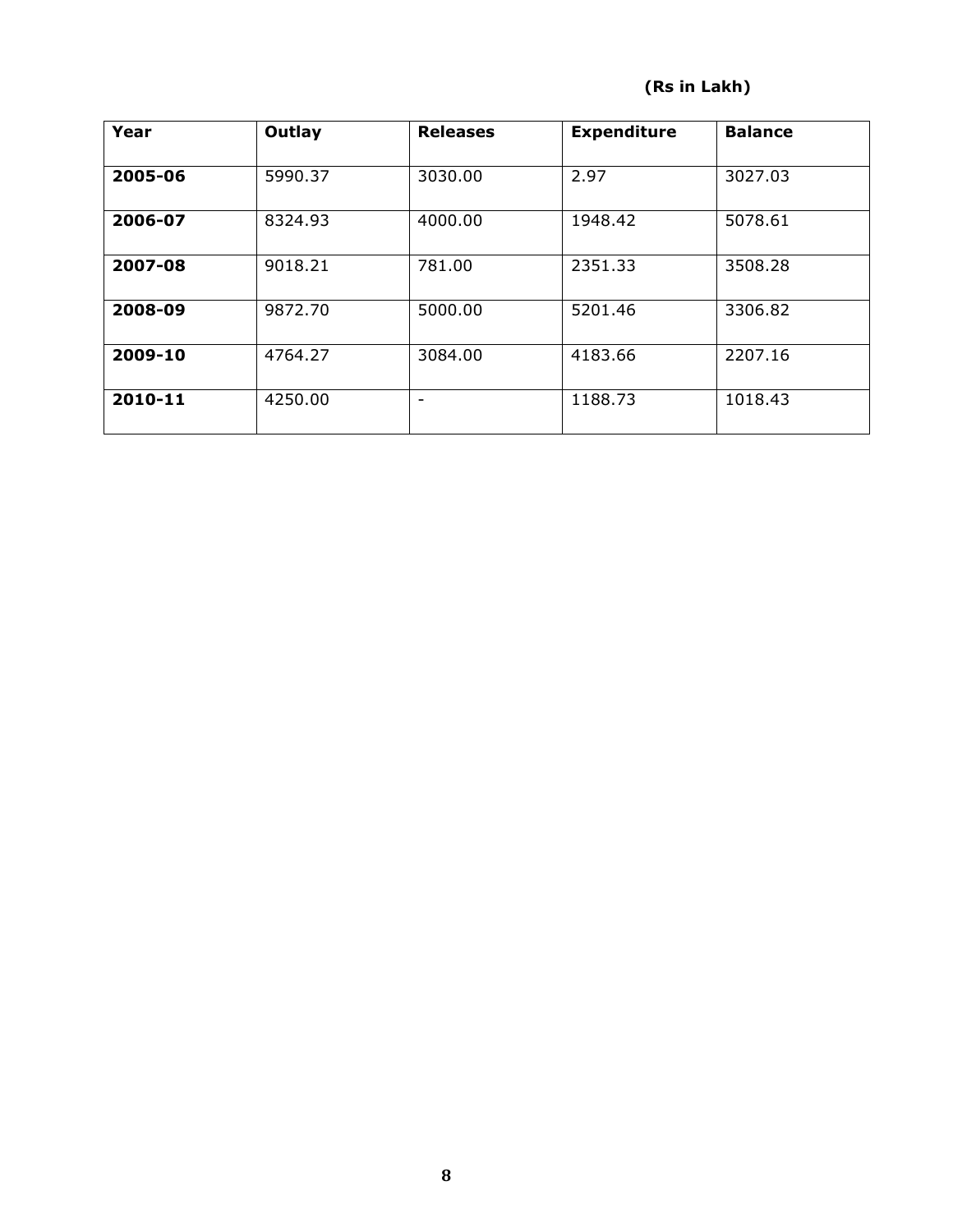# 4. Field Visit to District West Singhbhum

## AREA EXPANSION

## Beneficiary No. 1

- 1. Name and address of beneficiary whose field visited LAGO KALUNDIA Village MATAGUTU, P.O. Jhikpani Dist. West SINGHBHUM
- 2. Total Land available with the beneficiary (ha)  $-1.34$
- 3. Crop cluster under which covered MATAGUTU
- 4. Name and variety of crop planted Mango(Malda, Amrapali)
- 5. Sources of planting material Through NGO
- 6. Number of plants planted/rejuvenated 134 plants
- 7. Date of planting/rejuvenation 8 August 2010
- 8. Number of plants which survived (also indicated percentage survival) 134(100)
- 9. Total amount of subsidy assistance due to the beneficiary as (Rs.) Nil

| 10. Amount paid and date of payment - | 12/05/10 - 1,148.00  |
|---------------------------------------|----------------------|
|                                       | 22/05/10 - 919.00    |
|                                       | 29/05/10 - 1080.00   |
|                                       | $05/08/10 - 1803.00$ |

----------

TOTAL - 4,950.00

- 11.Mode of payment
- 12.Source of Irrigation Water (Bore will/Tube well/Canal) Pond
- 13. Whether drip/Sprinkler system in use No
- 14. Other inputs provided Yes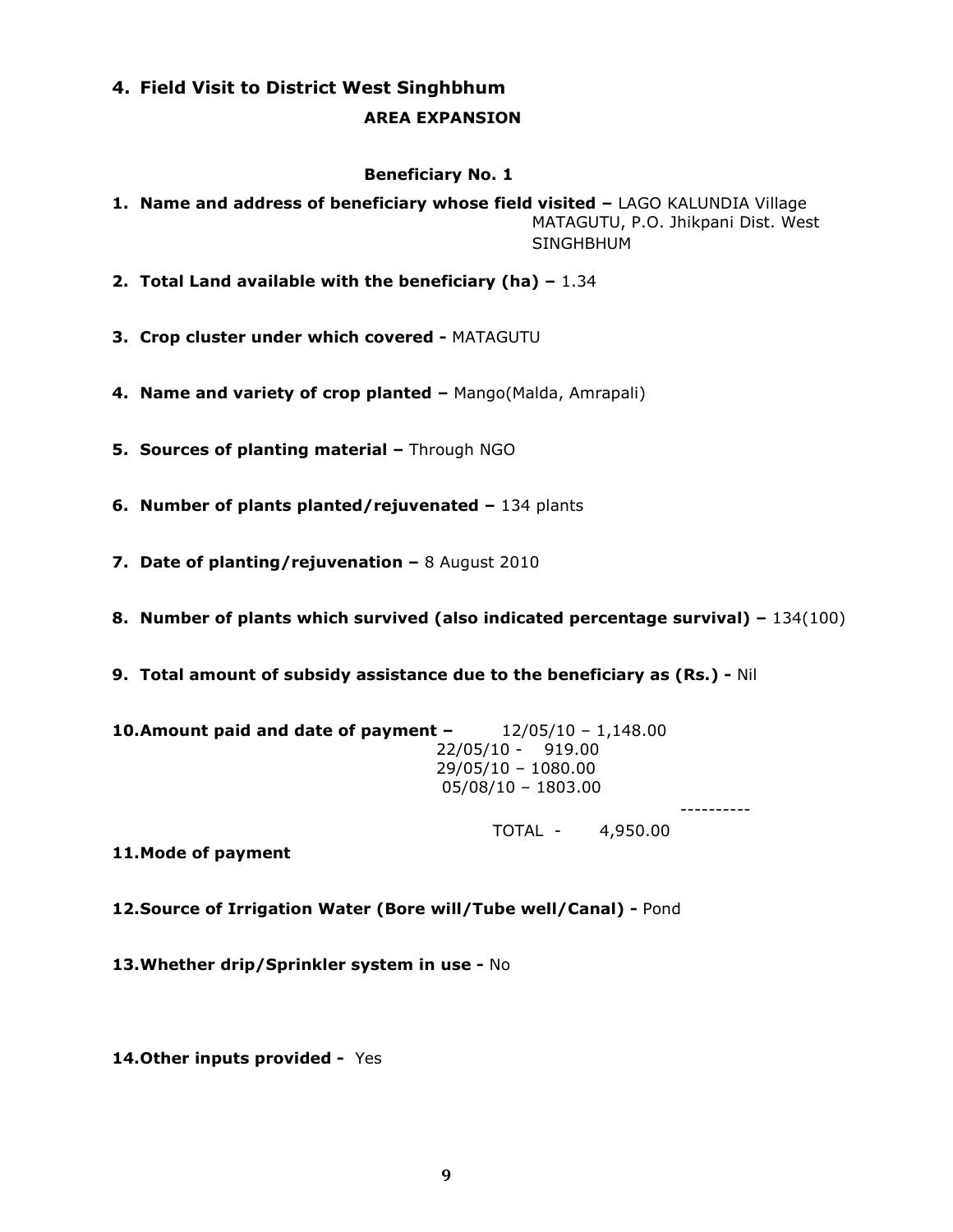15. Whether assistance availed for Organic Farming - No

16. If so, area covered -  $X$ 

17. Assistance availed - X

18. Available marketing facility for the crop - Yes

19. Other infrastructure available in the vicinity - No

20.General upkeep of the plot : Good

21.Any other relevant observation by the JIT

## Beneficiary No. 2

- 1. Name and address of Beneficiary whose field visited: DoKo Laguri & other 7, Vill. Hansada Block Jaganathpur District West Singhbhum
- 2. Total land available with the beneficiary (ha): 16.20
- 3. Crop Cluster under which covered: Establishment of new gardens (Mango cluster)
- 4. Name and variety of crop planted: Langara, Maldah, Amarpali (Mango)
- **5. Sources of planting material: National Seed Cooperation (NSC)**
- 6. Number of plants planted/rejuvenated: 1625
- 7. Date of planting/rejuvenation: 30 July to 10 August 2010
- 8. Number of plants which survived (also indicate percentage Survival): 1625 (till

30 September 2010)

9. Total amount of subsidy assistance due to the beneficiary as (Rs.): 50% due till now

10. Amount paid and date of payment: 50% amount-16.87 lakh, Dated 2.9.08

11. Mode of payment: Planting Material, Cash

- 12. Source of Irrigation Water (Bore well/Tube well/Canal): Water Harvesting Tank, Lift Irrigation, Jal Kund
- 13. Whether Drip/Sprinkler system in use: Drip Irrigation will be introduced shortly
- 14. Other inputs provided: Vegetable Seed Provided for inter cropping
- 15.Whether assistance availed for Organic Farming: No
- 16. If so, area covered: No
- 17.Assistance availed: No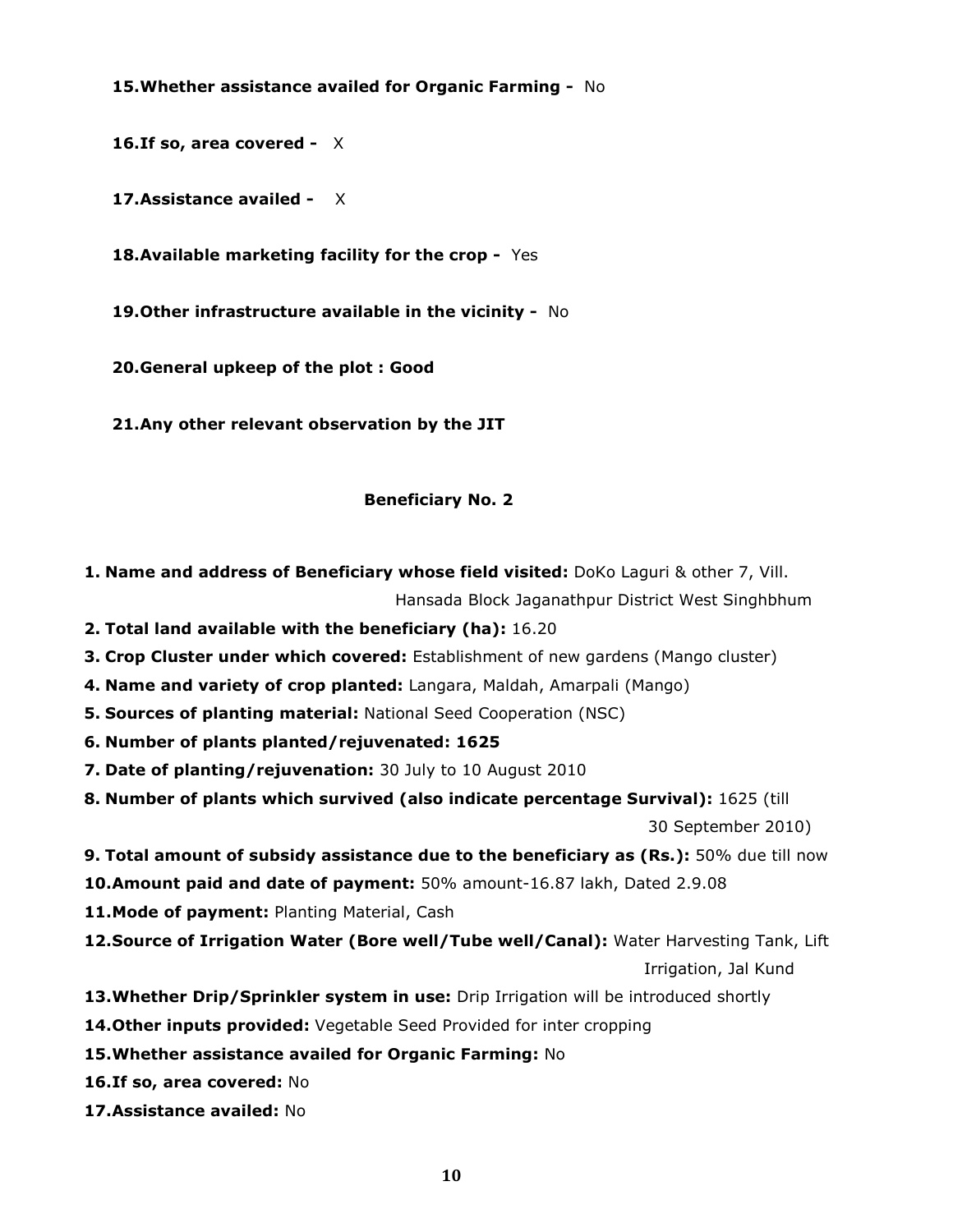- 18. Available marketing facility for the crop: Market facility available Locally
- 19.Other infrastructure available in the vicinity: No
- 20.General upkeep of the plot: Very good/Good/Average/Poor: Good
- 21.Any other relevant observation by the JIT.

# Beneficiary No. 3

1. Name and address of Beneficiary whose field visited: Balram Babonga & other 8, Vill.

Hansada Block Jaganathpur District West Singhbhum

- 2. Total land available with the beneficiary (ha): 15.80
- 3. Crop Cluster under which covered: Establishment of new gardens (Mango cluster)
- 4. Name and variety of crop planted: Langara, Maldah, Amarpali (Mango)
- 5. Sources of planting material: National Seed Cooperation (NSC)
- 6. Number of plants planted/rejuvenated: 1600
- 7. Date of planting/rejuvenation: 30 July to 10 August 2010
- 8. Number of plants which survived (also indicate percentage Survival): 1600 (till
- 30 eptember 2010)
- 9. Total amount of subsidy assistance due to the beneficiary as (Rs.): 75% due till now
- 10.Amount paid and date of payment: 25% amount-16.87 lakh, Dated 2.9.08
- 11. Mode of payment: Planting Material, Cash
- 12. Source of Irrigation Water (Bore well/Tube well/Canal): Water Harvesting Tank, Lift Irrigation, Jal Kund
- 13. Whether Drip/Sprinkler system in use: Drip Irrigation will be introduced shortly
- 14. Other inputs provided: Vegetable Seed Provided for inter cropping
- 15. Whether assistance availed for Organic Farming: No
- 16.If so, area covered: No
- 17.Assistance availed: No
- 18. Available marketing facility for the crop: Market facility available Locally
- 19. Other infrastructure available in the vicinity: No
- 20.General upkeep of the plot: Very good/Good/Average/Poor: Good
- 21.Any other relevant observation by the JIT.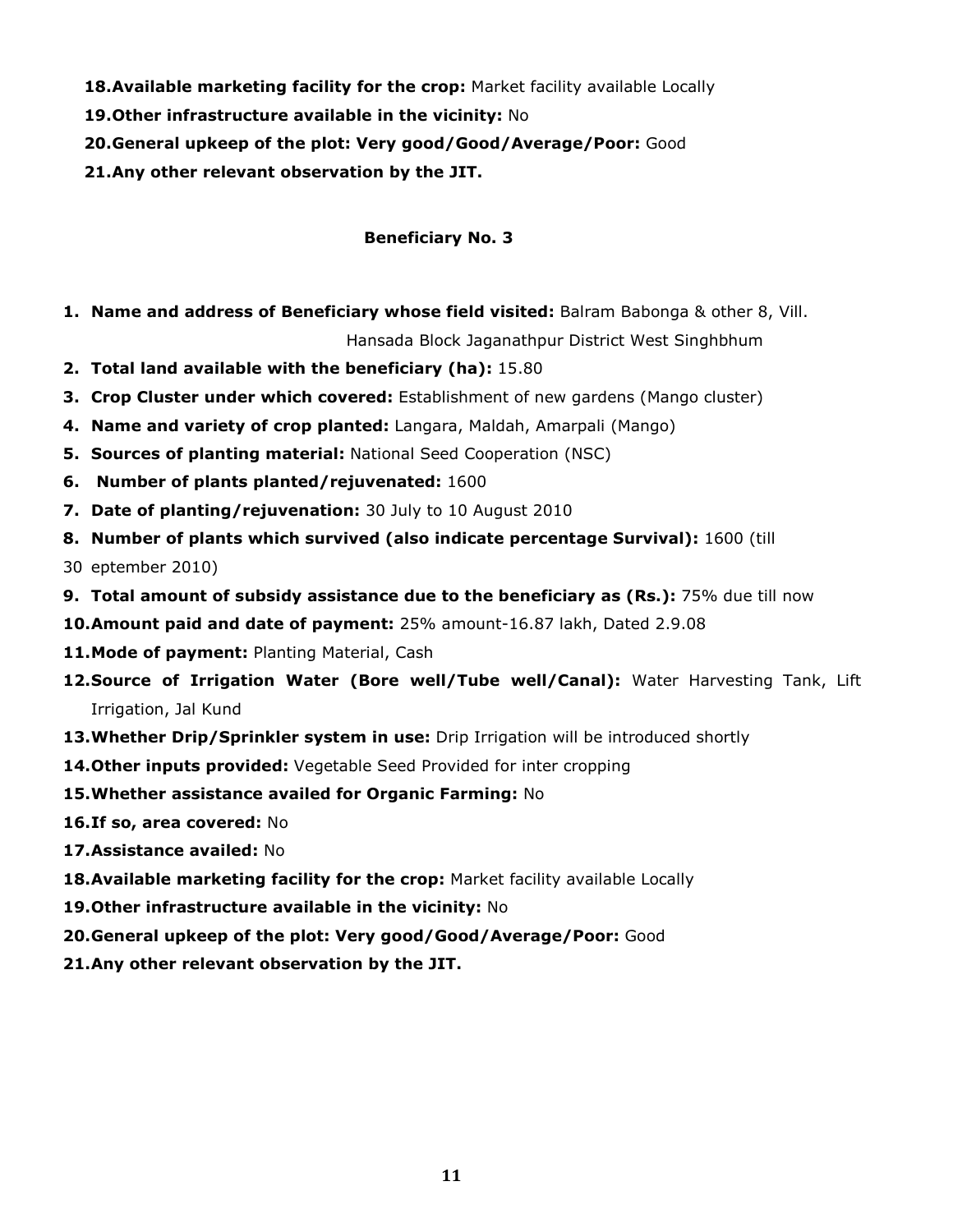# Beneficiary No. 4

- 1. Name and address of beneficiary whose field visited LAGO KALUNDIA Village MATAGUTU, P.O. Jhikpani Dist. West SINGHBHUM
- 2. Total Land available with the beneficiary (ha)  $-1.34$
- 3. Crop cluster under which covered MATAGUTU
- 4. Name and variety of crop planted Mango(Malda, Amrapali)
- 5. Sources of planting material Through NGO
- 6. Number of plants planted/rejuvenated 134 plants
- 7. Date of planting/rejuvenation 8 August 2010
- 8. Number of plants which survived (also indicated percentage survival)  $-134(100)$
- 9. Total amount of subsidy assistance due to the beneficiary as (Rs.) Nil

10. Amount paid and date of payment – 12/05/10 – 1,148.00 22/05/10 - 919.00 29/05/10 – 1080.00 05/08/10 – 1803.00 ----------

TOTAL - 4,950.00

11. Mode of payment

- 12. Source of Irrigation Water (Bore will/Tube well/Canal) Pond
- 13. Whether drip/Sprinkler system in use No
- 14. Other inputs provided Yes
- 15. Whether assistance availed for Organic Farming No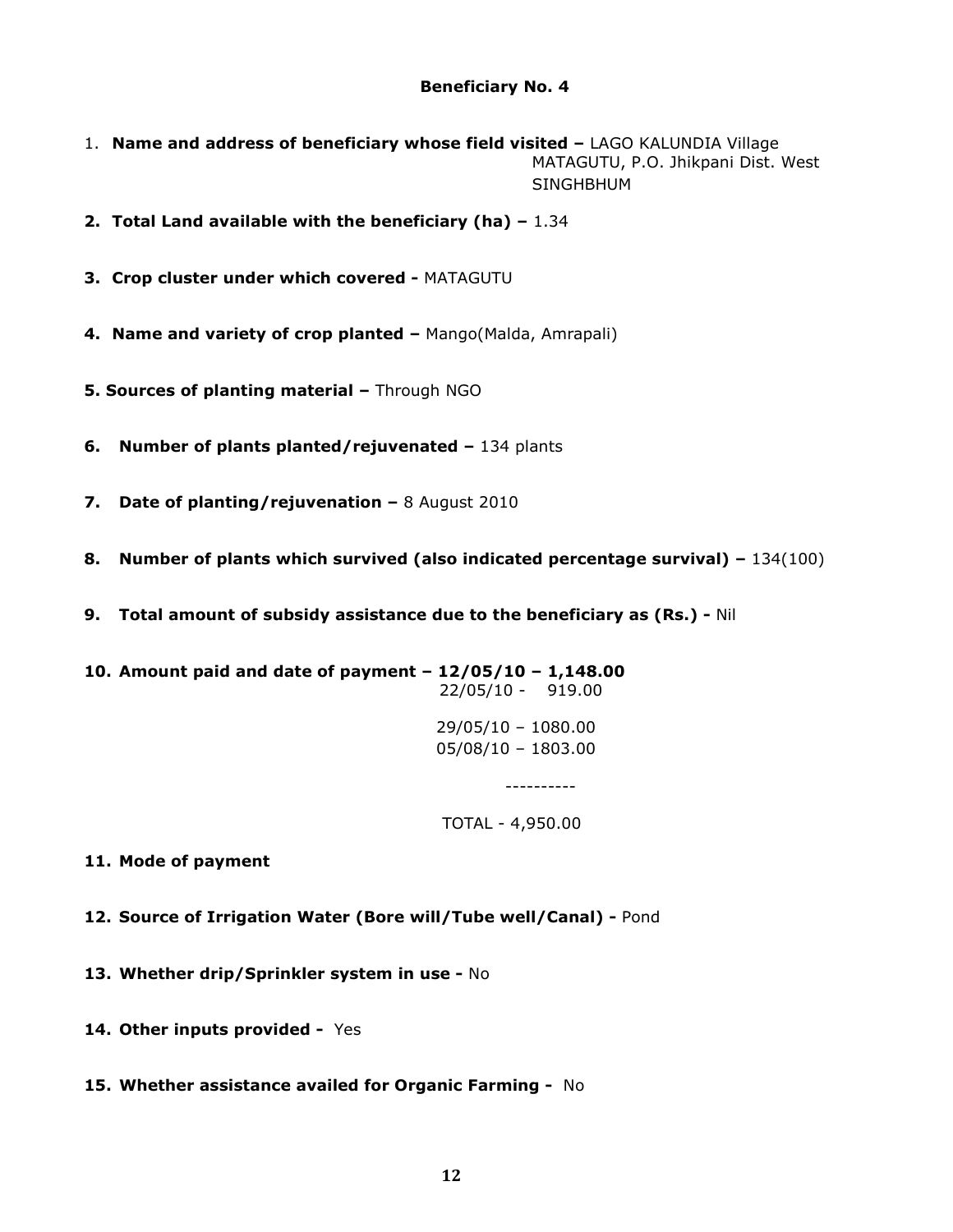16. If so, area covered -  $X$ 

17. Assistance availed - X

18. Available marketing facility for the crop - Yes

19. Other infrastructure available in the vicinity - No

- 20. General upkeep of the plot : Very Good/Good/Average/Poor- Good
- 21. Any other relevant observation by the JIT

#### Water Resources

Beneficiary No. 1

| 1. Name of Project:                                       | N.H.M                                        |
|-----------------------------------------------------------|----------------------------------------------|
| 2. Year of Implementation:                                | 2009-10                                      |
| 3. Project period:                                        | 3 years                                      |
| 4. Name of Implementing Agency: SINGHBHUM GRAMODYOG VIKAS | <b>SANSTHAN</b>                              |
| 5. Location of Project:                                   | <b>WEST SINGHBHUM</b>                        |
| 6. Total project Cost:                                    | 53,256.00                                    |
| 7. Amount Released by DAC:                                | 53,256.00                                    |
| 8. Expenditure incurred:                                  | 53,256.00 up to 31 <sup>st</sup> August 2010 |
| 9. Current Status of project:                             |                                              |
| - Capacity:                                               | $50' \times 50' \times 12'$                  |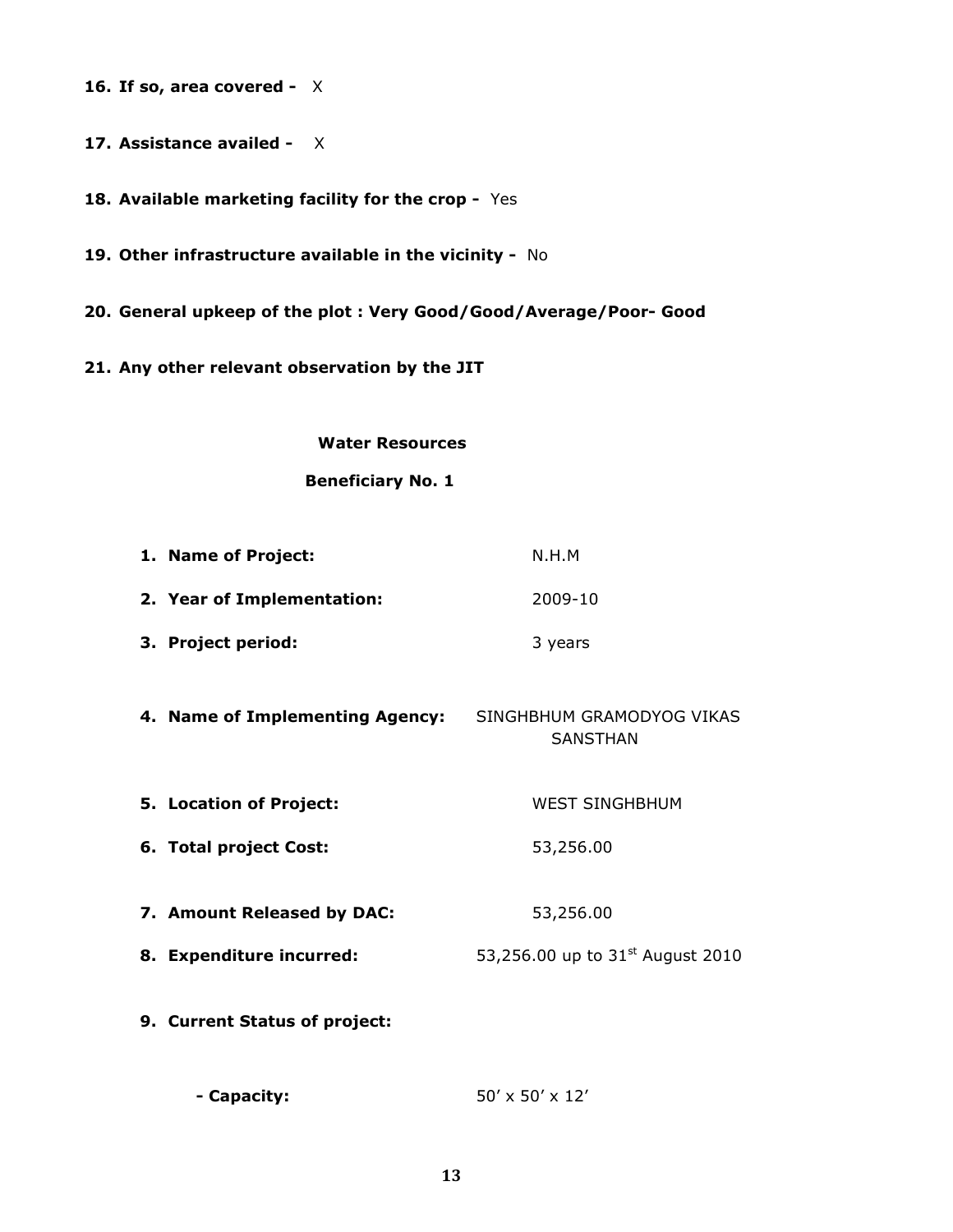- **Command area:** 5 Hac.

- Whether linked with new plantation or old plantations: yes

- Whether Funds disbursed: 53,256.00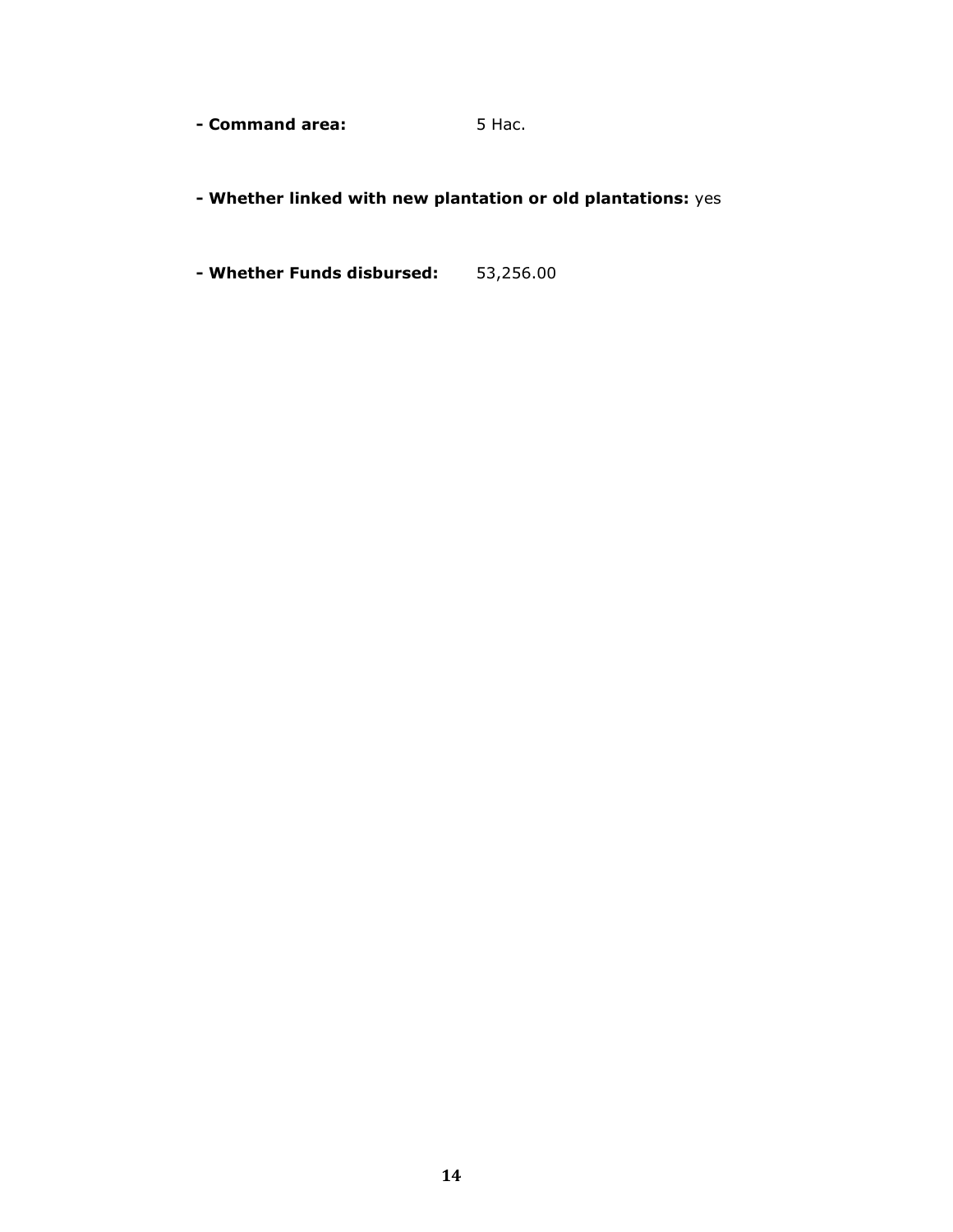# 5. Field Visit to District Dumka

# Beneficiary No. 1

- 1. Name and address of beneficiary whose field visited: Bhagwani Samitti, Madhupur, Block Jarmundi Bhagwani Samitti, Ghoghatekcha, Block Jarmundi Bhagwani Samitti, Silenda, Block Jama Bhagwani Samitti, Sarsathari, Block Saraiyahaat
- 2. Total Land available with the beneficiary (ha): 22 Ha., 32 Ha., 8 Ha., 22 Ha.
- 3. Crop cluster under which covered : Mango Orchards
- 4. Name and variety of crop planted: Himsagar, Malda, Bombay Green, Gulabkhas & Malika
- **5. Sources of planting material :** Approved Nursery by NHM
- 6. Number of plants planted/rejuvenated: 100% (100 plants per Ha.)
- 7. Date of planting/rejuvenation : 15 July to 30 August of Financial Year
- 8. Number of plants which survived (also indicated percentage survival) : 80% to 90% as per different Patch wise
- 9. Total amount of subsidy assistance due to the beneficiary as (Rs.): Rs.  $11,250 + 4,500 =$ 15,750 Ha.
- 10.Amount paid and date of payment:
- 11. Mode of payment: By Cheque from NHM Ranchi
- 12. Source of Irrigation Water (Bore will/Tube well/Canal): Pond and well
- 13. Whether drip/Sprinkler system in use: No
- 14. Other inputs provided: trying to convergence by NAREGA, NFSM, RKVY and State Horticulture Department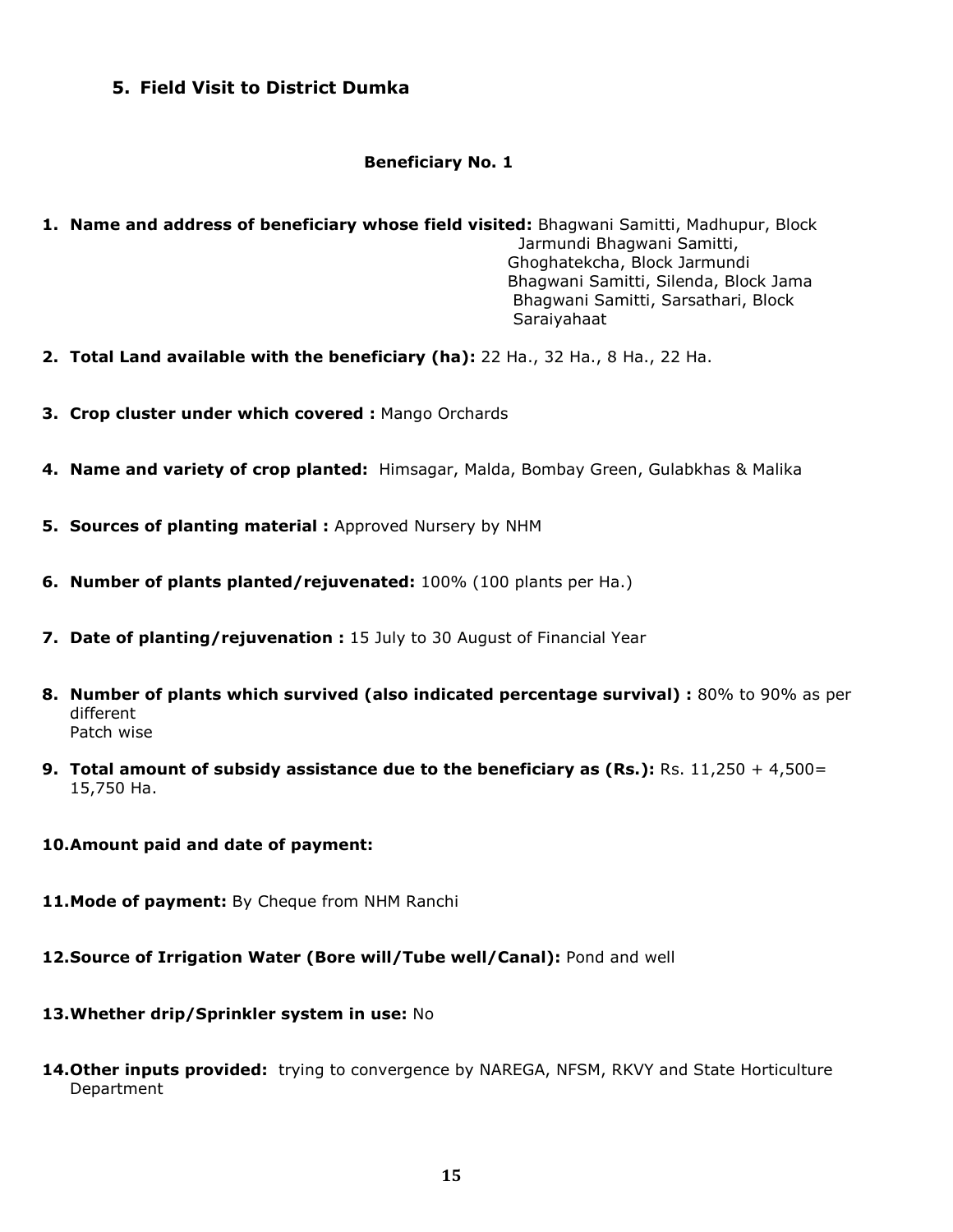# 15.Whether assistance availed for Organic Farming: No

- 16.If so, area covered : NA
- 17.Assistance availed : NA
- 18. Available marketing facility for the crop: local Market
- 19. Other infrastructure available in the vicinity : Trench well pond has been created after plantation By conservance and by NHM

# 20.General upkeep of the plot : Very Good/Good/Average/Poor- Good

21.Any other relevant observation by the JIT

## Beneficiary No. 2

- 1. Name and address of beneficiary whose field visited : Bhagwani Samitti, Dukhjora, Block Jarmundi Bhagwani Samitti, Chinpur, Block Saraiyahaat Bhagwani Samitti, Jamuniya, Block Saraiyahaat
- 2. Total Land available with the beneficiary (ha): 14.92 Ha., 28.80 Ha., 17.60 Ha.
- 3. Crop cluster under which covered : Mango Orchards
- 4. Name and variety of crop planted: Himsagar, Malda, Bombay Green, Gulabkhas & Malika
- 5. Sources of planting material: Approved Nursery by NHM
- **6. Number of plants planted/rejuvenated:** 100% (100 plants per Ha.)
- 7. Date of planting/rejuvenation : 15 July to 30 August of Financial Year
- 8. Number of plants which survived (also indicated percentage survival) : 80% to 90% as per different patch wise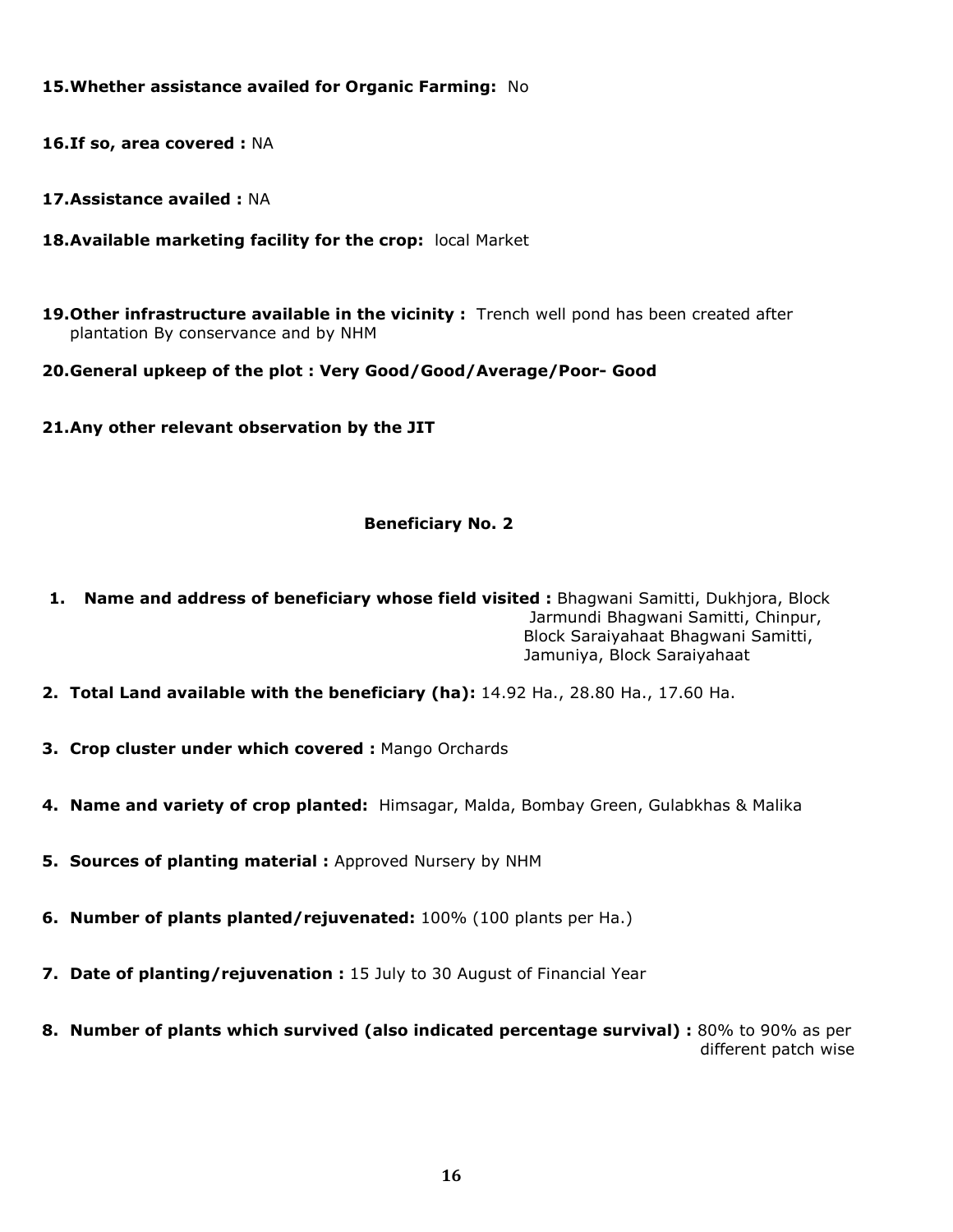- 9. Total amount of subsidy assistance due to the beneficiary as (Rs.): Rs.  $11,250 + 4,500 =$ 5,750 ha.
- 10.Amount paid and date of payment:
- 11. Mode of payment: By Cheque
- 12. Source of Irrigation Water (Bore will/Tube well/Canal): Pond and well
- 13. Whether drip/Sprinkler system in use: No
- 14. Other inputs provided: No
- 15.Whether assistance availed for Organic Farming: No
- 16.If so, area covered :
- 17.Assistance availed :
- 18. Available marketing facility for the crop: local Market
- 19. Other infrastructure available in the vicinity : Trench well pond has been created after plantation By conservancie and by NHM
- 20.General upkeep of the plot : Very Good/Good/Average/Poor- Good
- 21.Any other relevant observation by the JIT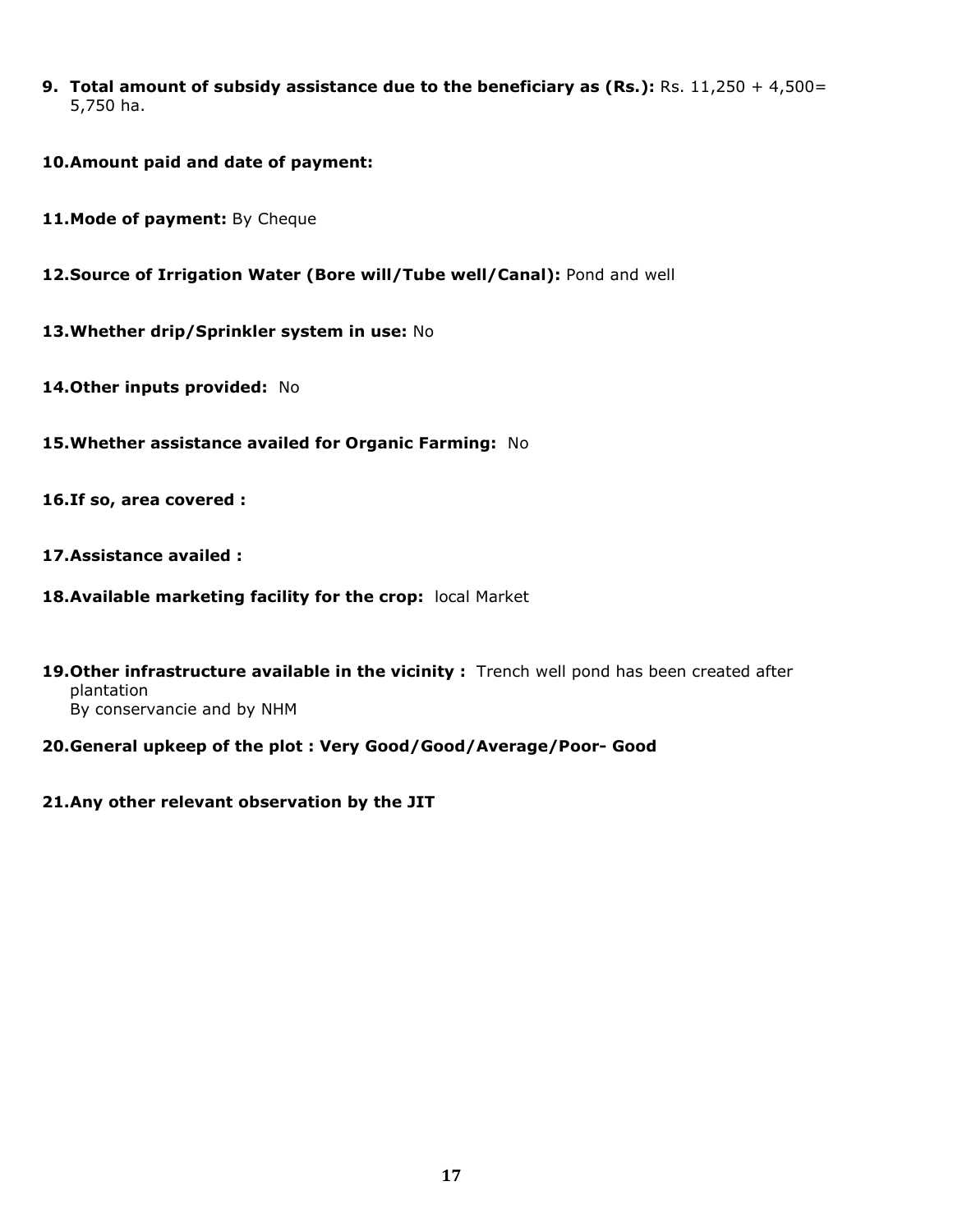## Water Resources

## Beneficiary No. 1

- 1. Name of Project: National Horticulture Mission Mango Plantation
- 2. Year of Implementation: 2005-06, Ghoghathekcha- 1 Well

2006-07, Sarasathari- 3 Pond

2007-08, Madhupur- 2 Pond

- 3. Project period: 1 year
- 4. Name of Implementing Agency: MANAV KALYAN KENDRA, DUMKA JHARKHAND
- 5. Location of Project: Ghoghathekcha- Block Jarmundi, Dumka

Sarasathari- Block Sarayahat, Dumka

Madhupur- Block Jarmundi, Dumka

- 6. Total project Cost: 10.75 lakh
- 7. Amount Released by DAC: 10.75 lakh
- 8. Expenditure incurred:
- 9. Current Status of project:
- Capacity Pond-  $100'$  X  $100'$  x  $12'$  5 Nos.

Well- 30' X 15' – 2 Nos.

- **Command area** 75% of the above mentioned patch

# - Whether linked with new plantation or old plantations

Linked with the above mentioned financial year

Mango Orchards

# - Whether Funds disbursed

Yes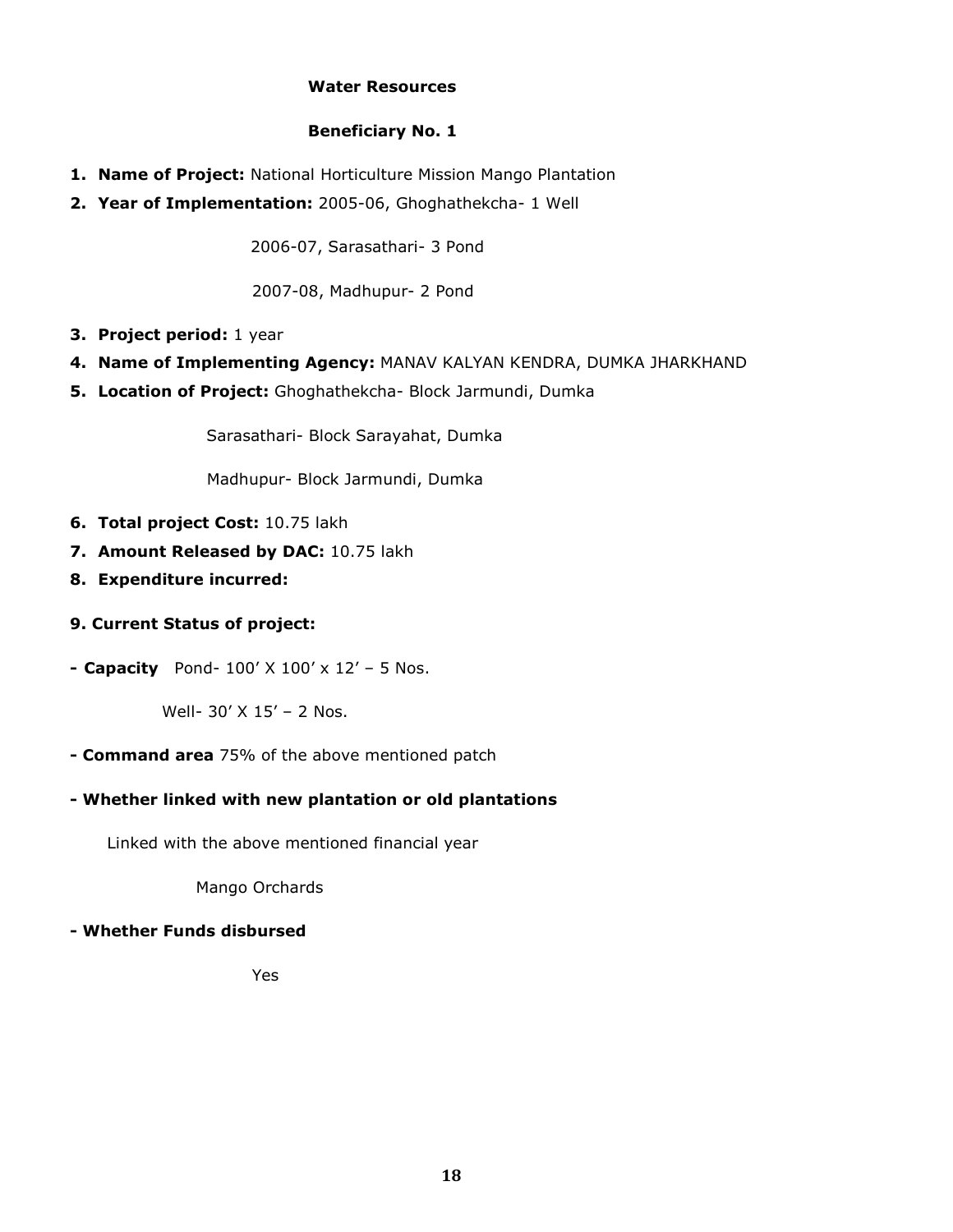# Beneficiary No. 2

## Water Resources

Name of Project: National Horticulture Mission Mango Plantation

Year of Implementation: 2007-08 & 2008-09

Project period: 1 year

Name of Implementing Agency: District Horticulture Officer, DUMKA JHARKHAND

Location of Project: Dukhjora, Madhupur- Block Jarmundi

Jamunia, Chainpur- Block Sarayahat

Total project Cost: 26.20 lakh

Amount Released by DAC: 26.20 lakh

## Expenditure incurred:

# Current Status of project:

- Capacity Pond-  $100'$  X  $100'$  x  $12'$  – 11 Nos. Pond

Well- 15' X 30' – 4 Nos. Well

- **Command area** 75% of every patch

# - Whether linked with new plantation or old plantations

Same year

Mango Plantation Feild

## - Whether Funds disbursed

Yes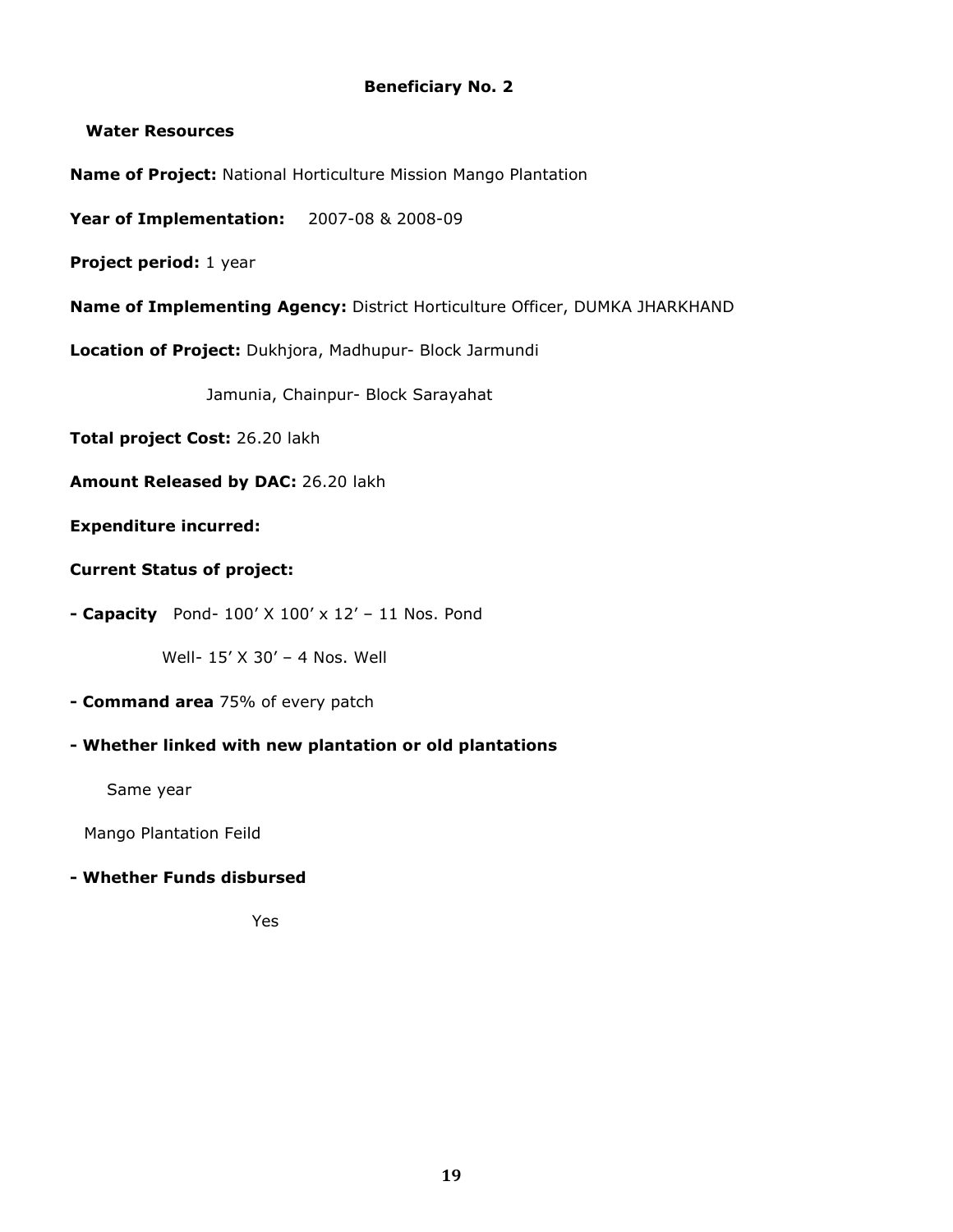## **NURSERY**

## Beneficiary No. 1

- 1. Name of Project: National Horticulture Mission (Nursery Establishment) I Ha. each
- 2. Year of Implementation: 2005-06
- 3. Project period: 2006-07 to 2007-08
- 4. Name of Implementing Agency: MANAV KALYAN KENDRA, DUMKA JHARKHAND
- 5. Location of Project: Vill. Birajpur (2 Nos.) Block Jarmundi, Dumka

Vill. Domnadih(1 Nos.)- Block Jarmundi, Dumka

- 6. Total project Cost: 3 lakh
- 7. Amount Released by DAC: 1.5 lakh
- 8. Expenditure incurred: 100%
- 9. Current Status of project:
- Name of Nursery and crops for which plants are produced: 1 Sinha Nursery- Mango, Lemon, Litchi, Guava

2 Bajrang Nursery- Mango, Lemon, Litchi, Guava

3 Mandal Nursery- Mango, Lemon, Litchi, Guava

- Name of crops for which seeds produced: Nil
- Quantity produced: Nil
- Quantity sold: Nil
- Rate: NA
- Amount realizes through sale: NA
- Whether NHM logo displayed: Yes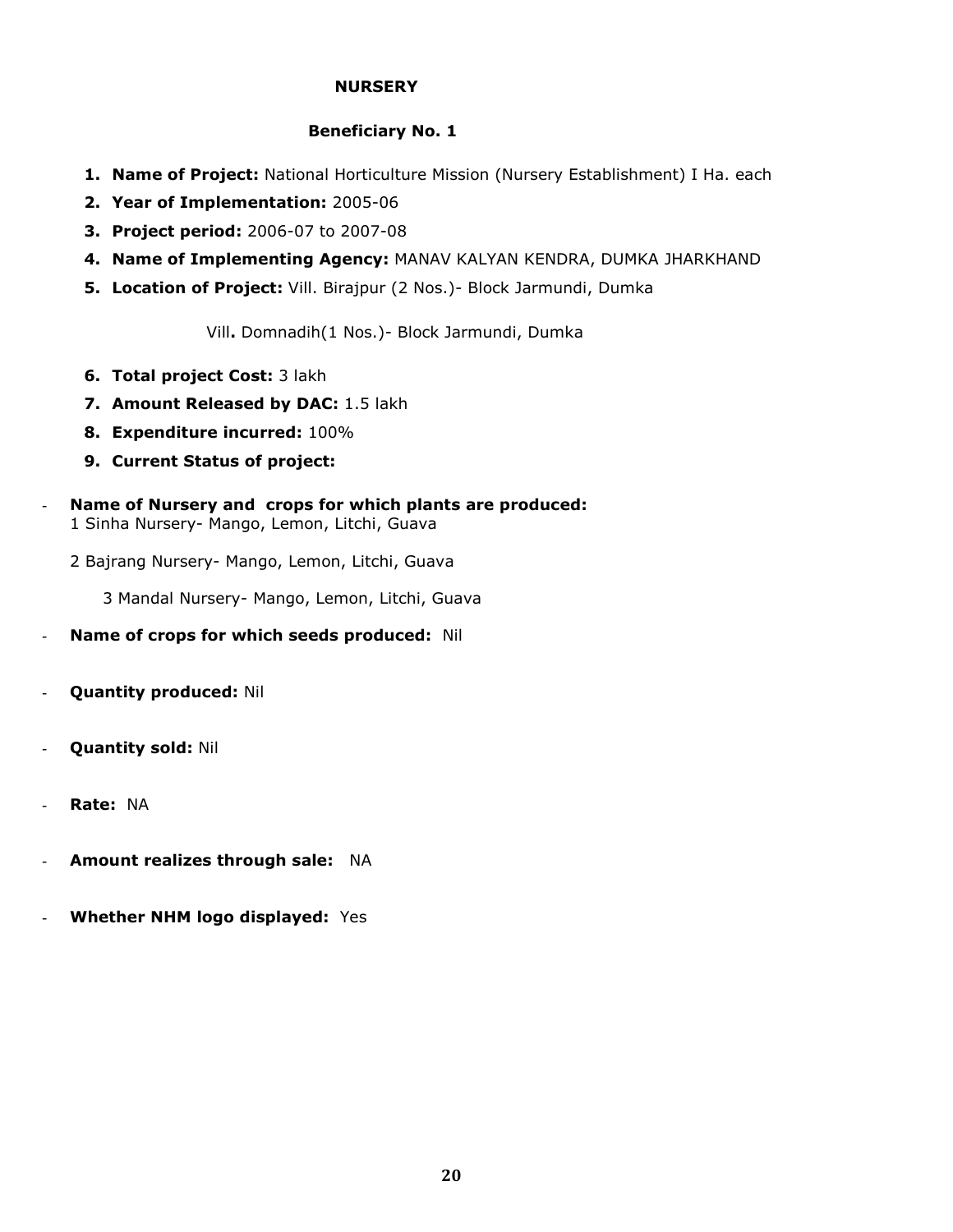# Beneficiary No. 2

- 1. Name of Project: National Horticulture Mission, Dumka
- 2. Year of Implementation: Nil
- 3. Project period: Nil
- 4. Name of Implementing Agency: District Horticulture Officer, Dumka
- 5. Location of Project: NA
- 6. Total project Cost: NA
- 7. Amount Released by DAC: Nil
- 8. Expenditure incurred:
- 9. Current Status of project:
- Name of Nursery and crops for which plants are produced: NA
- Name of crops for which seeds produced: NA
- Quantity produced: NA
- Quantity sold: NA
- Rate: NA
- Amount realizes through sale: NA
- Whether NHM logo displayed: NA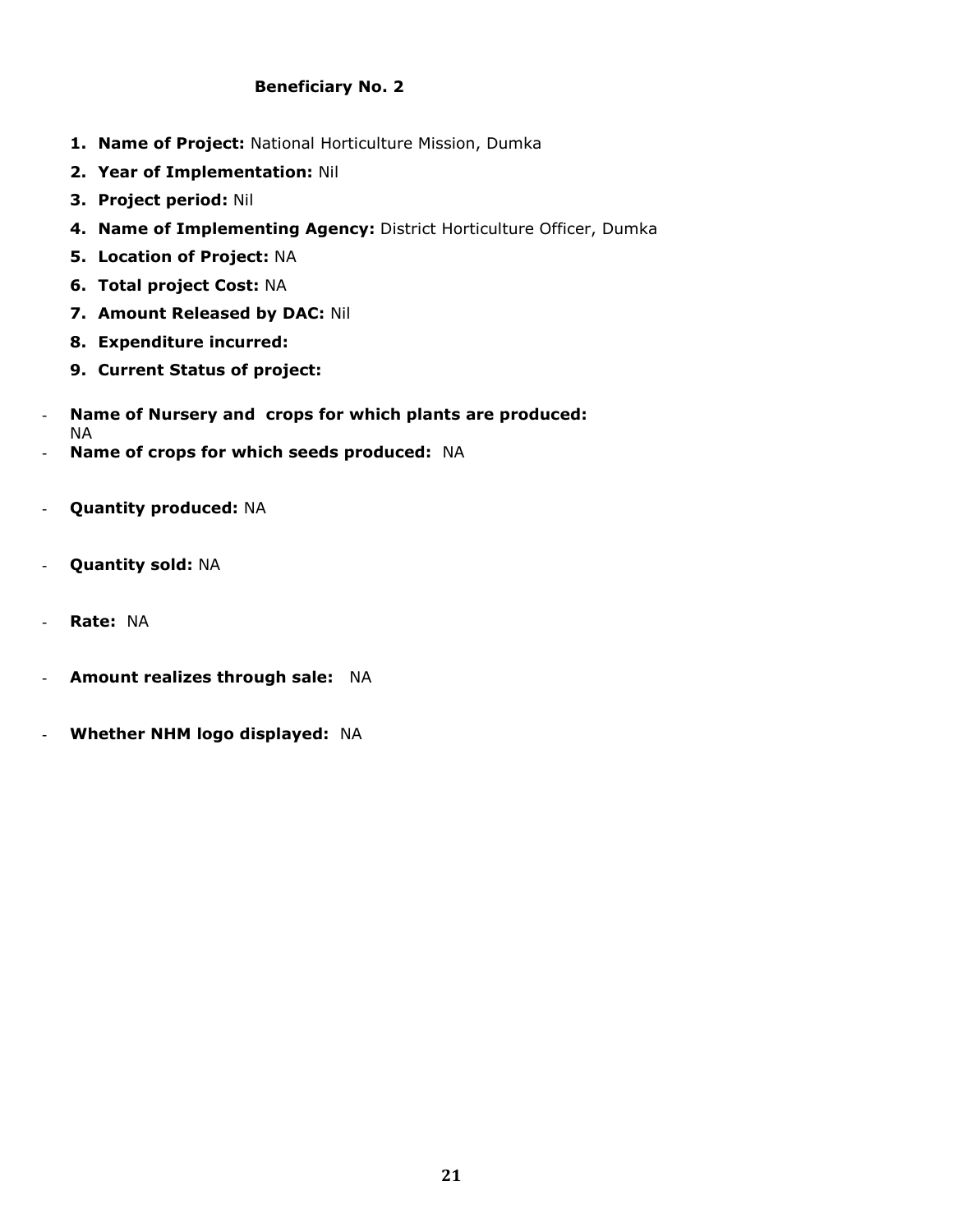# 6. Field Visit to District Deoghar

### AREA EXPANSION

## Beneficiary No. 1

- 1. Name and address of beneficiary whose field visited: Sanjay Kumar Yadav & Other 40, Vill. Ghutia,
- 2. Total Land available with the beneficiary (ha): 30 Ha.
- **3. Crop cluster under which covered : Extension of Mango Plant Orchards**
- 4. Name and variety of crop planted: Langara
- **5. Sources of planting material : NSC (National Seed Cooperation)**
- 6. Number of plants planted/rejuvenated: 3000
- 7. Date of planting/rejuvenation : 12 July 2010
- 8. Number of plants which survived (also indicated percentage survival) : 2950 (98%)
- 9. Total amount of subsidy assistance due to the beneficiary as (Rs.): NHM Contribution-337500.00

Beneficiary Contribution-

167250.00

the contract of the contract of the contract of the contract of the contract of the contract of the contract of

District Deoghar

504750.00

- 10. Amount paid and date of payment: 12 July 2010 (Not in cash in kind such as planting material & plants)
- 11. Mode of payment: Payment in terms of Labour
- 12.Source of Irrigation Water (Bore will/Tube well/Canal): well
- 13. Whether drip/Sprinkler system in use: No
- 14. Other inputs provided: Inter cropping seed and ploughing
- 15. Whether assistance availed for Organic Farming: No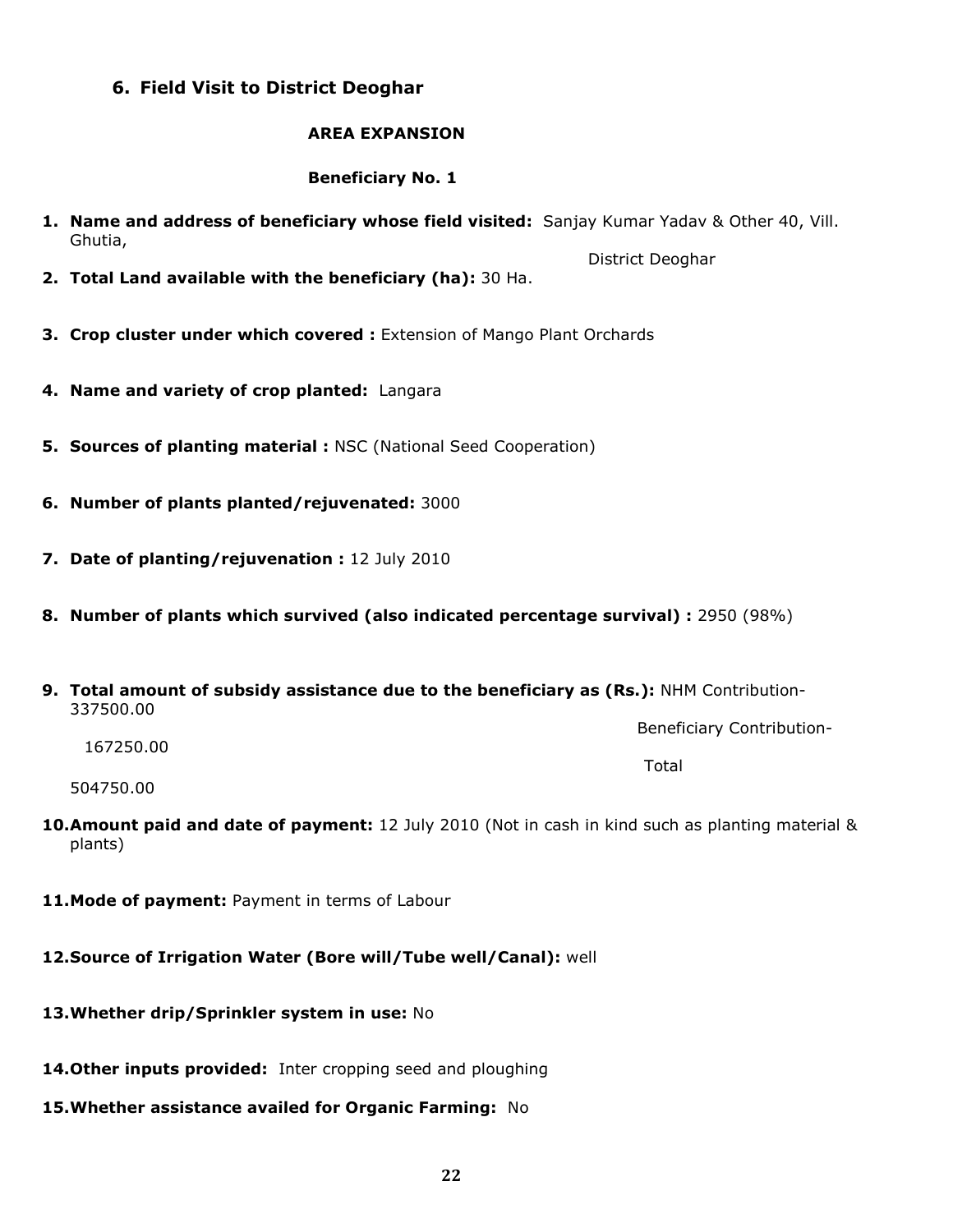16.If so, area covered : No

- 17.Assistance availed : No
- 18. Available marketing facility for the crop: local Market
- 19. Other infrastructure available in the vicinity : Trench fencing is under process by MNREGA programme

Deoghar

- 20.General upkeep of the plot : Very Good/Good/Average/Poor- Good
- 21.Any other relevant observation by the JIT

#### Beneficiary No. 2

- 1. Name and address of beneficiary whose field visited: Jhaksu Mehto & other 16, Vill. Burwakura
- District Deoghar Jharkhand 2. Total Land available with the beneficiary (ha): 16 Ha.
- **3. Crop cluster under which covered :** Extension of Mango Plant Orchards
- 4. Name and variety of crop planted: Langara
- **5. Sources of planting material : NSC (National Seed Cooperation)**
- 6. Number of plants planted/rejuvenated: 1600
- 7. Date of planting/rejuvenation : 12 July 2010
- 8. Number of plants which survived (also indicated percentage survival): 1575 (98%)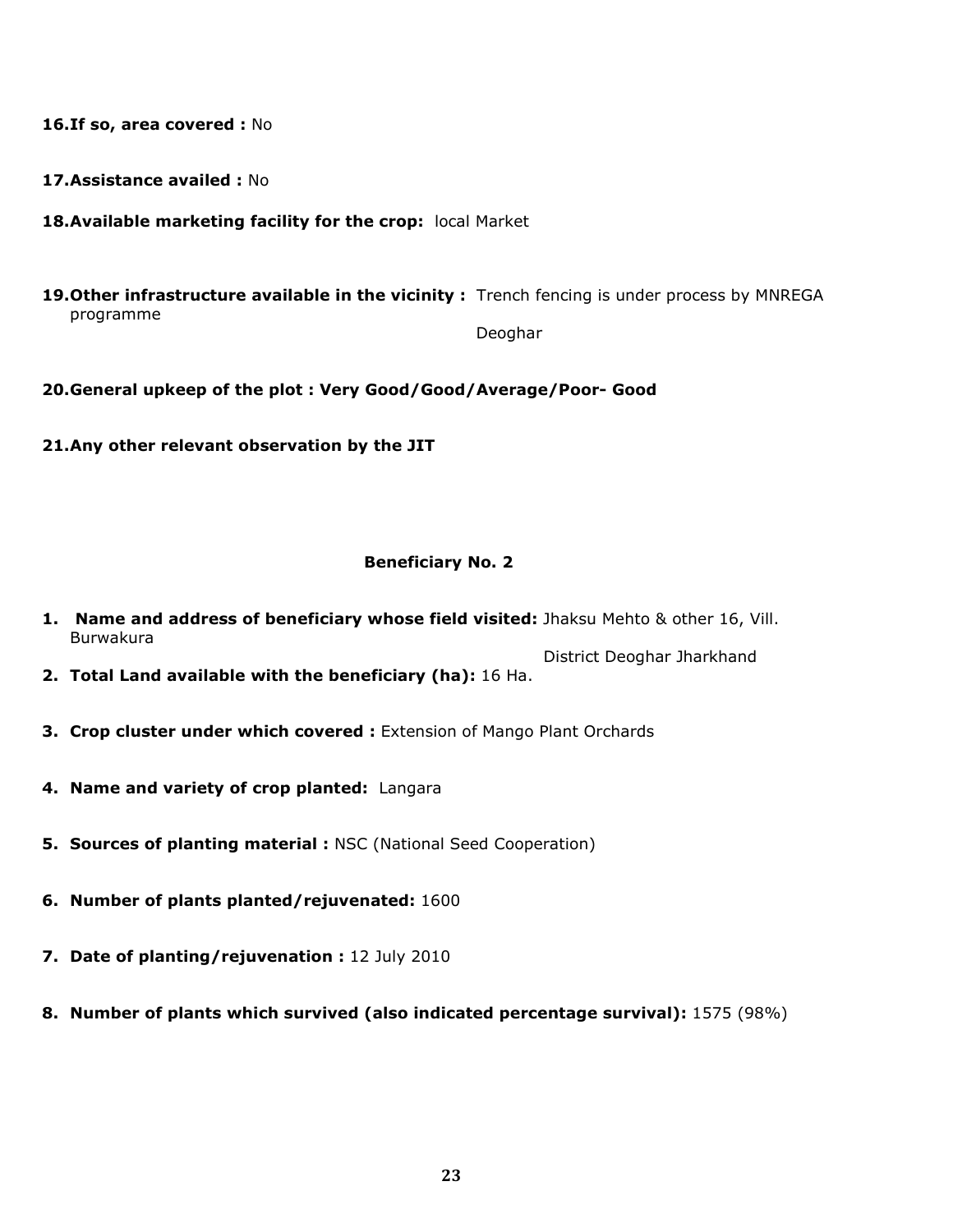- 9. Total amount of subsidy assistance due to the beneficiary as (Rs.): NHM Contribution- 180000.00 Beneficiary Contribution- 89200.00 Total 269200.00
- 10. Amount paid and date of payment: 12 July 2010 (Not in cash in kind such as planting material & plants)
- 11. Mode of payment: Payment in terms of Labour
- 12.Source of Irrigation Water (Bore will/Tube well/Canal): well
- 13. Whether drip/Sprinkler system in use: No
- 14. Other inputs provided: Inter cropping seed and ploughing
- 15.Whether assistance availed for Organic Farming: No
- 16.If so, area covered : No
- 17.Assistance availed : No
- 18. Available marketing facility for the crop: local Market
- 19. Other infrastructure available in the vicinity: Trench fencing is under process by MNREGA programme

Deoghar

20.General upkeep of the plot : Very Good/Good/Average/Poor- Good

21.Any other relevant observation by the JIT

## Beneficiary No. 3

1. Name and address of beneficiary whose field visited: Pappu Yadav & other 30, Vill./PO Jamunia

 District Deoghar Jharkhand 2. Total Land available with the beneficiary (ha): 30 Ha.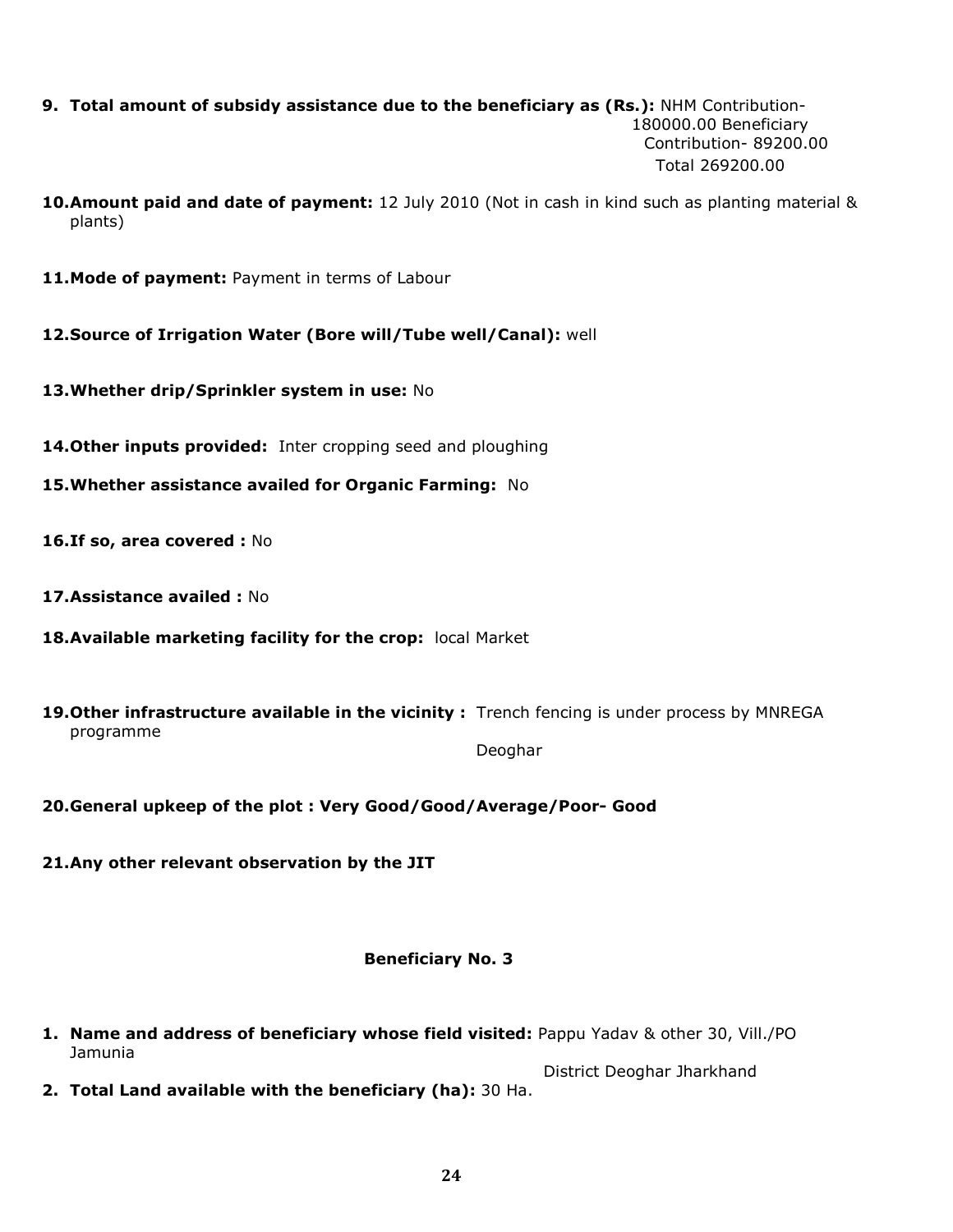- **3. Crop cluster under which covered : Extension of Mango Plant Orchards**
- 4. Name and variety of crop planted: Langara
- **5. Sources of planting material : NSC (National Seed Cooperation)**
- 6. Number of plants planted/rejuvenated: 3000
- 7. Date of planting/rejuvenation : 5 August 2010
- 8. Number of plants which survived (also indicated percentage survival): 2990 (99%)
- 9. Total amount of subsidy assistance due to the beneficiary as (Rs.): NHM Contribution-297000.00

Beneficiary Contribution-

99000.00

Total 396000.00

- 10.Amount paid and date of payment: 10 August 2010 (Not in cash in kind such as planting material & plants)
- 11. Mode of payment: Payment in terms of Labour
- 12.Source of Irrigation Water (Bore will/Tube well/Canal): well
- 13. Whether drip/Sprinkler system in use: No
- 14. Other inputs provided: Inter cropping seed and ploughing
- 15. Whether assistance availed for Organic Farming: No
- 16.If so, area covered : No
- 17.Assistance availed : No
- 18. Available marketing facility for the crop: local Market
- 19. Other infrastructure available in the vicinity : Convergence initiatives for Trench fencing and well in

process under MNREGA Scheme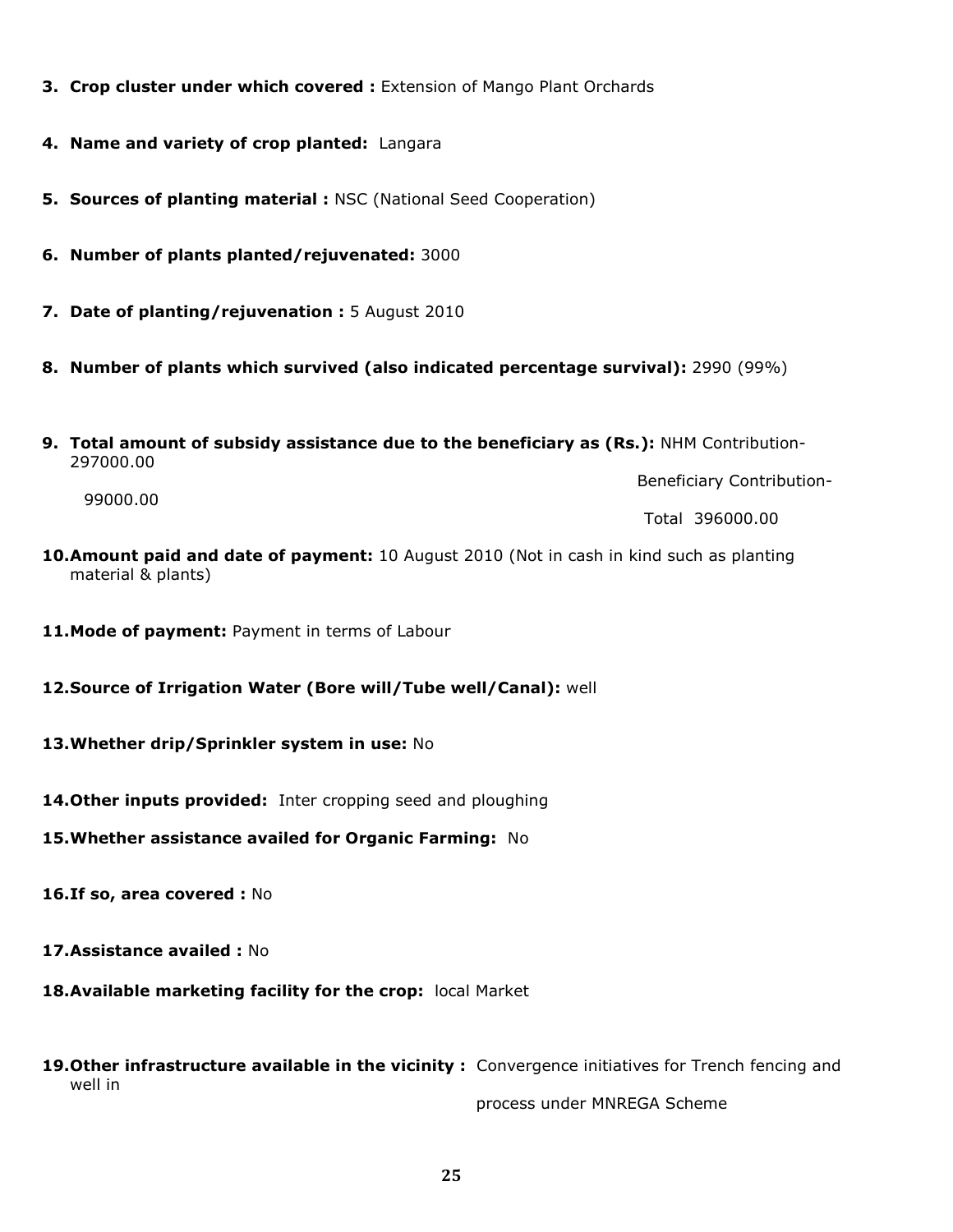# 20.General upkeep of the plot : Very Good/Good/Average/Poor- Good

21.Any other relevant observation by the JIT

## Beneficiary No. 4

- 1. Name and address of beneficiary whose field visited: Pramod Pujhar & other 17, Vill./PO Malhara
- District Deoghar Jharkhand 2. Total Land available with the beneficiary (ha): 10 Ha.
- **3. Crop cluster under which covered :** Promotion of loose flower cultivation
- 4. Name and variety of crop planted: Orange
- 5. Sources of planting material : Plants man Seed Haryana
- 6. Number of plants planted/rejuvenated:
- 7. Date of planting/rejuvenation : 12 July 2010
- 8. Number of plants which survived (also indicated percentage survival): 99%
- 9. Total amount of subsidy assistance due to the beneficiary as (Rs.): NHM Contribution-120000.00

Beneficiary Contribution-

357000.00 the contract of the contract of the contract of the contract of the contract of the contract of the contract of 477000.00

10.Amount paid and date of payment: 7 September 2010 (Not in cash in kind such as planting material &

plants)

11. Mode of payment: Payment in terms of Labour

# 12.Source of Irrigation Water (Bore will/Tube well/Canal): well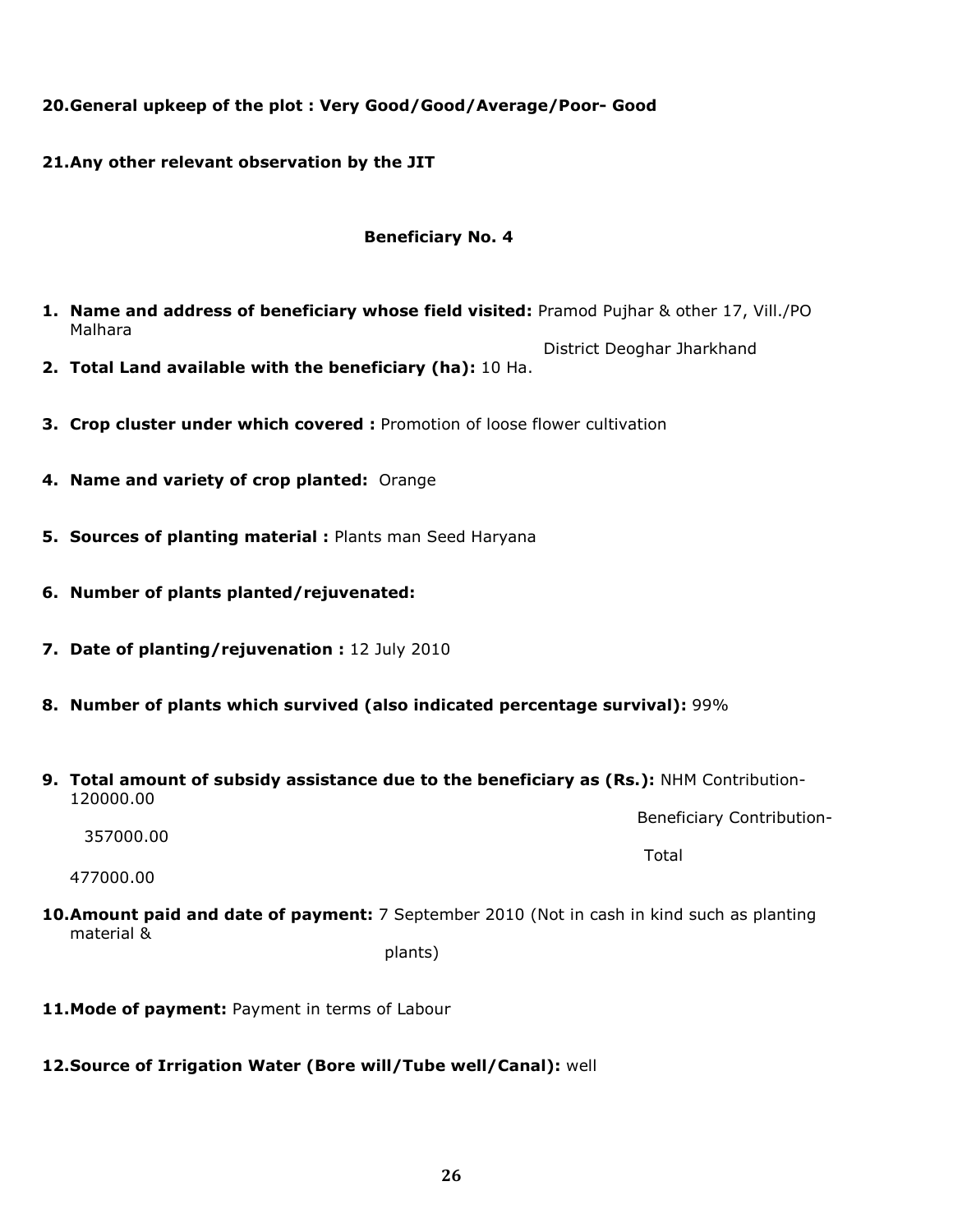## 13. Whether drip/Sprinkler system in use: No

14. Other inputs provided: Inter cropping seed and ploughing

15. Whether assistance availed for Organic Farming: No

16.If so, area covered : No

17.Assistance availed : No

18. Available marketing facility for the crop: No

19. Other infrastructure available in the vicinity : 5 well completed under MNREGA Scheme

20.General upkeep of the plot : Very Good/Good/Average/Poor- Good

21.Any other relevant observation by the JIT

## Beneficiary No. 5

- **1. Name and address of beneficiary whose field visited:** Palo Mahto & other 4, District Deoghar **Jharkhand**
- 2. Total Land available with the beneficiary (ha): 12 Ha.
- 3. Crop cluster under which covered : Bael Plantation
- 4. Name and variety of crop planted: Bael Grafted
- **5. Sources of planting material : NSC (National Seed Cooperation)**
- 6. Number of plants planted/rejuvenated: 1200
- 7. Date of planting/rejuvenation : 10 to 15 September 2010
- 8. Number of plants which survived (also indicated percentage survival): 1000 (80%)
- 9. Total amount of subsidy assistance due to the beneficiary as (Rs.):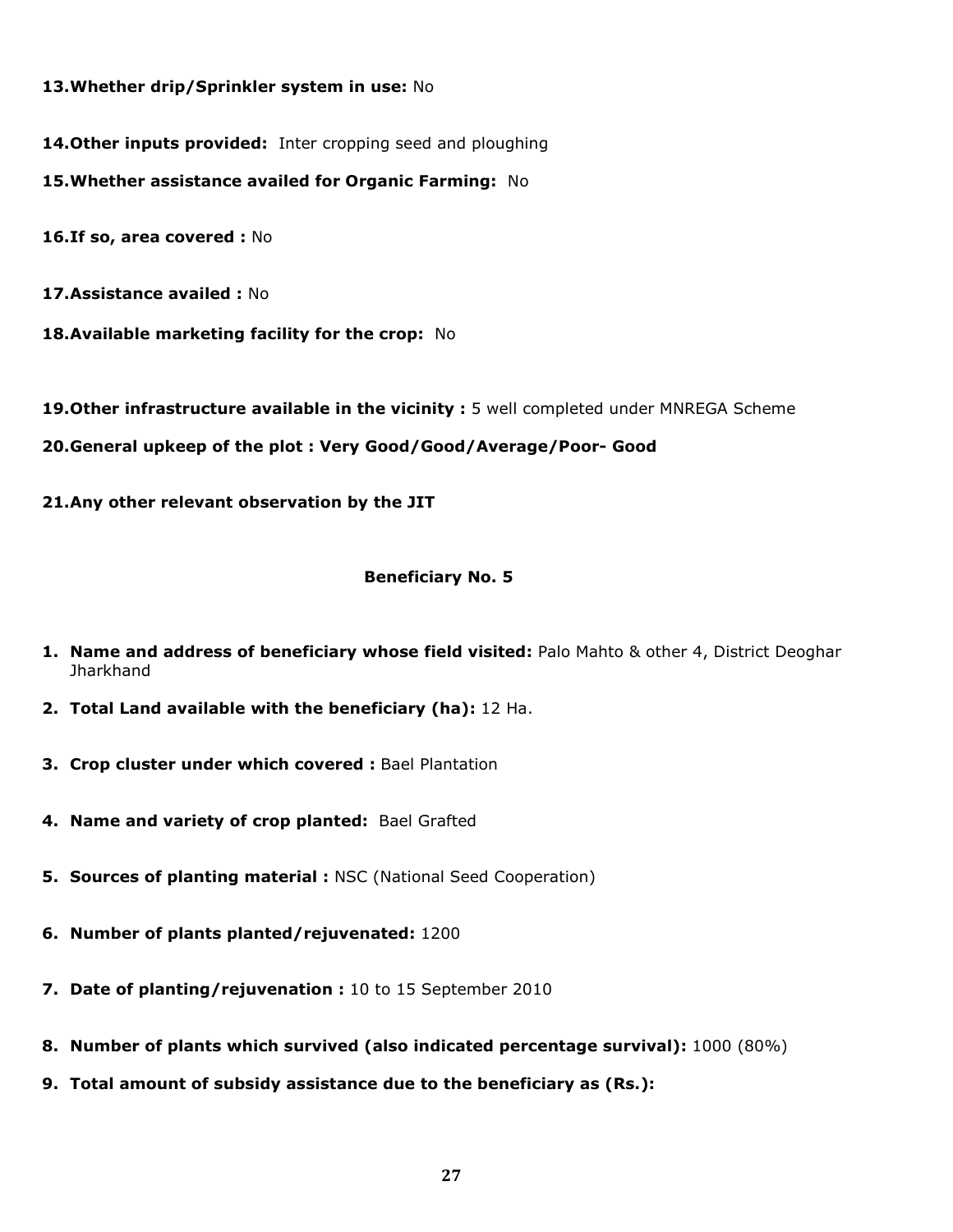10.Amount paid and date of payment:

11.Mode of payment:

12. Source of Irrigation Water (Bore will/Tube well/Canal): 3 well already Constructed

13. Whether drip/Sprinkler system in use: NA

14. Other inputs provided: NA

- 15. Whether assistance availed for Organic Farming: NA
- 16.If so, area covered : NA
- 17.Assistance availed : NA
- 18. Available marketing facility for the crop: local Market

19. Other infrastructure available in the vicinity : NA

20.General upkeep of the plot : Very Good/Good/Average/Poor- Good

21.Any other relevant observation by the JIT

## Beneficiary No. 6

1. Name and address of beneficiary whose field visited: Hare Ram Singh & other 3, Vill. Gudli Tand

District Deoghar Jharkhand

- 2. Total Land available with the beneficiary (ha): 8 Ha.
- 3. Crop cluster under which covered : Bael Plantation
- 4. Name and variety of crop planted: Bael Aparna
- **5. Sources of planting material : From Approved Nursery**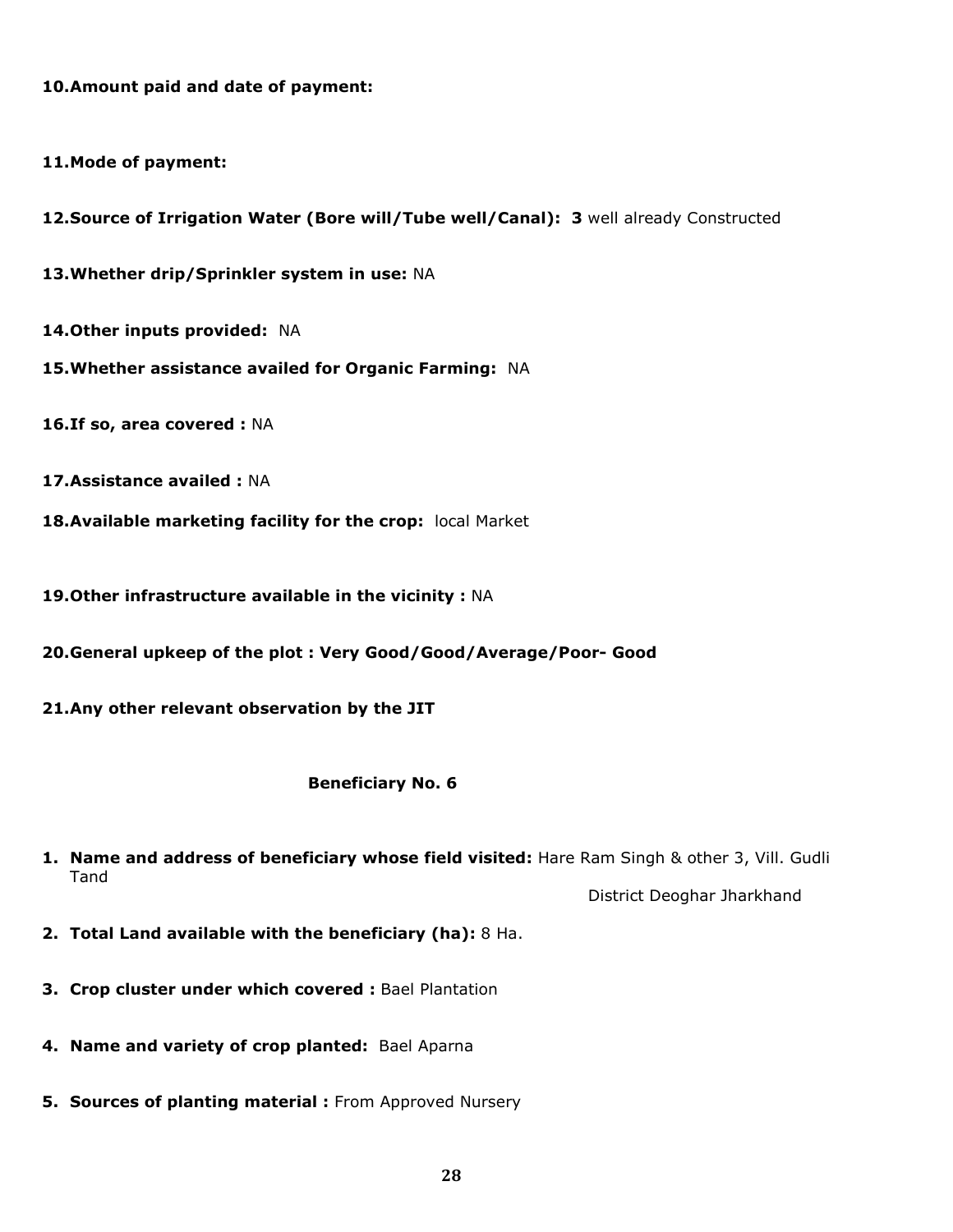- 6. Number of plants planted/rejuvenated: 800
- 7. Date of planting/rejuvenation : 20-25 August 2010
- 8. Number of plants which survived (also indicated percentage survival): 700 (88%)
- 9. Total amount of subsidy assistance due to the beneficiary as (Rs.): 10,000 Per Ha.
- 10.Amount paid and date of payment:
- 11. Mode of payment: By Cheque through KVK Deoghar
- 12.Source of Irrigation Water (Bore will/Tube well/Canal): NA
- 13. Whether drip/Sprinkler system in use: NA
- 14. Other inputs provided: NA
- 15.Whether assistance availed for Organic Farming: NA
- 16.If so, area covered : NA
- 17.Assistance availed : NA
- 18. Available marketing facility for the crop: local Market
- 19. Other infrastructure available in the vicinity : Well, Perneal Nala
- 20.General upkeep of the plot : Very Good/Good/Average/Poor- Good
- 21.Any other relevant observation by the JIT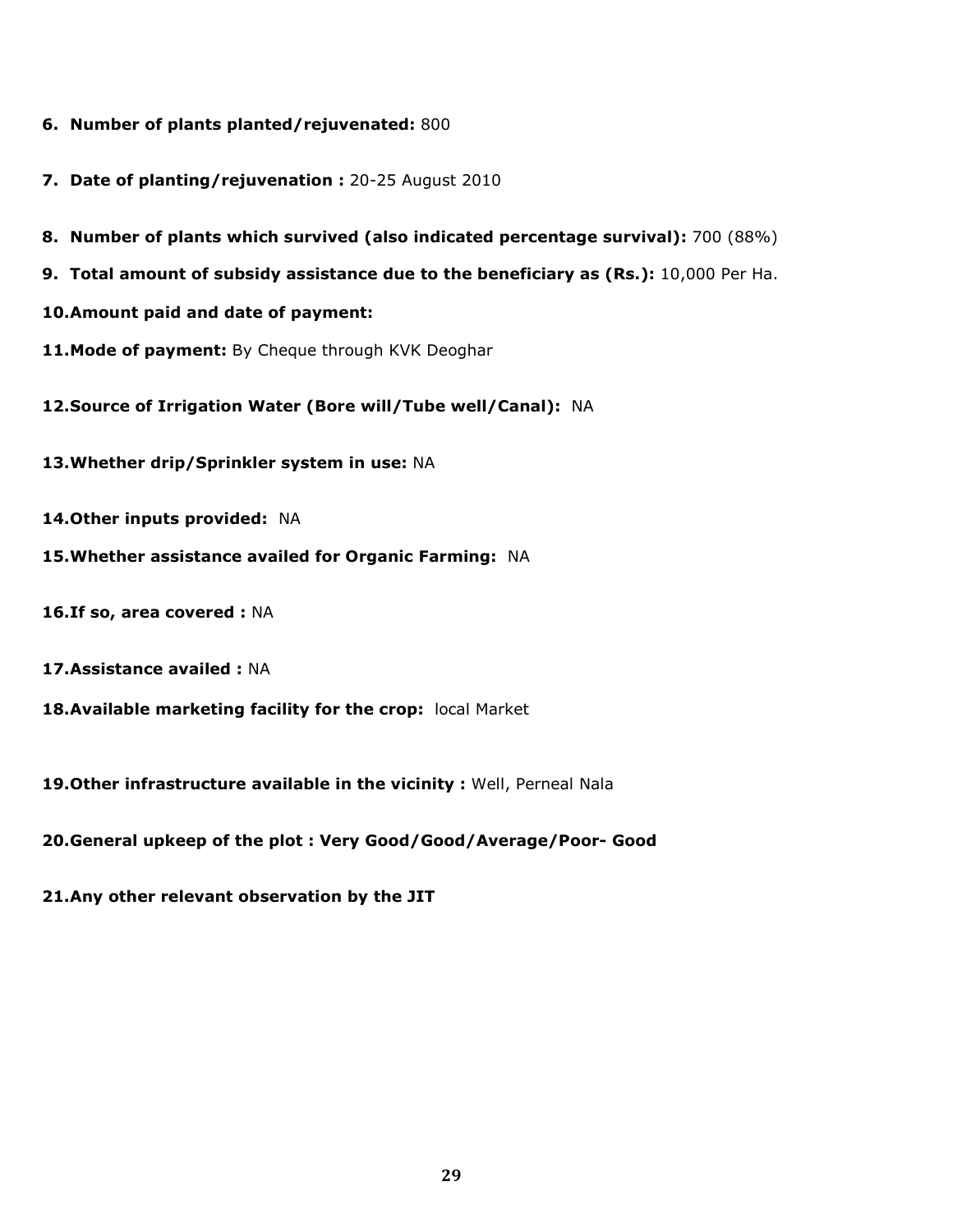- 1. Name and address of beneficiary whose field visited: Hare Ram Singh & other 3, Vill. Gudli Tand District Deoghar Jharkhand
- 2. Total Land available with the beneficiary (ha): 17 Ha.
- **3. Crop cluster under which covered : Mango intercrop with kulthi**
- 4. Name and variety of crop planted: Maldah
- 5. Sources of planting material : National Seed Cooperation
- 6. Number of plants planted/rejuvenated: 1700
- 7. Date of planting/rejuvenation : 16-20 August 2010
- 8. Number of plants which survived (also indicated percentage survival): Mango 1300 (80%)
- 9. Total amount of subsidy assistance due to the beneficiary as (Rs.): 11,250.00 Per Ha.
- 10.Amount paid and date of payment:
- 11.Mode of payment:
- 12. Source of Irrigation Water (Bore will/Tube well/Canal): Pond + Well & Lift irrigation
- 13.Whether drip/Sprinkler system in use: NA
- 14. Other inputs provided: NA
- 15.Whether assistance availed for Organic Farming: NA
- 16.If so, area covered : NA
- 17.Assistance availed : NA
- 18. Available marketing facility for the crop: local Market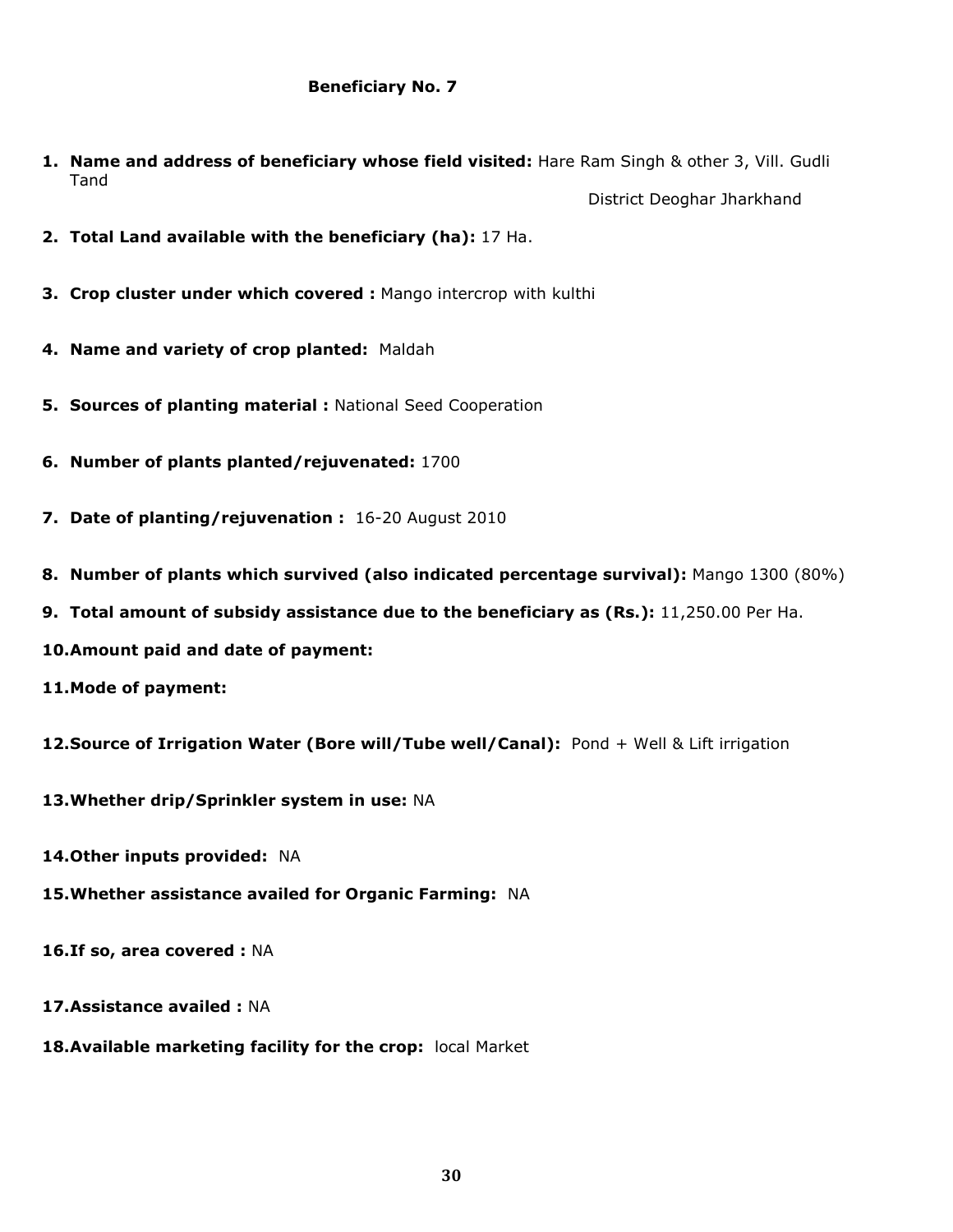19. Other infrastructure available in the vicinity: Pond construction at the vicinity

20.General upkeep of the plot : Very Good/Good/Average/Poor- Good

21.Any other relevant observation by the JIT

## Beneficiary No. 8

1. Name and address of beneficiary whose field visited: Jiten Yadav & other 3, Vill. Jhilwa chantdia

District Deoghar Jharkhand

- 2. Total Land available with the beneficiary (ha): 22 Ha.
- 3. Crop cluster under which covered : Mango plantation
- 4. Name and variety of crop planted: Maldah
- 5. Sources of planting material : National Seed Cooperation
- 6. Number of plants planted/rejuvenated: 2200
- 7. Date of planting/rejuvenation : 25-30 August 2010
- 8. Number of plants which survived (also indicated percentage survival): Mango 2000 (90%)
- 9. Total amount of subsidy assistance due to the beneficiary as (Rs.): 11,250.00 Per Ha.
- 10.Amount paid and date of payment:
- 11.Mode of payment:
- 12.Source of Irrigation Water (Bore will/Tube well/Canal): 3 Pond already constructed
- 13. Whether drip/Sprinkler system in use: NA
- 14. Other inputs provided: NA
- 15.Whether assistance availed for Organic Farming: NA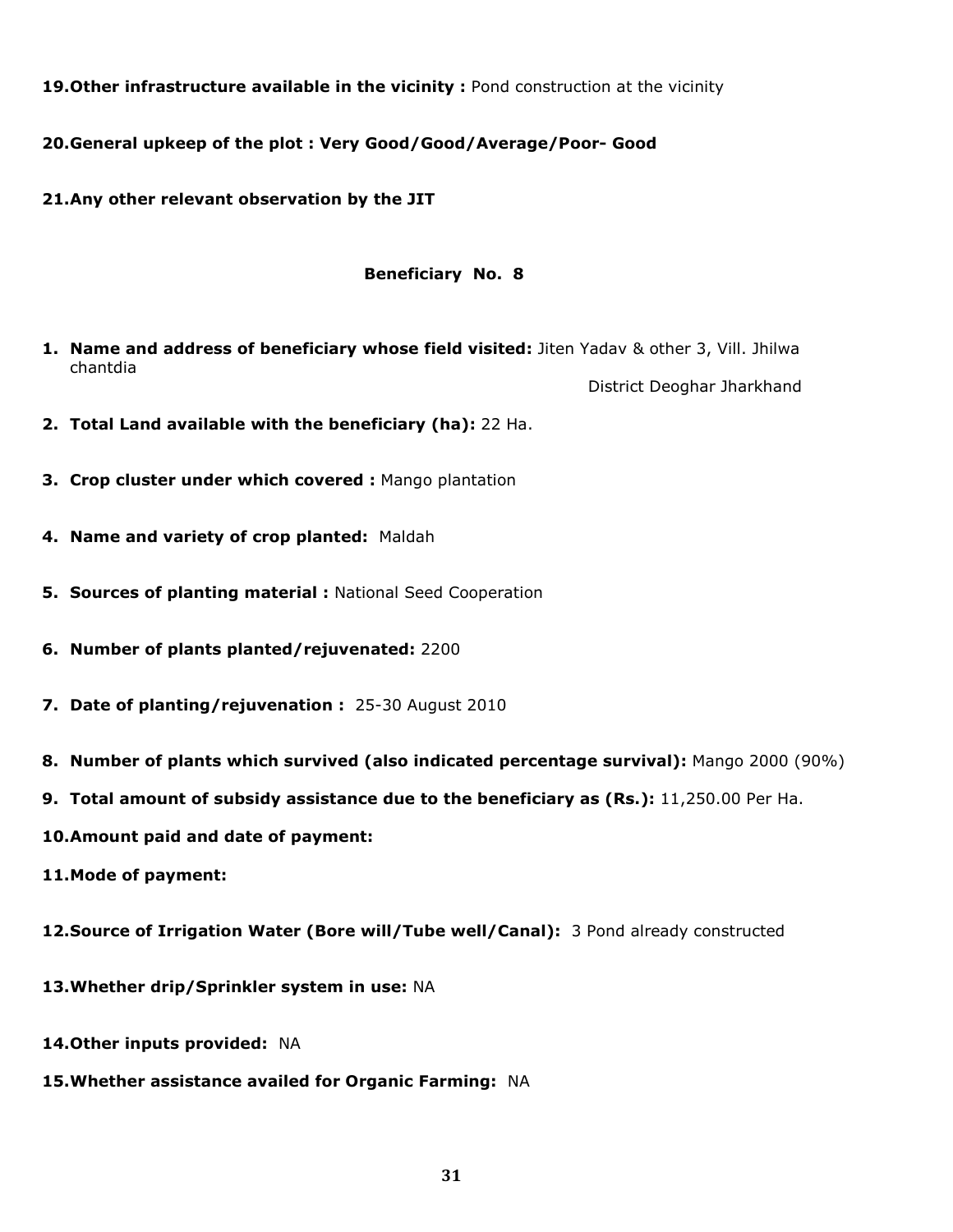16.If so, area covered : NA

- 17.Assistance availed : NA
- 18. Available marketing facility for the crop: local Market
- 19. Other infrastructure available in the vicinity : Pond
- 20.General upkeep of the plot : Very Good/Good/Average/Poor- Good

## 21. Any other relevant observation by the JIT

## Water Resources

## Beneficiary No. 1

- 1. Name of Project: National Horticulture Mission Pond Construction
- 2. Year of Implementation: 2010
- 3. Project period: 2009-10
- 4. Name of Implementing Agency: RACHNA
- 5. Location of Project: Village- Gundlitand (100' X 100' X 10')
- 6. Total project Cost: 2.12 lakh
- 7. Amount Released by DAC: 2.12 lakh
- 8. Expenditure incurred:
- 9. Current Status of project:
- Capacity: Pond-  $100'$  X  $100'$  x  $12'$  1 Nos.
- Command area: 10 Acre

# - Whether linked with new plantation or old plantations

New Plantation

# - Whether Funds disbursed

*Yes* **Yes**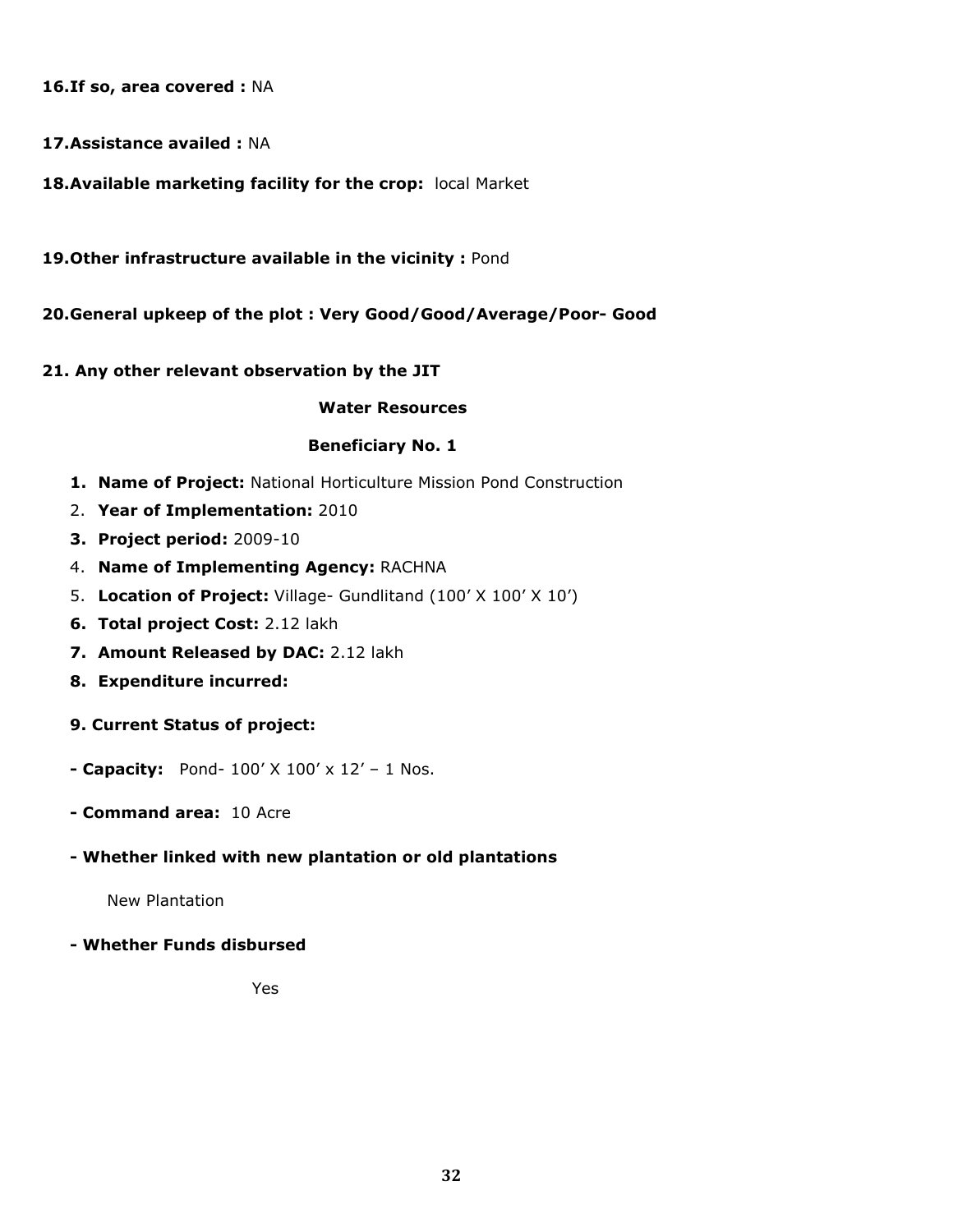# 7. Field Visit to District Jamtara

## AREA EXPANSION

## Beneficiary no. 1

- 1. Name and address of Beneficiary whose field visited: G.D. Singh vill. SetialDhara Block Nala Dist- Jamtara
- 2. Total land available with the beneficiary (ha): 0.5 (Ha.)
- 3. Crop Cluster under which covered: II (10-11)
- 4. Name and variety of crop planted: Malda Bombay Greene Himsagair
- **5. Sources of planting material: National Seeds Cooperation, New Delhi**
- 6. Number of plants planted/rejuvenated: 50
- 7. Date of planting/rejuvenation: 28 August 2010
- 8. Number of plants which survived (also indicate percentage Survival): 46
- 9. Total amount of subsidy assistance due to the beneficiary as (Rs.): NHM 5,625

Beneficiary 1878

- 10.Amount paid and date of payment: 4.95 lakh Date 6.8.10
- 11. Mode of payment: By Cheque
- 12. Source of Irrigation Water (Bore well/Tube well/Canal): Pond
- 13.Whether Drip/Sprinkler system in use
- 14.Other inputs provided
- 15.Whether assistance availed for Organic Farming.
- 16.If so, area covered.
- 17.Assistance availed.
- 18. Available marketing facility for the crop: Deoghar, Dhanbad, Asansal, Chitranjan, Jamtara
- 19.Other infrastructure available in the vicinity.
- 20.General upkeep of the plot: Very good/Good/Average/Poor- Good
- 21.Any other relevant observation by the JIT.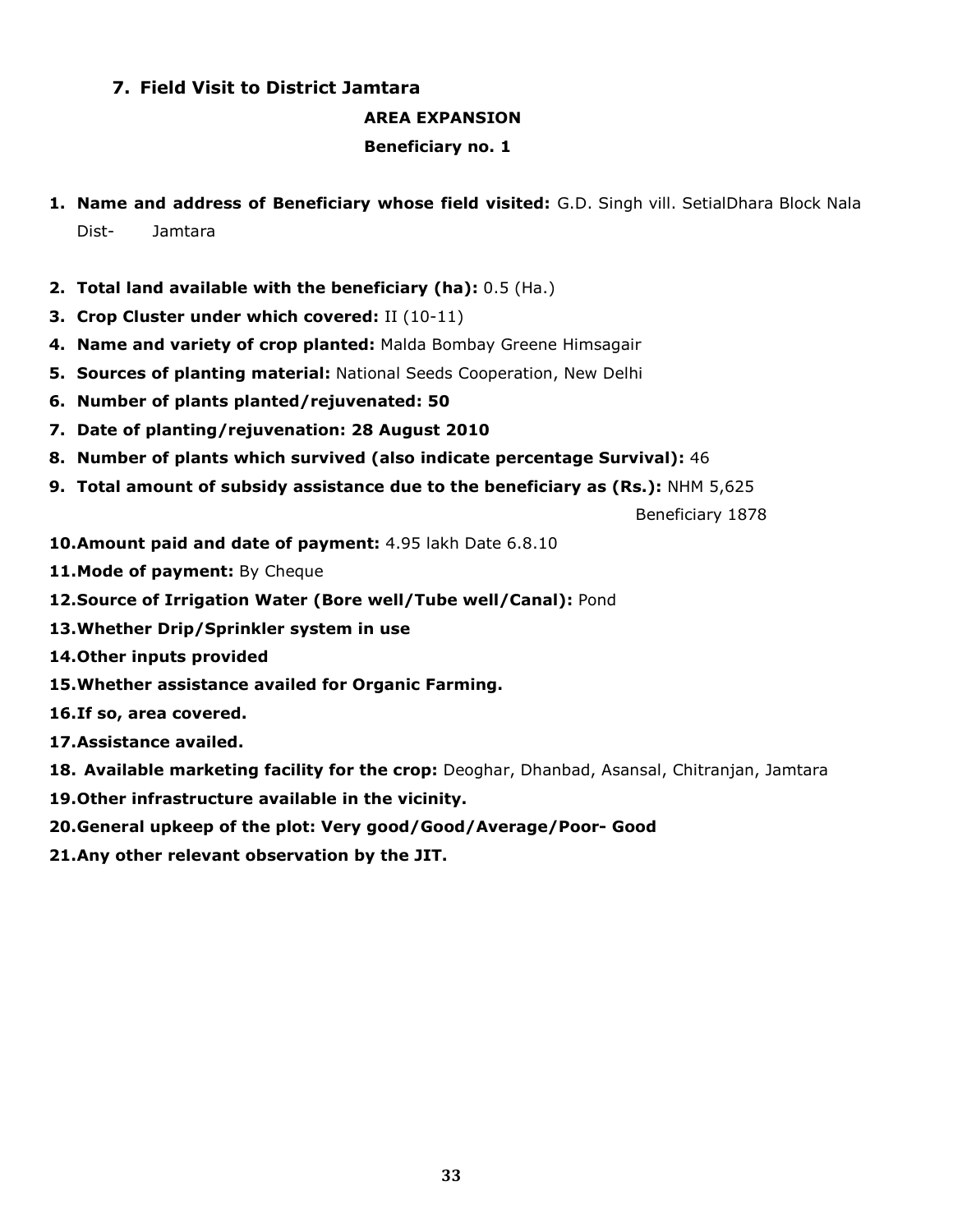## Beneficiary no. 2

- 1. Name and address of Beneficiary whose field visited: Rovin Singh Vil. Pancia Block Nala District Jamtara
- 2. Total land available with the beneficiary (ha): 1.20 (Ha.)
- 3. Crop Cluster under which covered: II (10-11)
- 4. Name and variety of crop planted: Malda Bombay Grine Himsagair
- **5. Sources of planting material: National Seeds Cooperation, New Delhi**
- 6. Number of plants planted/rejuvenated: 108
- 7. Date of planting/rejuvenation: 25 August 2010
- 8. Number of plants which survived (also indicate percentage Survival): 108
- 9. Total amount of subsidy assistance due to the beneficiary as (Rs.):  $NHM$  12,150

Beneficiary 4050

- 10. Amount paid and date of payment: 4.95 lakh Date 6.8.10
- 11. Mode of payment: By Cheque
- 12.Source of Irrigation Water (Bore well/Tube well/Canal): Well
- 13.Whether Drip/Sprinkler system in use.
- 14.Other inputs provided
- 15.Whether assistance availed for Organic Farming.
- 16.If so, area covered.
- 17.Assistance availed.
- 18. Available marketing facility for the crop: Deoghar, Dhanbad, Asansal, Chitranjan, Jamtara
- 19.Other infrastructure available in the vicinity.
- 20.General upkeep of the plot: Very good/Good/Average/Poor- Good
- 21.Any other relevant observation by the JIT.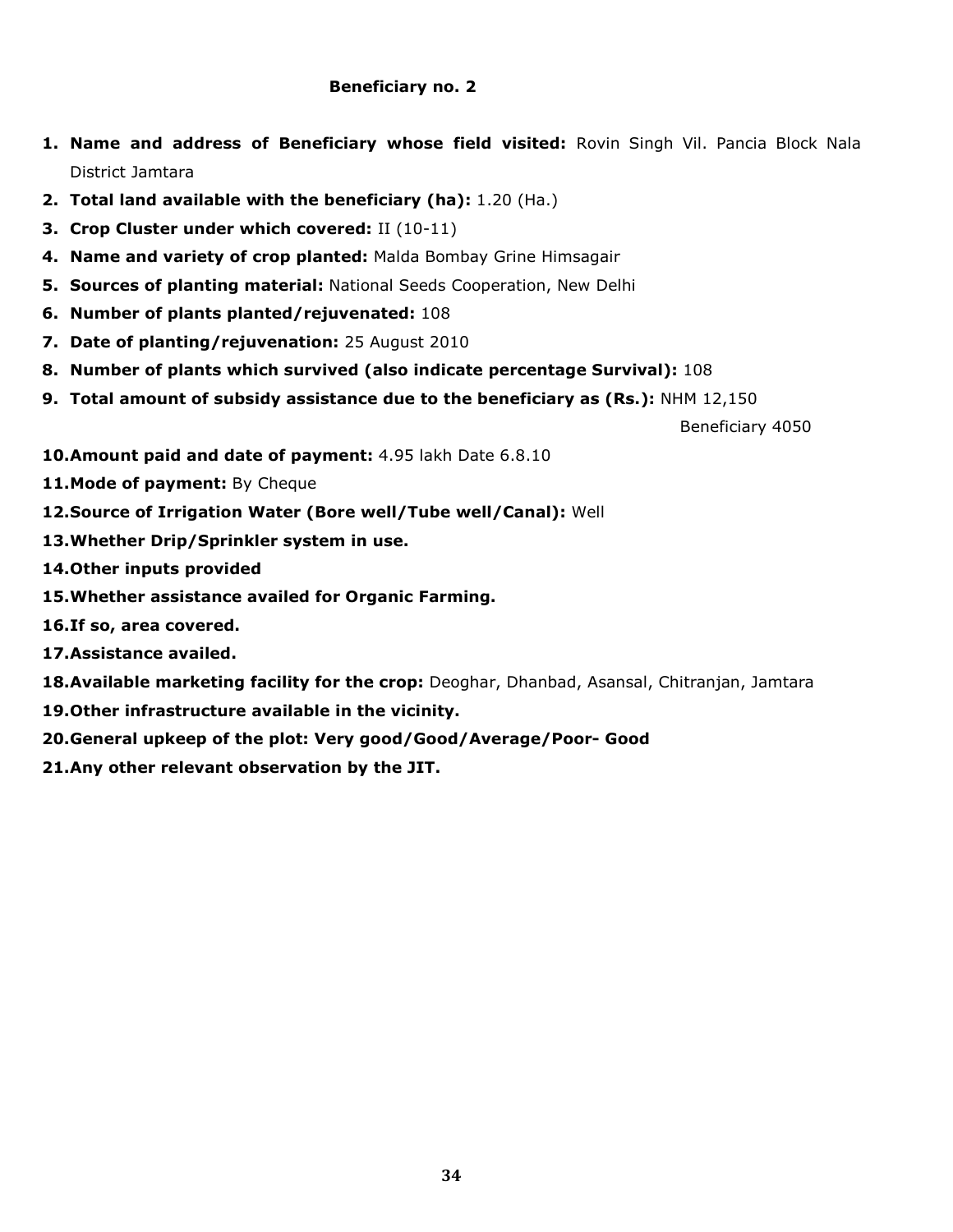# Beneficiary No. 3

1. Name and address of Beneficiary whose field visited: Amar Gorai, Vill-Kharia

Block Nala, District Jamtara

- 2. Total land available with the beneficiary (ha): 2 (Ha.)
- 3. Crop Cluster under which covered: Cluster … (10-11)
- 4. Name and variety of crop planted: Mango (Himsagar, Malda, Bombay Green)
- **5. Sources of planting material: National Seeds Cooperation, New Delhi**
- 6. Number of plants planted/rejuvenated: 200
- 7. Date of planting/rejuvenation: 22 August 2010
- 8. Number of plants which survived (also indicate percentage Survival): 200
- 9. Total amount of subsidy assistance due to the beneficiary as (Rs.): NHM 22,500

Beneficiary 7500

- 10. Amount paid and date of payment: 4.95 lakh Date 6.08.10
- 11. Mode of payment: By Cheque
- 12.Source of Irrigation Water (Bore well/Tube well/Canal): Canal
- 13.Whether Drip/Sprinkler system in use.
- 14.Other inputs provided
- 15.Whether assistance availed for Organic Farming.
- 16.If so, area covered.
- 17.Assistance availed.
- 18. Available marketing facility for the crop: Deoghar, Dhanbad, Asansal, Chitranjan,

Jamtara

- 19.Other infrastructure available in the vicinity.
- 20.General upkeep of the plot: Very good/Good/Average/Poor- Good
- 21.Any other relevant observation by the JIT.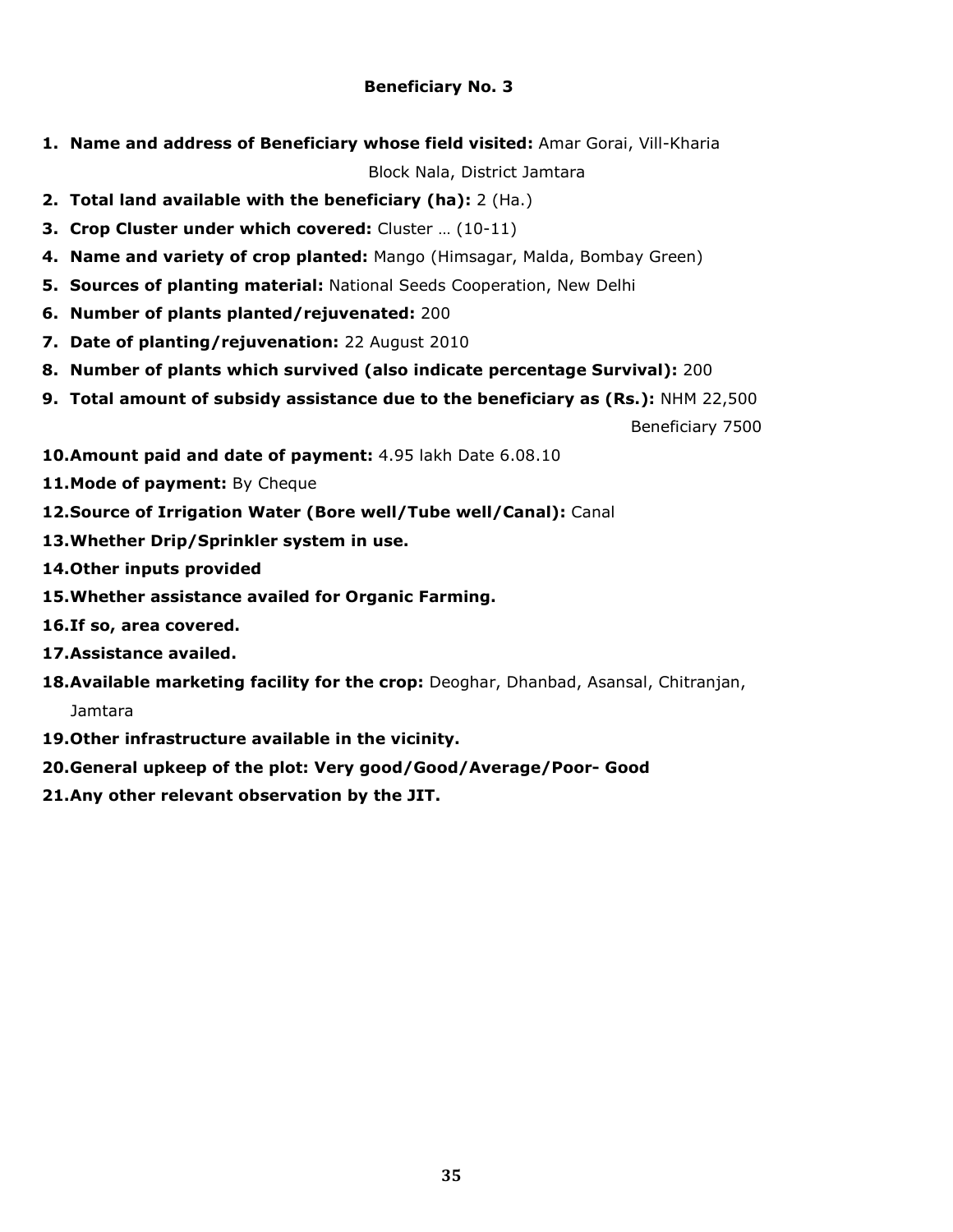## Beneficiary No. 4

1. Name and address of Beneficiary whose field visited: Sushan Sing, Vill.

Setial Dhara Block Nala, District Jamtara

- 2. Total land available with the beneficiary (ha): 1.5 (Ha.)
- 3. Crop Cluster under which covered: II (9-10)
- 4. Name and variety of crop planted: Himsagar, Malda, Bombay Green
- **5. Sources of planting material: National Seeds Cooperation, New Delhi**
- 6. Number of plants planted/rejuvenated: 150
- 7. Date of planting/rejuvenation: 27 August 2010
- 8. Number of plants which survived (also indicate percentage Survival): 150
- 9. Total amount of subsidy assistance due to the beneficiary as (Rs.): NHM 16,875

Beneficiary 4050

- 10.Amount paid and date of payment: 3.375 lakh Date 22.09.09
- 11. Mode of payment: By Cheque
- 12.Source of Irrigation Water (Bore well/Tube well/Canal): Well (MNREGA)
- 13.Whether Drip/Sprinkler system in use.
- 14.Other inputs provided
- 15.Whether assistance availed for Organic Farming.
- 16.If so, area covered.
- 17.Assistance availed.
- 18. Available marketing facility for the crop: Deoghar, Dhanbad, Asansal, Chitranjan,

Jamtara

- 19.Other infrastructure available in the vicinity.
- 20.General upkeep of the plot: Very good/Good/Average/Poor- Good
- 21.Any other relevant observation by the JIT.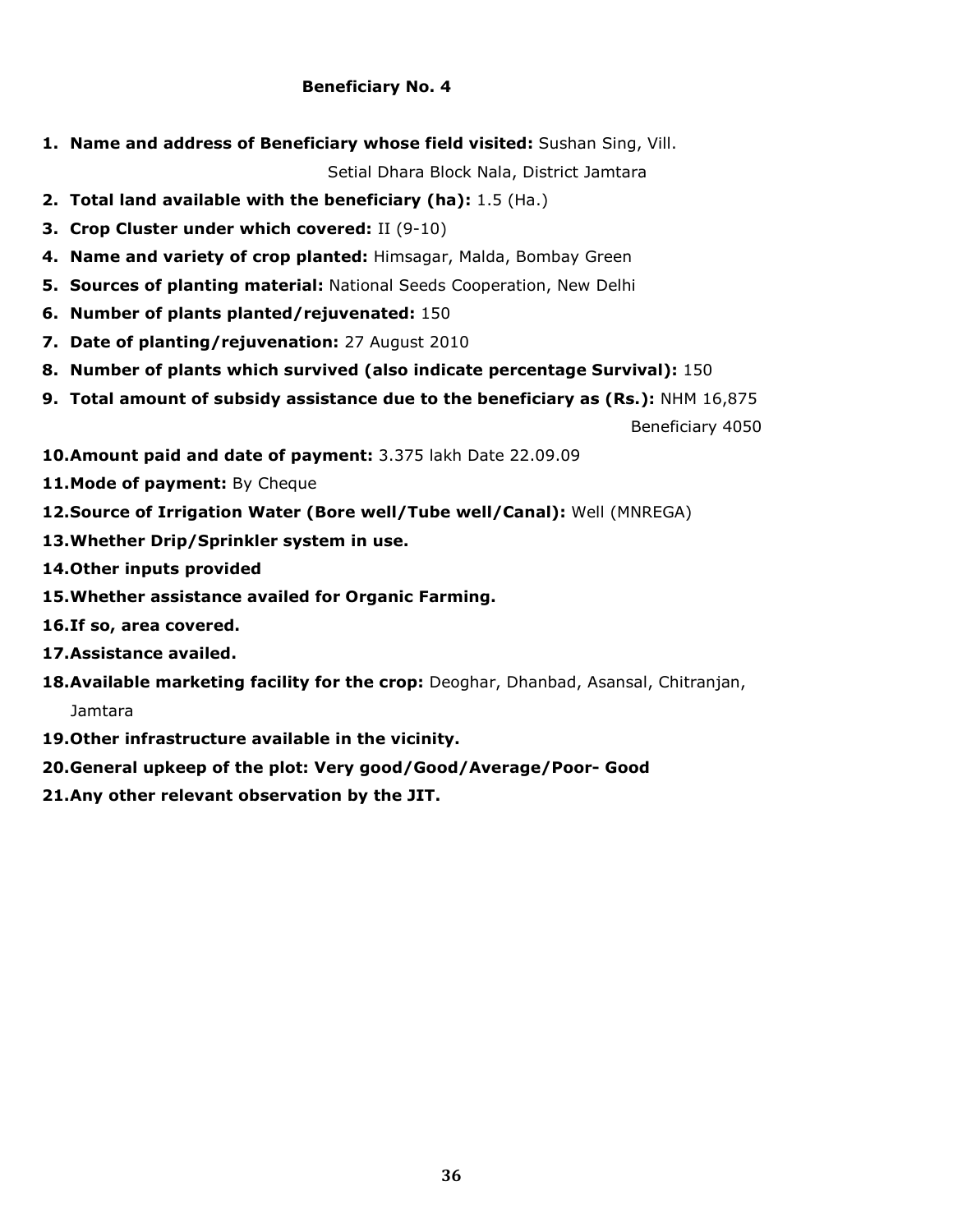# 8. Field Visit to District Pakur

## AREA EXPANSION

# Beneficiary No. 1

1. Name and address of Beneficiary whose field visited: Panchanw Saha & Bhari Bhano, Vill. Chandamar,

Block Maheshpur, District Pakur

- 2. Total land available with the beneficiary (ha): 40 (Ha.)
- 3. Crop Cluster under which covered: Mango Plantation
- 4. Name and variety of crop planted:
- 5. Sources of planting material: ADIVAN HARZAR GRAMI KH, VIEWS BLOCK MAHESHPUR
- 6. Number of plants planted/rejuvenated:
- 7. Date of planting/rejuvenation: 2009-10
- 8. Number of plants which survived (also indicate percentage Survival): 75%
- 9. Total amount of subsidy assistance due to the beneficiary as (Rs.):
- 10.Amount paid and date of payment:
- 11.Mode of payment:
- 12.Source of Irrigation Water (Bore well/Tube well/Canal): Well
- 13.Whether Drip/Sprinkler system in use.
- 14.Other inputs provided
- 15.Whether assistance availed for Organic Farming.
- 16.If so, area covered.
- 17.Assistance availed.
- 18.Available marketing facility for the crop:
- 19. Other infrastructure available in the vicinity: Trench Fencing
- 20.General upkeep of the plot: Very good/Good/Average/Poor Good
- 21.Any other relevant observation by the JIT.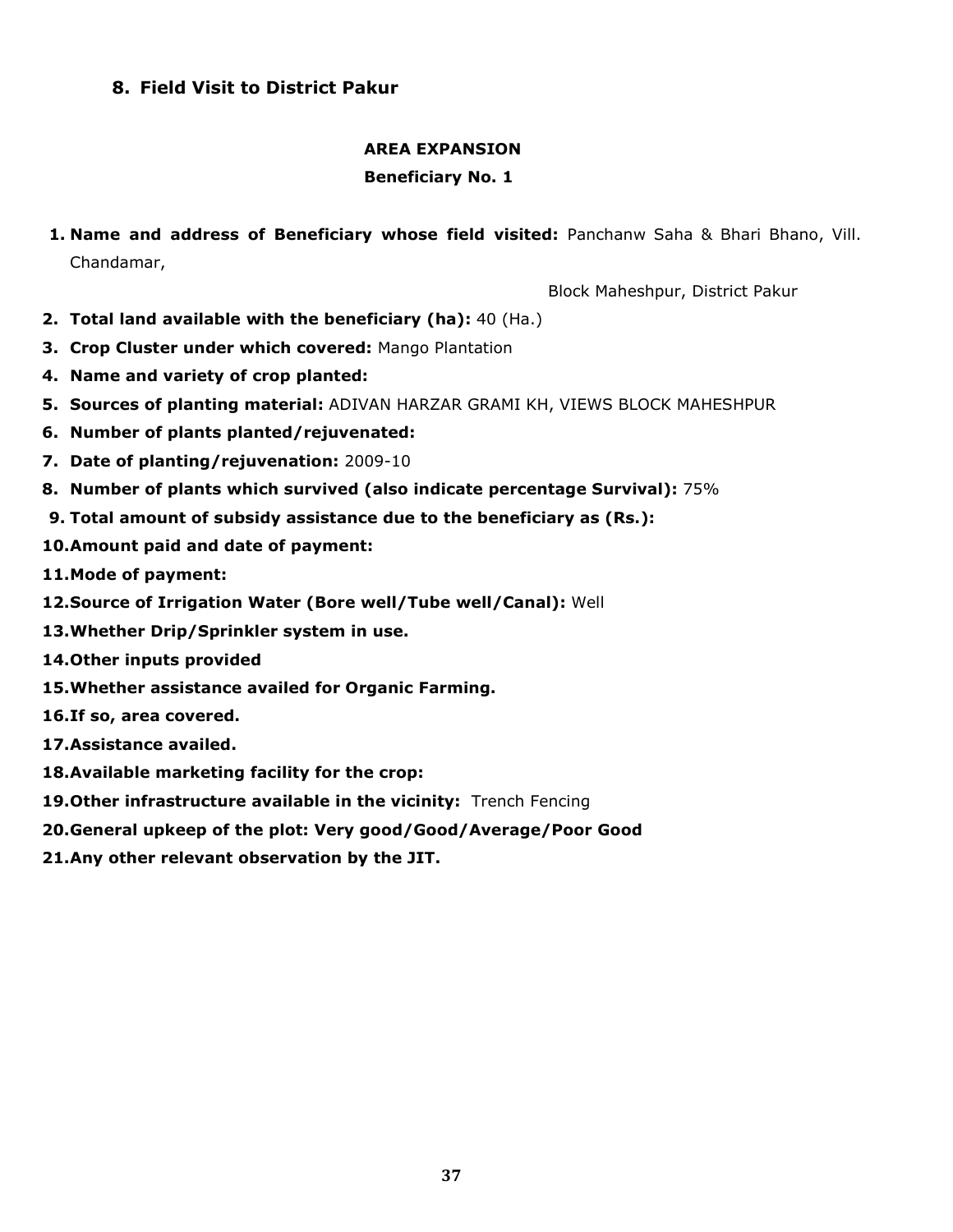## Beneficiary No. 2

1. Name and address of Beneficiary whose field visited: Rajan Murwa, Vill. Sigha,

Block Maheshpur, District Pakur

- 2. Total land available with the beneficiary (ha): 25 (Ha.)
- 3. Crop Cluster under which covered: Mango Plantation
- 4. Name and variety of crop planted:
- 5. Sources of planting material: ADIVAN HARZAR GRAMI KH, VIEWS BLOCK MAHESHPUR
- 6. Number of plants planted/rejuvenated:
- 7. Date of planting/rejuvenation: 2009-10
- 8. Number of plants which survived (also indicate percentage Survival): 98%
- 9. Total amount of subsidy assistance due to the beneficiary as (Rs.):
- 10.Amount paid and date of payment:
- 11.Mode of payment:
- 12. Source of Irrigation Water (Bore well/Tube well/Canal): Tank
- 13.Whether Drip/Sprinkler system in use.
- 14.Other inputs provided
- 15.Whether assistance availed for Organic Farming.
- 16.If so, area covered.
- 17.Assistance availed.
- 18.Available marketing facility for the crop:
- 19. Other infrastructure available in the vicinity: Trench Fencing
- 20.General upkeep of the plot: Very good/Good/Average/Poor- Good
- 21.Any other relevant observation by the JIT.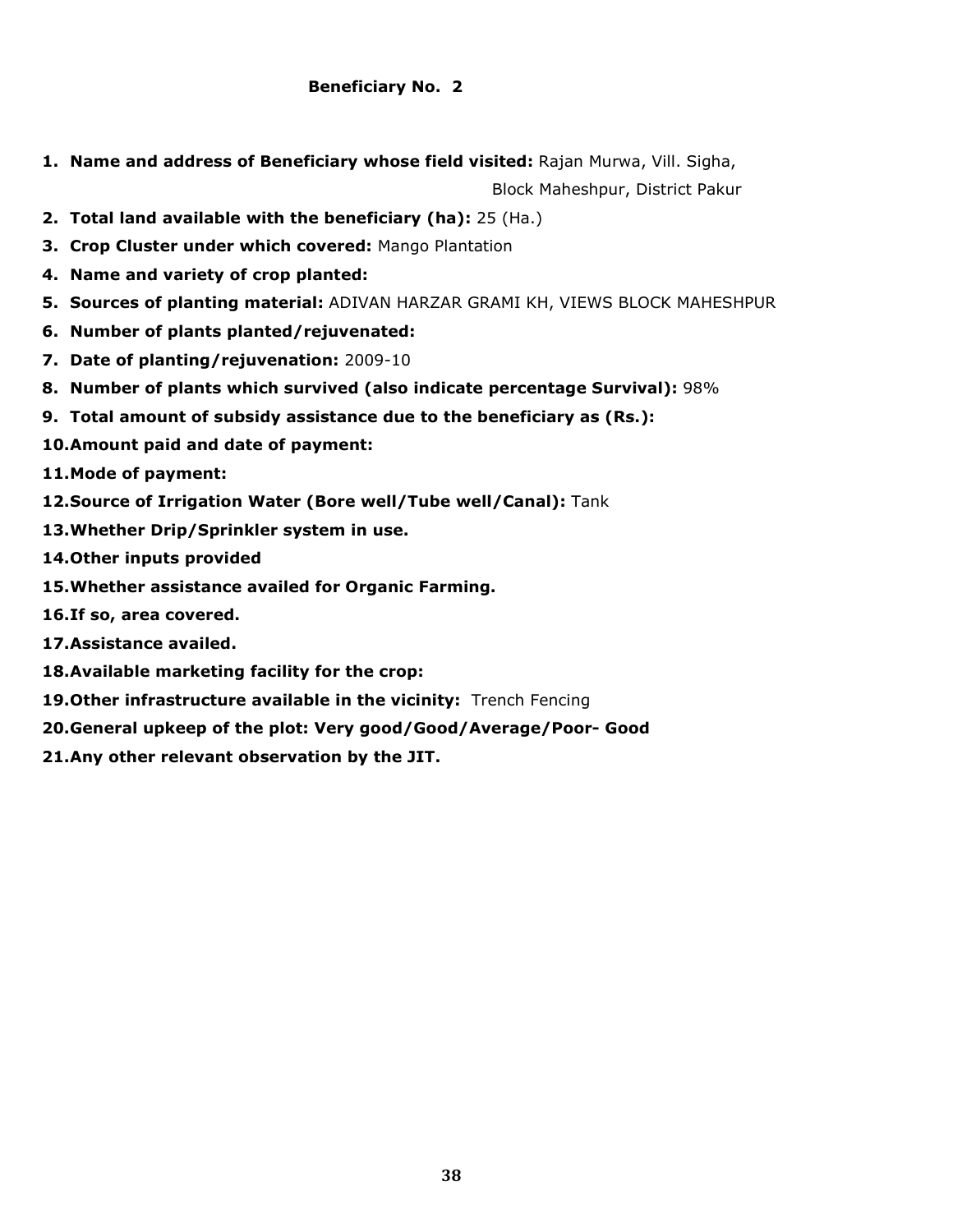# Beneficiary No. 3

1. Name and address of Beneficiary whose field visited: 67 Beneficiaries, Vill. Dadpur,

District Pakur

- 2. Total land available with the beneficiary (ha): 460 (Ha.)
- 3. Crop Cluster under which covered: Mango Plantation
- 4. Name and variety of crop planted:
- 5. Sources of planting material: ADIVAN HARZAR GRAMI KH, VIEWS BLOCK MAHESHPUR
- 6. Number of plants planted/rejuvenated: 5%
- 7. Date of planting/rejuvenation: 2009-10
- 8. Number of plants which survived (also indicate percentage Survival): 95%
- 9. Total amount of subsidy assistance due to the beneficiary as (Rs.):
- 10.Amount paid and date of payment:
- 11.Mode of payment:
- 12.Source of Irrigation Water (Bore well/Tube well/Canal): Bore Well (12 ps)
- 13.Whether Drip/Sprinkler system in use.
- 14.Other inputs provided
- 15.Whether assistance availed for Organic Farming.
- 16.If so, area covered.
- 17.Assistance availed.
- 18.Available marketing facility for the crop:
- 19. Other infrastructure available in the vicinity: Trench Fencing
- 20.General upkeep of the plot: Very good/Good/Average/Poor- Good
- 21.Any other relevant observation by the JIT.

## Beneficiary No. 4

1. Name and address of Beneficiary whose field visited: 200 Beneficiaries, Vill. Pokjheny,

Block Pokunia, District Pakur

- 2. Total land available with the beneficiary (ha): 200 (Ha.)
- 3. Crop Cluster under which covered: Cashew Plantation
- 4. Name and variety of crop planted: Cashew (Vn)
- 5. Sources of planting material: ADIVAN HARZAR GRAMI KH, VIEWS BLOCK MAHESHPUR
- 6. Number of plants planted/rejuvenated: 25%
- 7. Date of planting/rejuvenation: 2010-11
- 8. Number of plants which survived (also indicate percentage Survival): 75%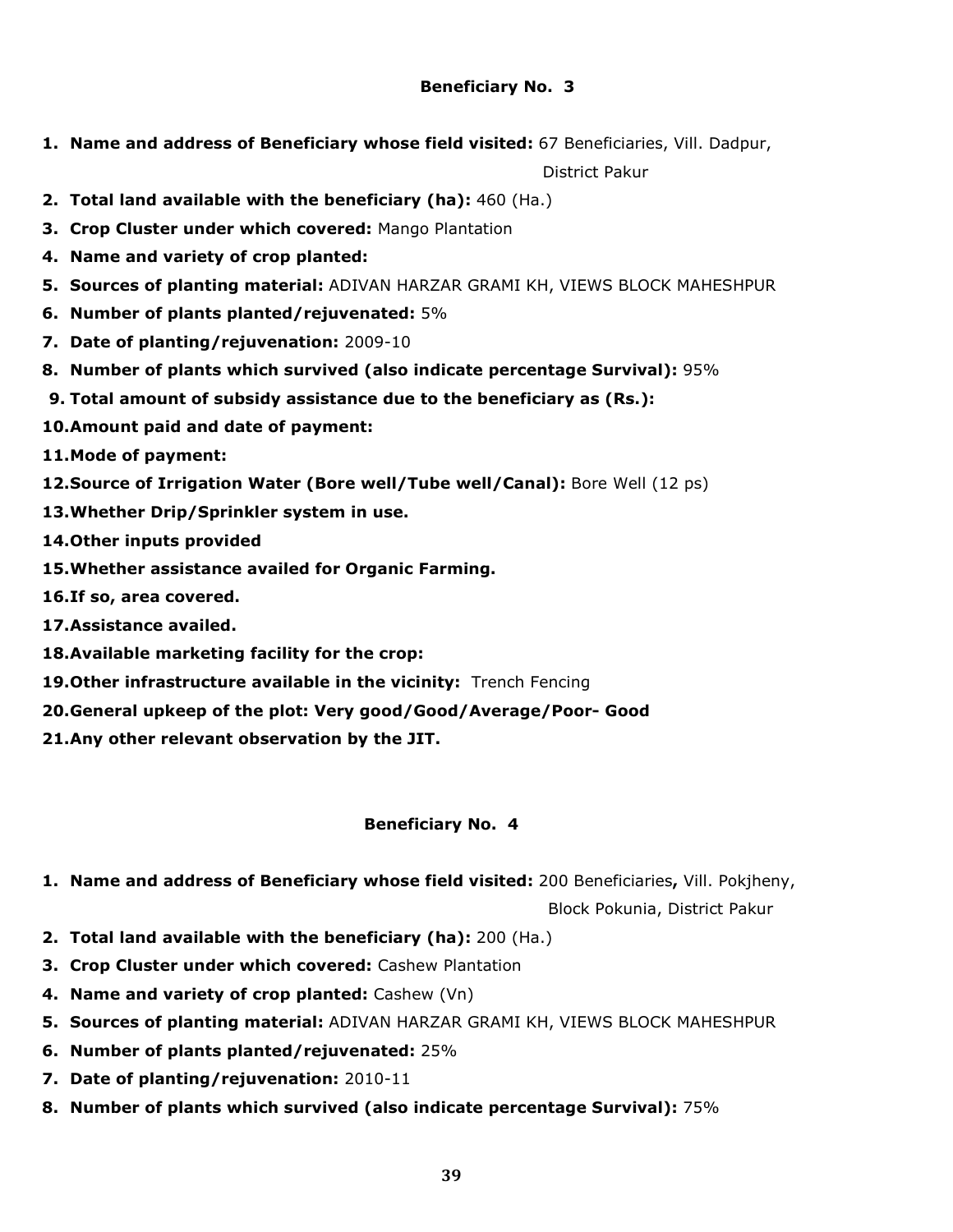- 9. Total amount of subsidy assistance due to the beneficiary as (Rs.):
- 10.Amount paid and date of payment:
- 11.Mode of payment:
- 12.Source of Irrigation Water (Bore well/Tube well/Canal): Pond
- 13.Whether Drip/Sprinkler system in use.
- 14.Other inputs provided
- 15.Whether assistance availed for Organic Farming.
- 16.If so, area covered.
- 17.Assistance availed.
- 18.Available marketing facility for the crop:
- 19. Other infrastructure available in the vicinity: Trench Fencing
- 20.General upkeep of the plot: Very good/Good/Average/Poor- Very good
- 21.Any other relevant observation by the JIT.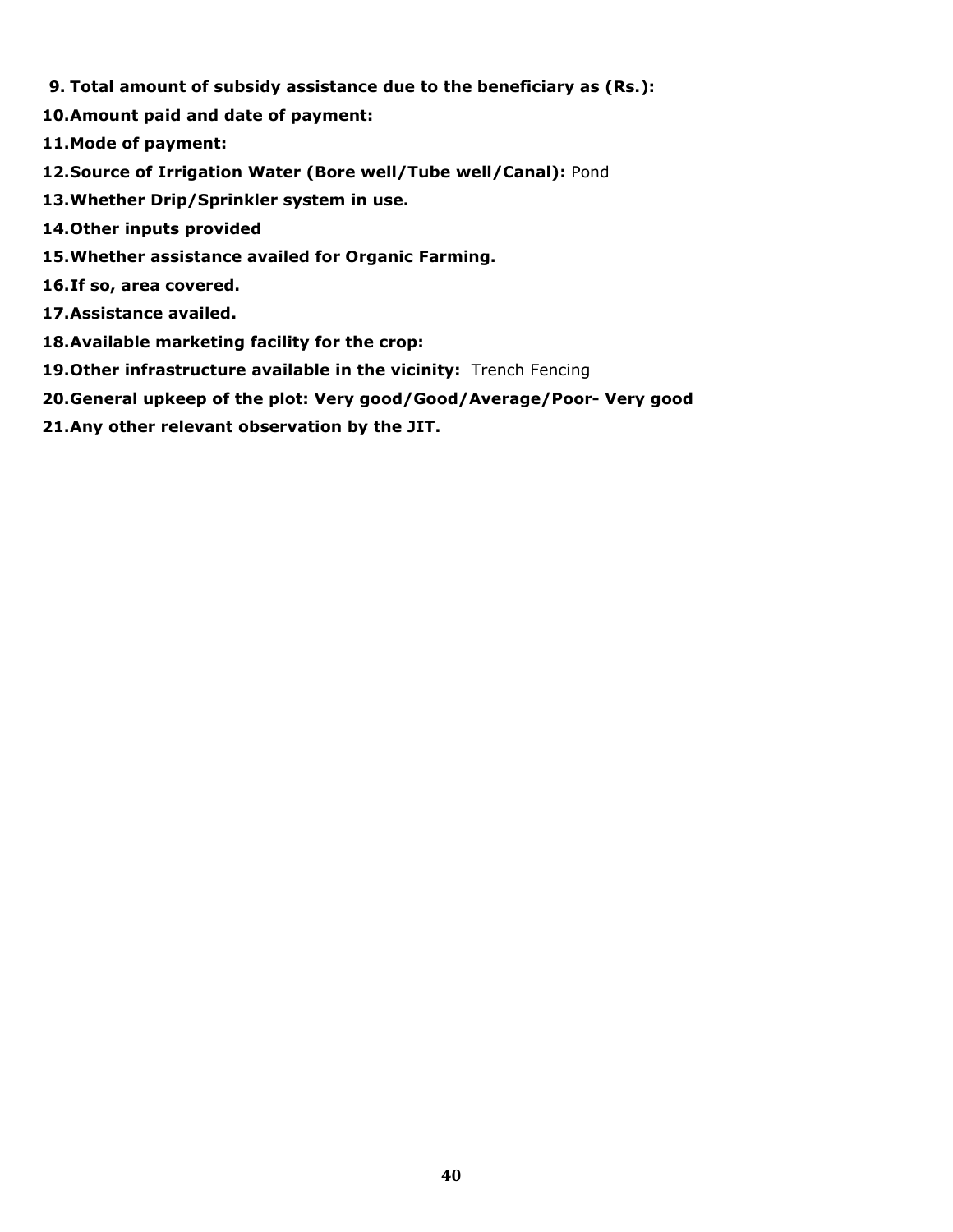# 9. Field Visit to District Hazaribagh

# Nursery/ Vegetable seed production/ Seed Infrastructure

# Beneficiary No. 1

| 1. Name of Project:                       | Mango Plantation                                         |  |  |
|-------------------------------------------|----------------------------------------------------------|--|--|
| 2. Year of Implementation:                | 2005-06                                                  |  |  |
| 3. Project period:                        | 3 Year (50% + 20% + 30%)                                 |  |  |
| 4. Name of Implementing Agency:           | Holy cross Social service center Hazaribagh              |  |  |
| 5. Location of Project:                   | Village- Chattermundu Block & -                          |  |  |
| Hazaribagh                                |                                                          |  |  |
| 6. Total project Cost:                    | 45000                                                    |  |  |
| 7. Amount Released by DAC:                | 22365 (I & II year)                                      |  |  |
| 8. Expenditure incurred:                  | 45000                                                    |  |  |
| 9. Status of Project                      |                                                          |  |  |
|                                           |                                                          |  |  |
|                                           | Name of Nursery and crops for which plants are produced: |  |  |
|                                           | Mango.                                                   |  |  |
| Name of crops for which seeds produced:   |                                                          |  |  |
|                                           |                                                          |  |  |
|                                           |                                                          |  |  |
| <b>Quantity produced:</b>                 | $4 - 5$ quintal                                          |  |  |
| $\blacksquare$                            |                                                          |  |  |
|                                           |                                                          |  |  |
| <b>Quantity sold:</b>                     | $3 - 4$ quintal                                          |  |  |
|                                           |                                                          |  |  |
| Rate:                                     | 10 to 20 kg                                              |  |  |
|                                           |                                                          |  |  |
|                                           |                                                          |  |  |
| Amount realizes through sale:             | 5000                                                     |  |  |
|                                           |                                                          |  |  |
| <b>Whether NHM logo displayed:</b><br>Yes |                                                          |  |  |
|                                           |                                                          |  |  |
|                                           |                                                          |  |  |
|                                           |                                                          |  |  |
| <b>Beneficiary No. 2</b>                  |                                                          |  |  |
|                                           |                                                          |  |  |
|                                           |                                                          |  |  |
|                                           |                                                          |  |  |
| 1. Name of Project:                       | Small Nursery (1 ha.)                                    |  |  |
| 2. Year of Implementation:                | 2005-06                                                  |  |  |
| 3. Project period:                        | 2 year                                                   |  |  |
| 4. Name of Implementing Agency:           | Holy cross Social service center                         |  |  |
| Hazaribagh                                |                                                          |  |  |
| 5. Location of Project:                   | Village-Tongi Block dadi - Hazaribagh                    |  |  |
| 6. Total project Cost:                    | 300000                                                   |  |  |
| 7. Amount Released by DAC:                | 150000 (NHM)                                             |  |  |
|                                           |                                                          |  |  |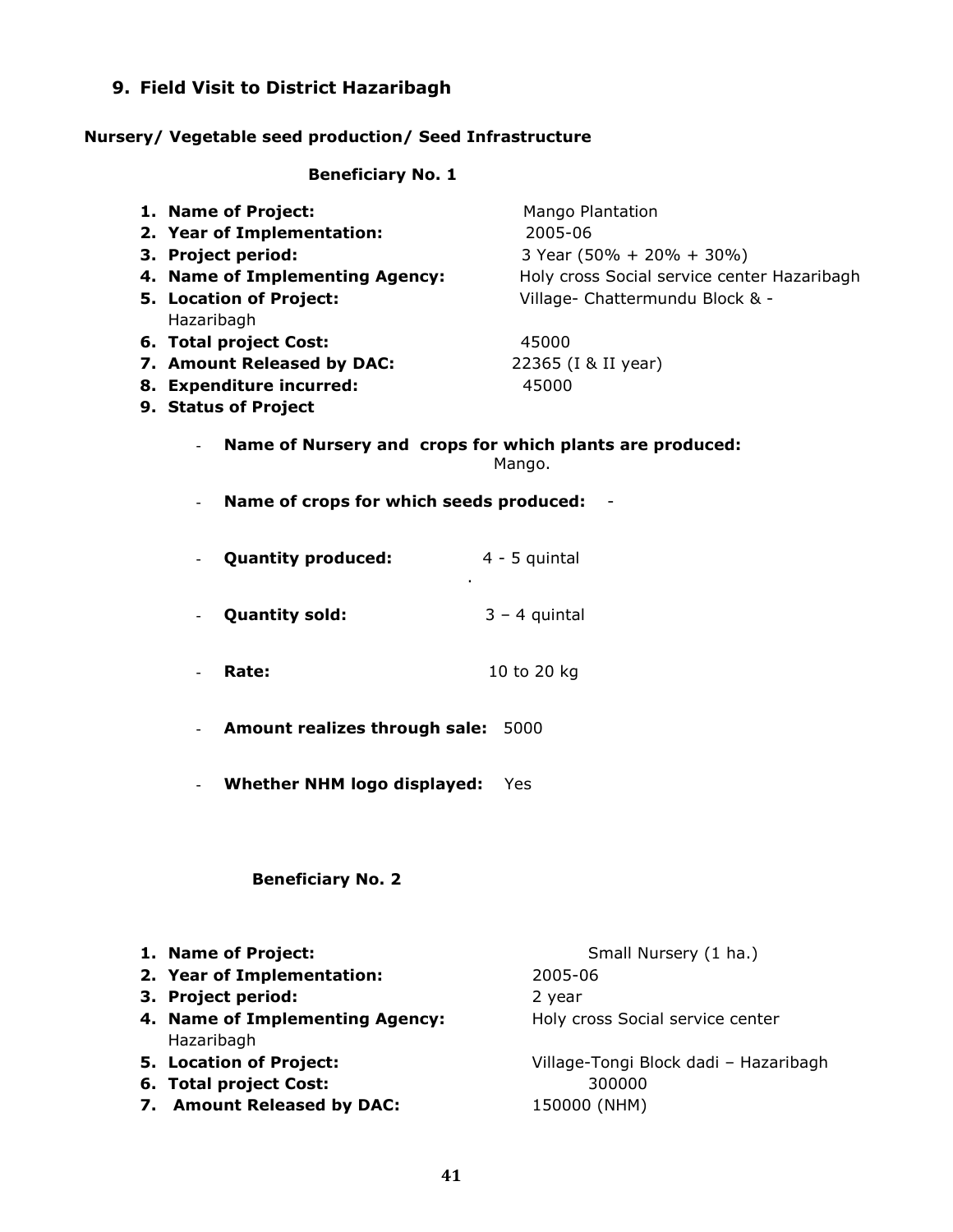8. Expenditure incurred: 300000

## 9. Status of Project

Name of Nursery and crops for which plants are produced:

Tongi Bio-tech Nursery & Mango & Guava plant

- Name of crops for which seeds produced: -
- Quantity produced: 20000 no. of mango plants
- Quantity sold: 15000
- **Rate:** 25 to 30 Rs per plant.
- Amount realizes through sale: 40000 Rs
- Whether NHM logo displayed: Yes

## Beneficiary No. 3

- 1. Name of Project: Poly house 2. Year of Implementation: 2009-10 **3. Project period:** 1 Year 4. Name of Implementing Agency: Holy cross Social service center Hazaribagh 5. Location of Project: Village-Tongi Block dadi – Hazaribagh 6. Total project Cost: 650000
- 7. Amount Released by DAC: 325000
- 8. Expenditure incurred: 650000
- 9. Status of Project

# - Name of Nursery and crops for which plants are produced:

Rose Flower & Vegetable.

- Name of crops for which seeds produced: -
- **Quantity produced:** 2000 plant Rose Flowers.
- Quantity sold: -
- Rate: -
- Amount realizes through sale: -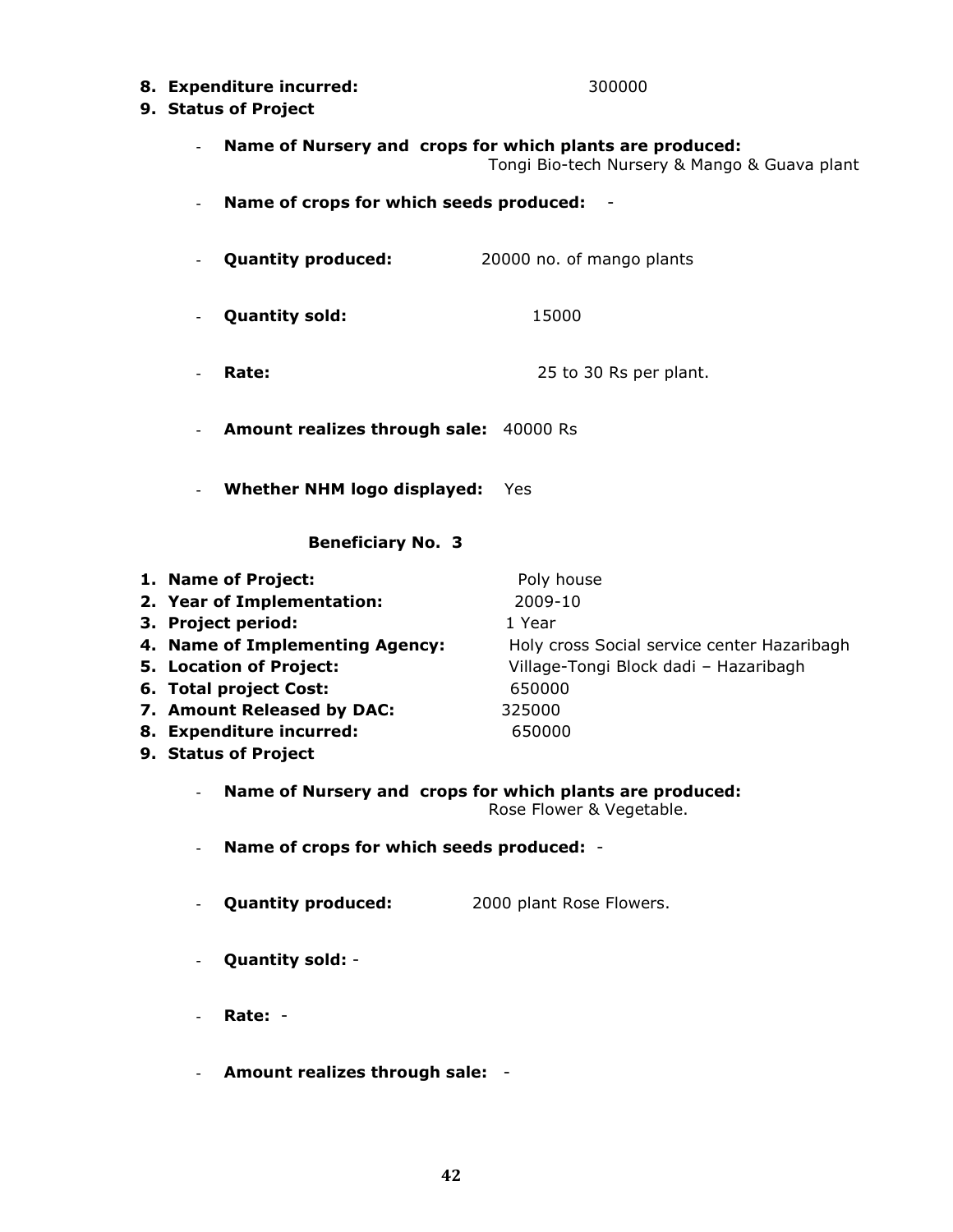- Whether NHM logo displayed: Yes

Beneficiary No. 4

| 1. Name of Project:                           | Poly house                            |
|-----------------------------------------------|---------------------------------------|
| 2. Year of Implementation:                    | 2009-10                               |
| 3. Project period:                            | 1 Year                                |
| 4. Name of Implementing Agency:<br>Hazaribagh | Holy cross Social service center      |
| 5. Location of Project:                       | Village-Tongi Block dadi - Hazaribagh |
| 6. Total project Cost:                        | 650000                                |
| 7. Amount Released by DAC:                    | 325000                                |
| 8. Expenditure incurred:                      | 650000                                |
| 9. Status of Project                          |                                       |
|                                               |                                       |

- Name of Nursery and crops for which plants are produced: Rose Flower & Vegetable.
- Name of crops for which seeds produced: -
- **Quantity produced:** 2000 plant Rose Flowers.
- Quantity sold: -
- Rate: -
- Amount realizes through sale: -
- Whether NHM logo displayed: Yes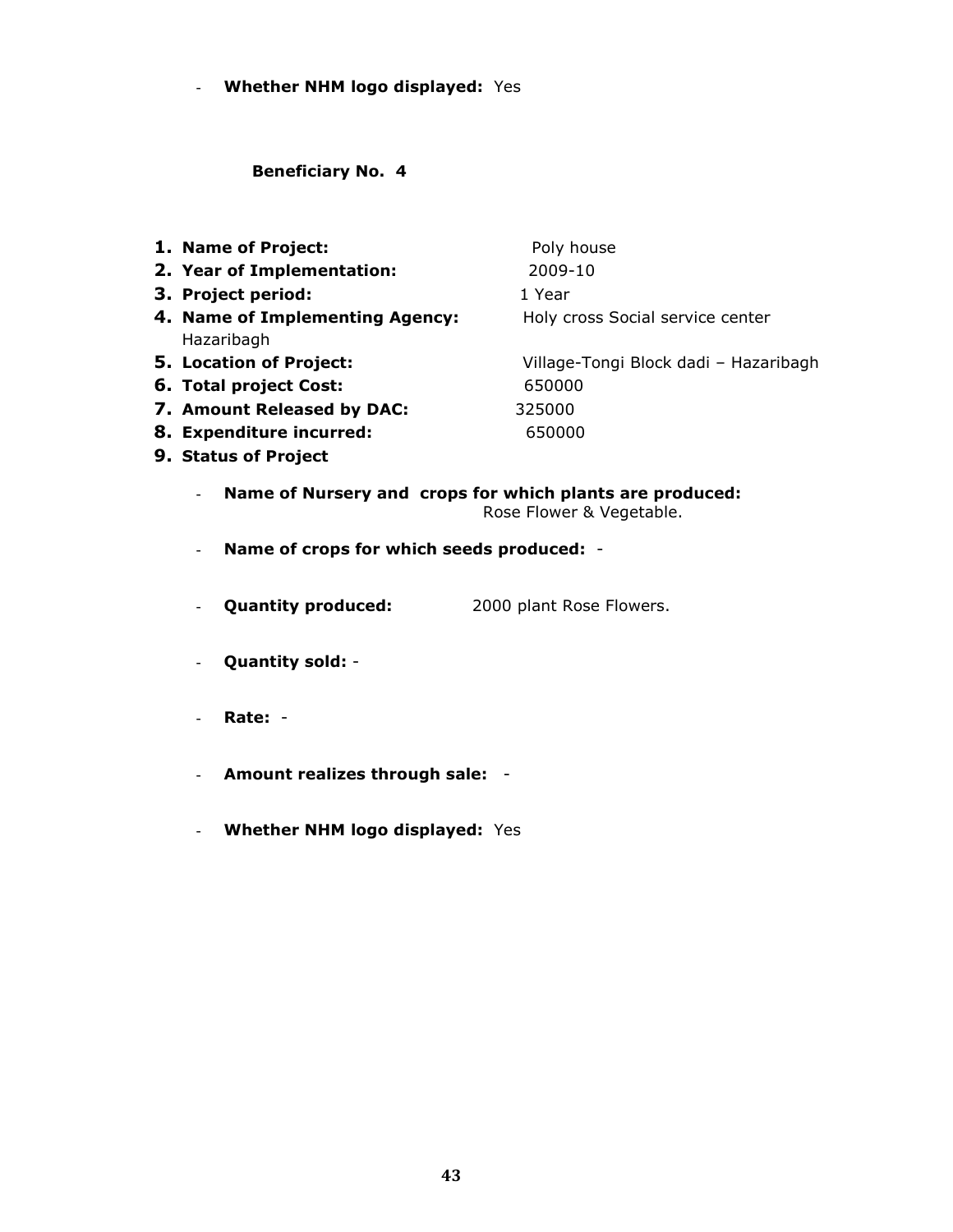# 10. Field Visit to District Ramgarh

# AREA EXPANSION

# Beneficiary No. 1

- 1. Name and address of beneficiary whose field visited Rajesh Giri Village, chattermada Dist. & Block Ramgarh
- 2. Total Land available with the beneficiary (ha)  $-1.50$  ha
- 3. Crop cluster under which covered Mango plantation
- 4. Name and variety of crop planted Amrapali, Malika, Langara & Bombaygram
- 5. Sources of planting material CONFUSION
- 6. Number of plants planted/rejuvenated 142 No. of Mango plant
- 7. Date of planting/rejuvenation July 2006-07
- 8. Number of plants which survived (also indicated percentage survival) 142 no. of plants 100%
- 9. Total amount of subsidy assistance due to the beneficiary as (Rs.)  $1^{st}$  year 15975

 $11^{nd}$  year - 63901

TOTAL - 22365

- 10. Amount paid and date of payment 2006-07 & 2007-08
- 11.Mode of payment confusion
- 12. Source of Irrigation Water (Bore will/Tube well/Canal) 10` x 30` size Irrigation Well
- 13.Whether drip/Sprinkler system in use Nil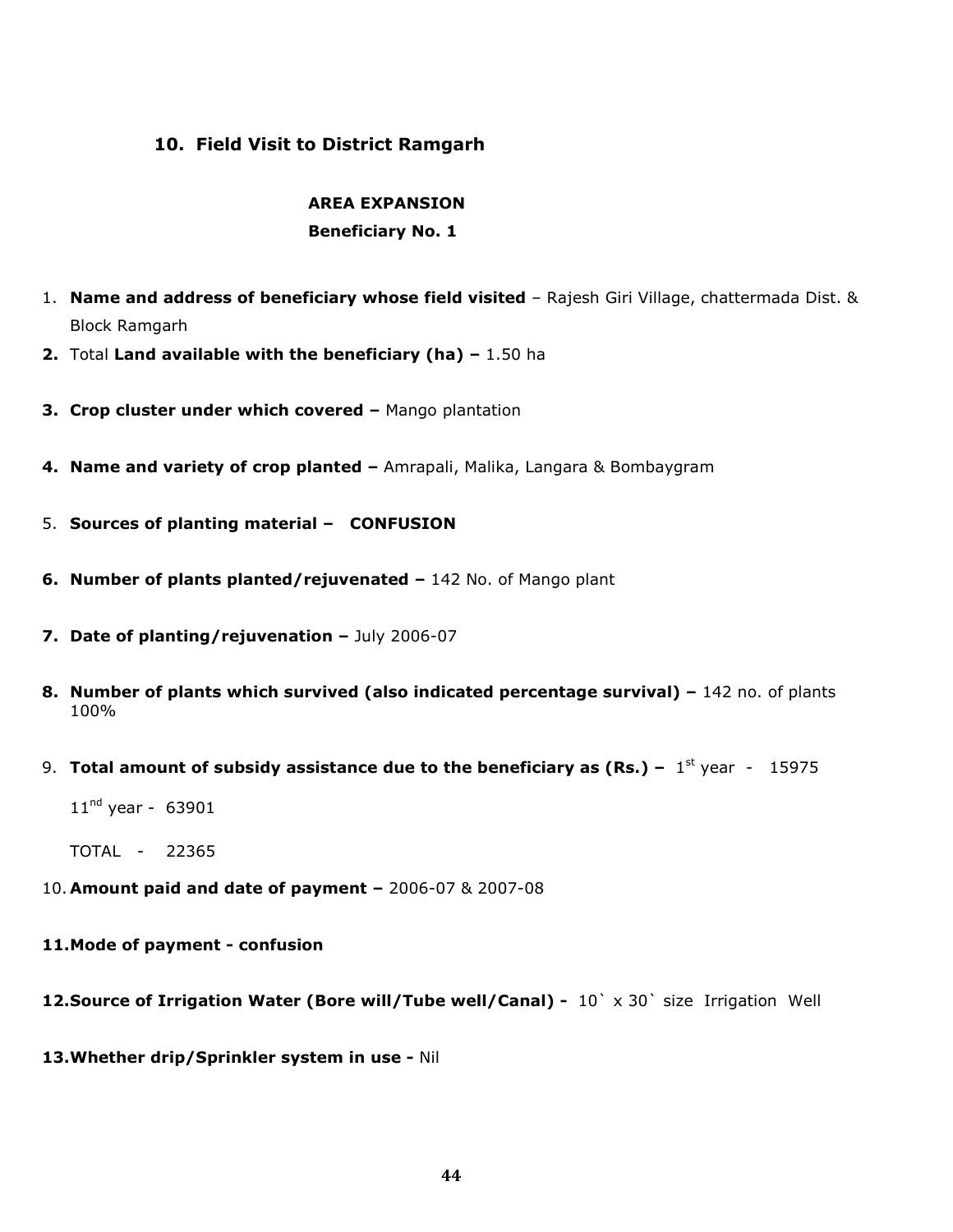14. Other inputs provided -

15.Whether assistance availed for Organic Farming -

16.If so, area covered -

17.Assistance availed -

18.Available marketing facility for the crop -

19.Other infrastructure available in the vicinity -

20.General upkeep of the plot : Very Good/Good/Average/Poor- Good

 $\overline{\mathscr{L}}$ 

21.Any other relevant observation by the JIT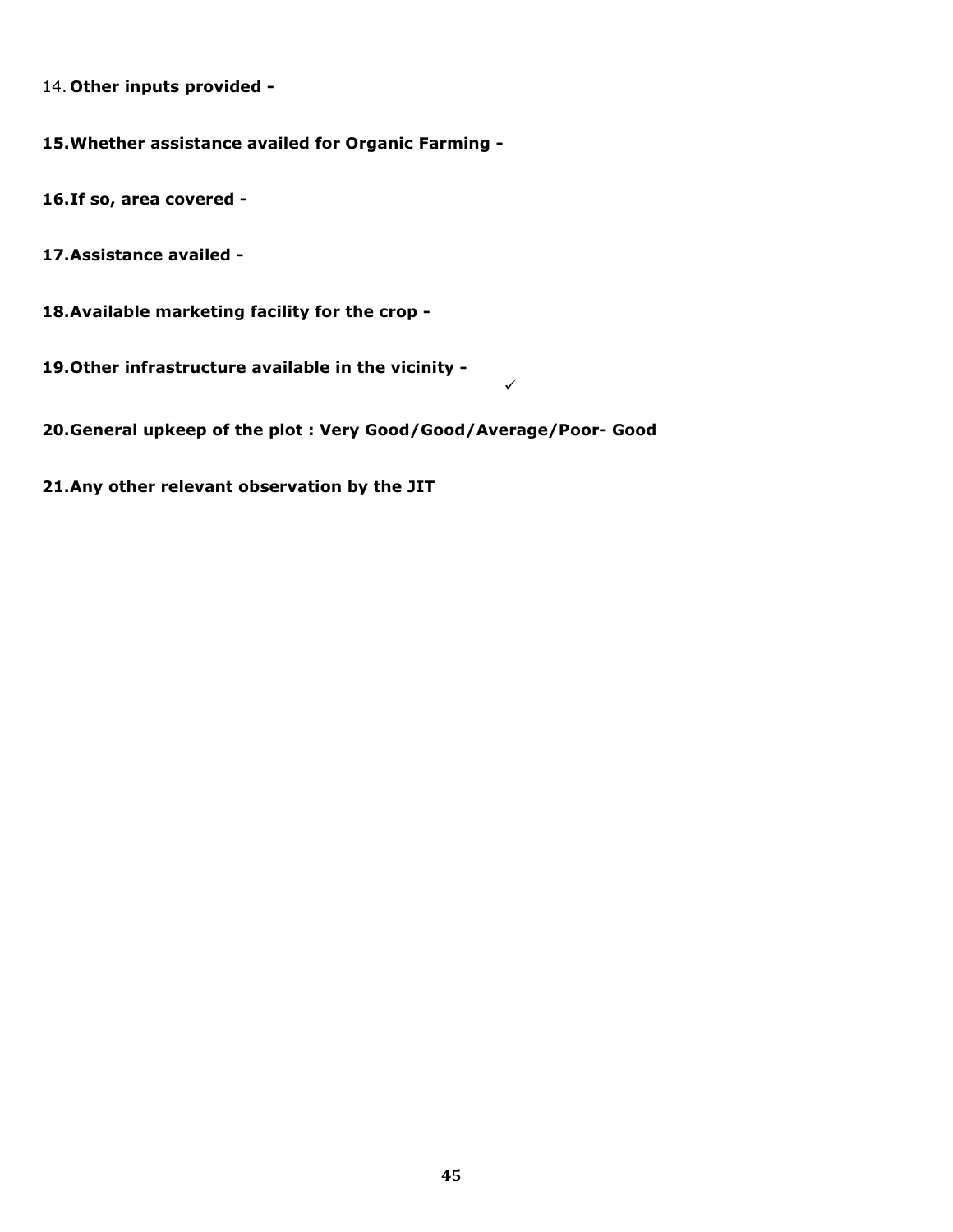# 11. ACTIVITIES AT BIRSA AGRICULTURAL UNIVERSITY UNDER NHM

During the year 2005-06, the University has taken up the following activities under the Jharkhand State Horticulture Mission.

# Physical achievements Establishment of model nursery

# Site of nursery and crops

| <b>Place</b>       |        | of<br>Area | Crops                                       |  |
|--------------------|--------|------------|---------------------------------------------|--|
|                    |        | nursery    |                                             |  |
| KVK Chatra         |        | 1 Hectare  | Aonla, Beal, Guava, Citrus, Mango           |  |
| KVK Chianki        |        | 1 Hectare  | Aonla, Beal, Guava, Citrus, Mango           |  |
| ZRS Chianki        |        | 1 Hectare  | Aonla, Beal, Guava, Citrus, Mango           |  |
| KVK Lohardaga      |        | 1 Hectare  | Litchi, Mango, Guava, Citrus, Custard apple |  |
| ZRS Dumka          |        | 1 Hectare  | Mango, Guava, Litchi                        |  |
| KVK W. Singhbhum   |        | 1 Hectare  | Litchi, Mango, Sapota, lime, Custard apple  |  |
| <b>ZRS Darisai</b> |        | 1 Hectare  | Mango, Aonla, Guava, Custard apple, Beal,   |  |
|                    |        |            | Lime                                        |  |
| Gauria             | Karma, | 1 Hectare  | Mango, Litchi, Guava, Aonla, Beal, Ver,     |  |
| Hazaribhag         |        |            | Lime, Citrus, Spota, Custard apple          |  |
| BAU, H.Q.          |        | 4 Hectare  | Aonla, Mango, Citrus, Guava, Custard apple, |  |
|                    |        |            | Spota, Litchi                               |  |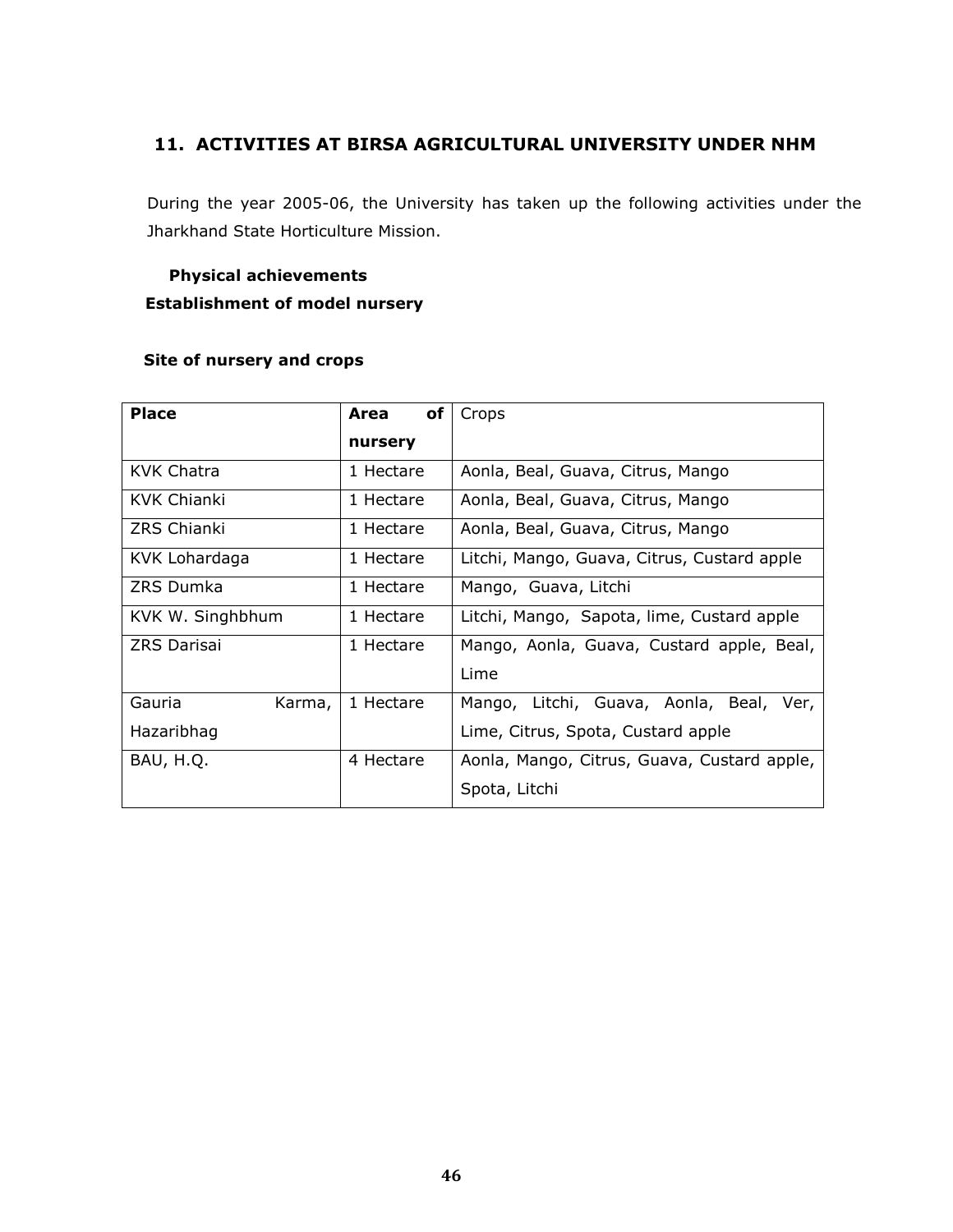# YEAR 2007-08

# Establishment of model nurseries

## Site of Nursery and crops

| Place                 | Area of nursery | <b>Crops</b>                                    |
|-----------------------|-----------------|-------------------------------------------------|
| <b>KVK Simdega</b>    | 2 Hectare       | Custard apple, Citrus                           |
| KVK Jamtara           | 1 Hectare       | Mango, Guava, Citrus                            |
| <b>KVK Pakur</b>      | 1 Hectare       | Mango, Sapota, Guava                            |
| ZRS Center Chattarpur | 2 Hectare       | Citrus, Aonla                                   |
| <b>KVK Balumath</b>   | 1 Hectare       | Citrus, Aonla                                   |
| KVK W. Singhbhum      | 4 Hectare       | Mango, Guava,<br>Aonla,<br>Lime<br>$\mathbf{r}$ |
|                       |                 | Sapota, Beal, Custard apple, Ber                |
| <b>ZRS Chianki</b>    | 4 Hectare       | Citrus                                          |
| <b>ZRS Chianki</b>    | 4 Hectare       | Revival of old mango and citrus                 |
|                       |                 | orchard                                         |

 In addition to above the University has established the following mother plant nursery from its own resources.

# Sites of Nursery and Crops

| <b>Place</b>       | Area of nursery | <b>Crops</b>                |
|--------------------|-----------------|-----------------------------|
| <b>KVK Dhanbad</b> | 1 Hectare       | Mango, Guava, Ber, Citrus   |
| <b>KVK Garhwa</b>  | 1 Hectare       | Mango, Guava, Ber           |
| KVK Sahebganj      | 1 Hectare       | Mango, Citrus               |
| <b>KVK Giridih</b> | 1 Hectare       | Mango, Aonal, Guava, Citrus |
| <b>KVK Bokaro</b>  | 1 Hectare       | Mango, Guava                |

# The following facilities for mother plant nursery have been provided

| Centre | Renovation/new     | Fencing | Tube wells |
|--------|--------------------|---------|------------|
|        | construction ponds |         |            |
| Pakur  |                    |         |            |
| Dumka  |                    |         |            |
| Chatra |                    |         |            |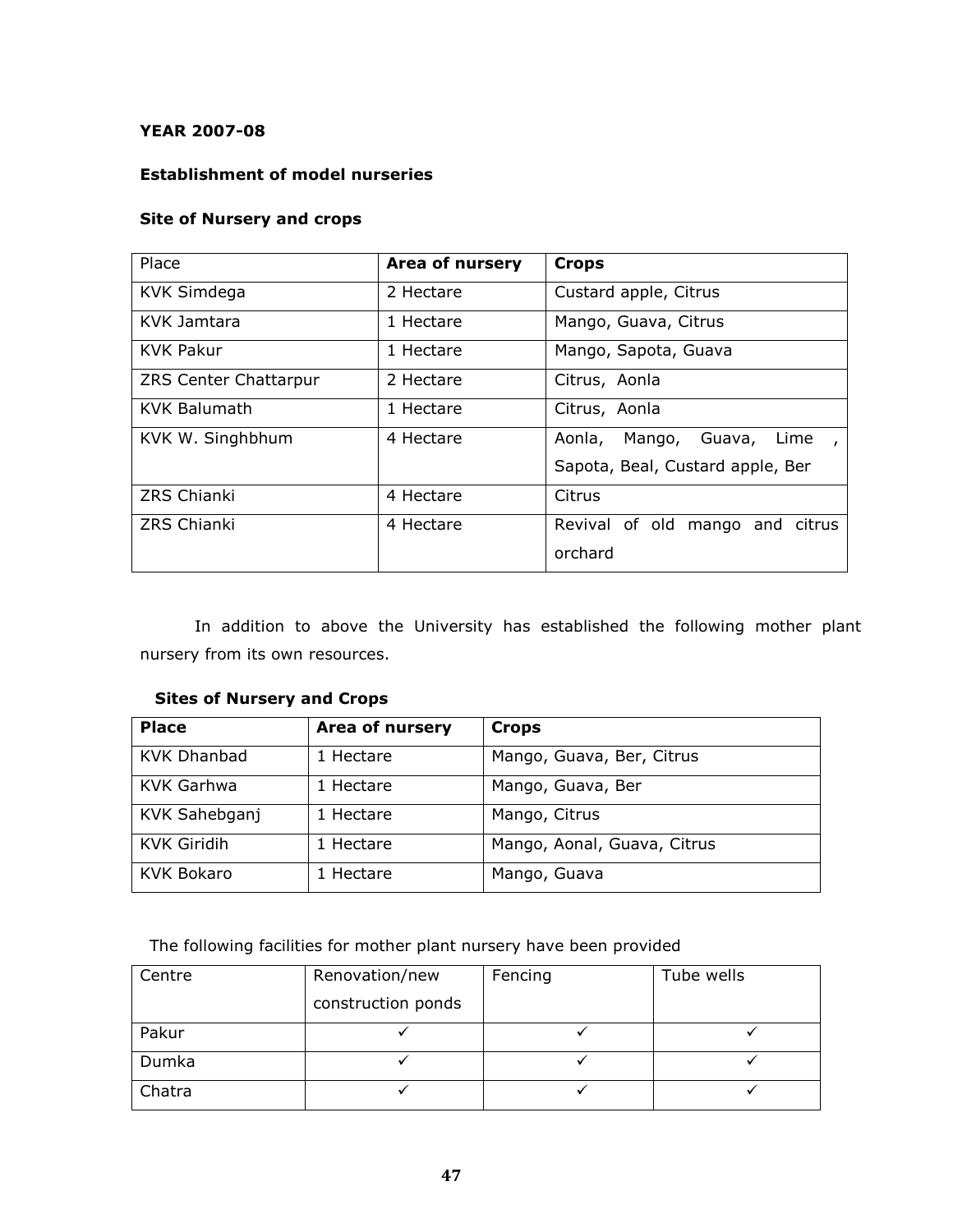| Lohardaga          |  |  |
|--------------------|--|--|
| Chainki            |  |  |
| West Singhbhum     |  |  |
| KVK Jamtara        |  |  |
| KVK latehar        |  |  |
| <b>KVK Simdega</b> |  |  |

#### Hi-tech horticulture facilities have been provided to the following centres.

| <b>BAU Head Quarter</b> | 3 hi-tech polyhouse (Big size)<br>$\sim$ |
|-------------------------|------------------------------------------|
| KVK E. singhbhum        | 3 hi-tech polyhouse (Small size)         |
| KVK W. Singhbhum        | 3 hi-tech polyhouse (Small size)         |
| KVK Jamtara             | 3 hi-tech polyhouse (Small size)         |
| <b>KVK Chainki</b>      | 3 hi-tech polyhouse (Small size)         |

Initiation has been made to derive substantial number of plants from each and every centres to fulfill the need of the state.

 Around 20-25 thousand persons from various Governmental/ nongovernmental organizations, progressive farmers, SHG's, entrepreneurs and rural youth and other farmers of the state visit the protected unit every year. In addition at every normal rate seedling/saplings of fruits plant like papaya and vegetable seedling e.g. capsicum, chillies, tomato, brinjal etc are being provided to the farmers along with the package of practices in order to popularize the protected horticulture as well as high yielding varieties of vegetable.

#### Establishment of Leaf Tissue Analysis Lab.

#### Location: Department of Soil science & Agriculture Chemistry

The basis behind leaf analysis is that optimum ranges exist for the level of each nutrient in the leaf and maximum quality/yield occurs when nutrients are maintained within these ranges. If the level of a nutrient falls outside of its optimum range, corrective measures should be taken. Leaf analysis is done to determine the nutrient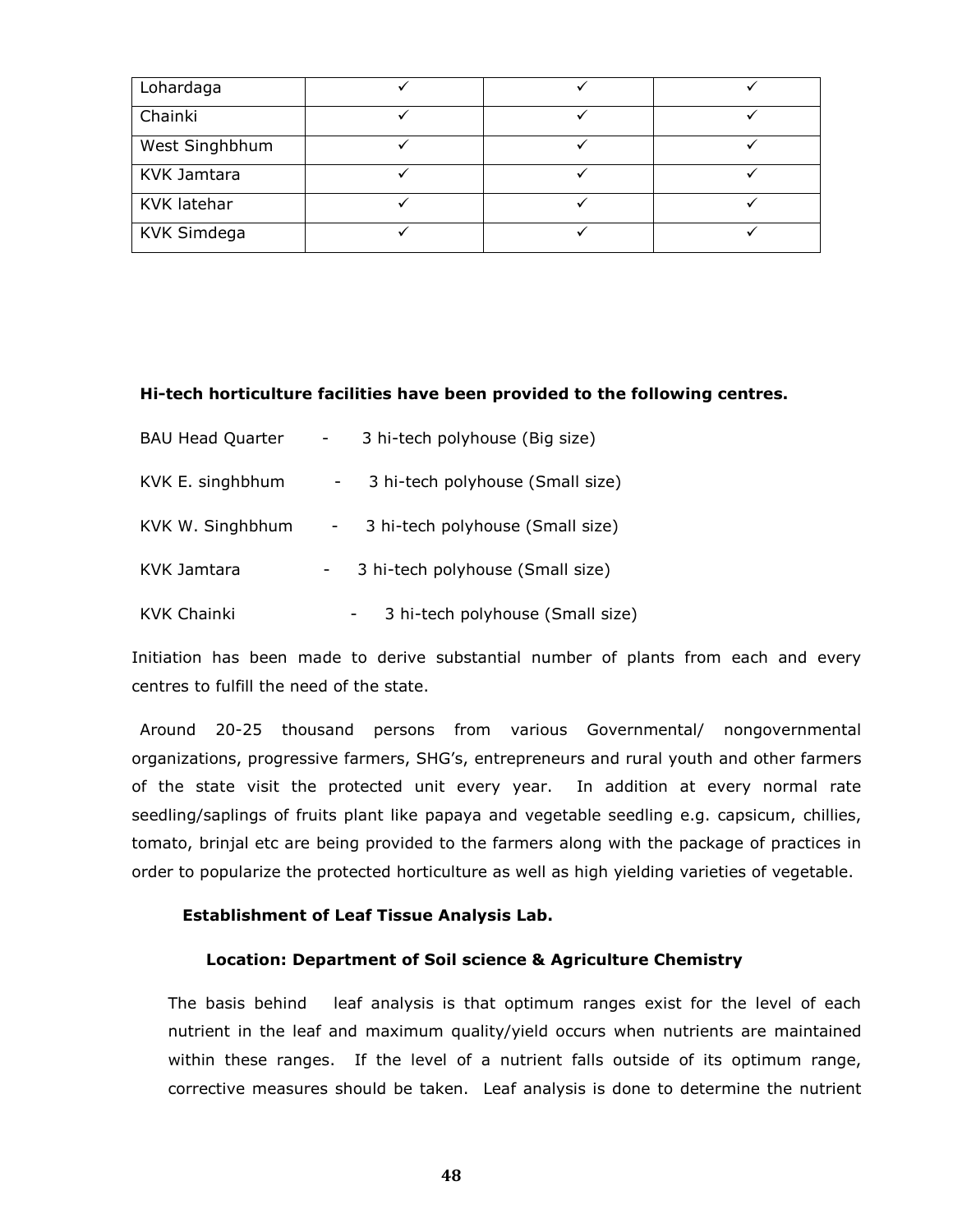status of a plant or orchard and to provide a fertilizer recommendation for that plant of orchard. Unnecessary fertilizer costs are prevented because the correct amount of fertilizer is applied. Deficiencies and malnutrition that can affect crop production can also be detected in time. A standard analysis includes N, P, K. Mg, Zn, Cu, Mn, Fe and B. in addition to the above some of the enzymatic activities can also be informative.

Instruments and equipments installed in leaf analysis laboratory.

| S.NO           | Instrument/equipment                                    |
|----------------|---------------------------------------------------------|
| $\mathbf{1}$   | Forced air hot air oven for drying of the plant samples |
| $\overline{2}$ | Cyclostek mill for grinding of the plant samples        |
| 3              | Fume hood with good exhaust for digestion               |
| 4              | Refrigerator                                            |
| 5              | pH meter, conductivity meter & Flame photometer         |
| 6              | Chlorophyll meter                                       |
| $\overline{7}$ | UV-VIS Spectrophotometer                                |
| 8              | Automatic Absorption Spectrophotometer                  |
| 9              | Accessories and hybrid generator for AAS                |
| 10             | <b>Block digester</b>                                   |
| 11             | Hot plate                                               |
| 12             | Horizontal shaker                                       |
| 13             | Laptop                                                  |
| 14             | Distillation glass                                      |
| 15             | Electric work                                           |
| 16             | Get shaker                                              |
| 17             | Stationary and miscellaneous                            |

## Establishment of plant Health Clinic

#### Location: Department of Plan Pathology

Plant Health Clinic will have three components:

- 1. Monitoring of plant disease
- 2. Monitoring of insect pests
- 3. Monitoring of deficiency diseases/symptoms

| S.NO | Instrument/equipment |
|------|----------------------|
|      | B.O.D Incubator      |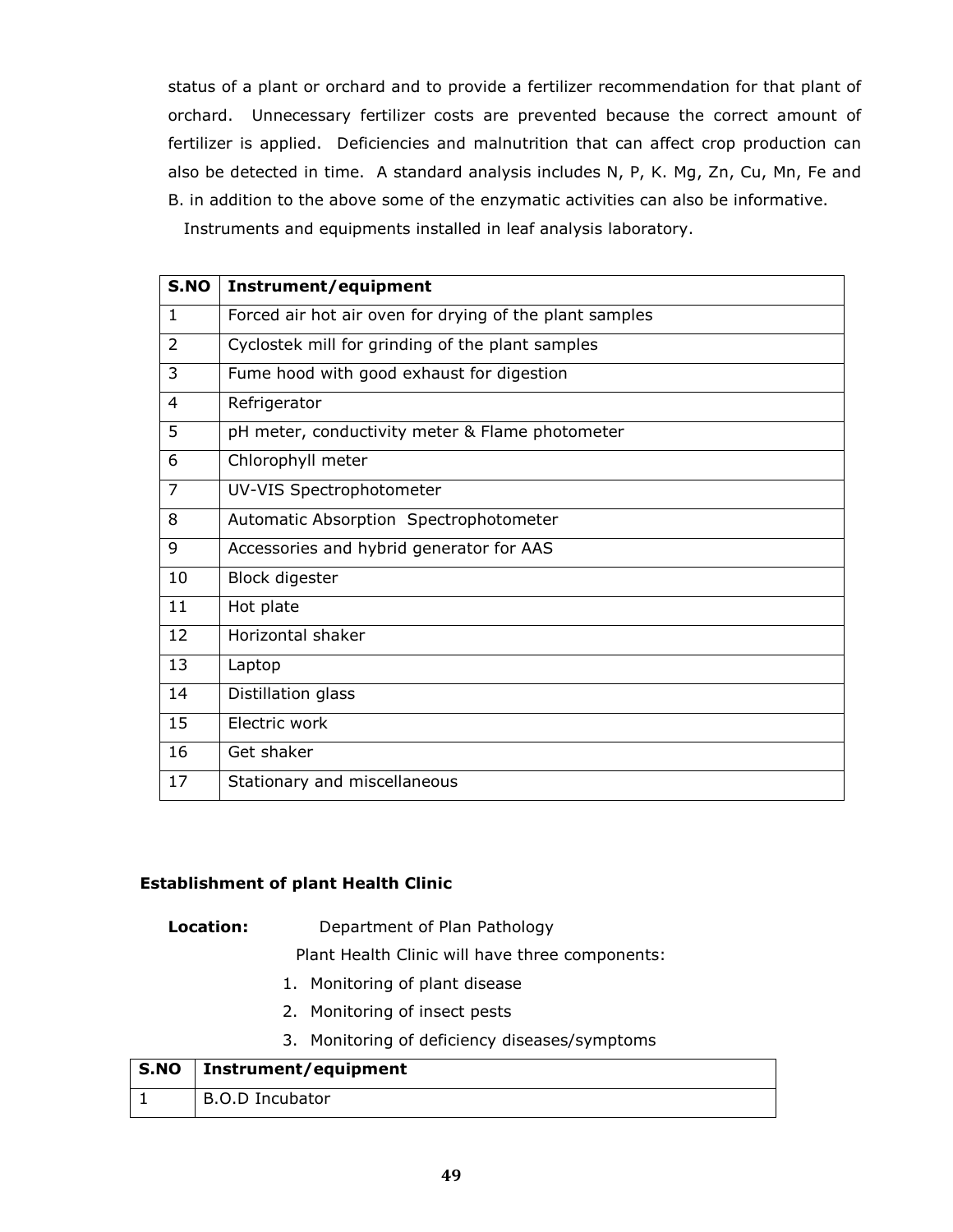| $\overline{2}$ | Laptop                                                                |
|----------------|-----------------------------------------------------------------------|
| 3              | Precision Electric balance                                            |
| 4              | Laminar flow                                                          |
| 5              | Autoclave (horizontal & vertical)                                     |
| 6              | Bacteriological Incubator                                             |
| $\overline{7}$ | Stereo-binocular microscope                                           |
| 8              | Generator                                                             |
| 9              | PC, Printer and accessories                                           |
| 10             | Handy cam                                                             |
| 11             | Refrigerator                                                          |
| 12             | Digital camera                                                        |
| 13             | Compound microscope                                                   |
| 14             | Mini microscope                                                       |
| 15             | Distillation unit                                                     |
| 16             | Pressure cooker gas cylinder, Mixie and other misc. items             |
| 17             | Working table for equipments and furniture for all the units of plant |
|                | clinic                                                                |
| 18             | Repair work (civil & electrical)                                      |
| 19             | Glassware's, Chemicals and Stationeries                               |
| 20             | Servo stabilizer                                                      |

# Vegetable Seed Production Programme

# Rabi 2010-11 & summer 2011) under NHM

# KVK Jamtara & G.K. Farm

| <b>S.N</b>     | <b>Name</b><br>of | <b>Variety</b> | Area           | <b>Remark</b> |
|----------------|-------------------|----------------|----------------|---------------|
| о.             | vegetable         |                | (acre          |               |
|                |                   |                |                |               |
| 1              | Pea               | Arkel          | 4              | Rabi 10-11    |
| $\overline{2}$ | Okra              | Arka           | 5              |               |
|                |                   | Anamika        |                |               |
| 3              | Watermelon        | Arka Manik     | $\overline{2}$ | Summer 10-    |
| 4              | <b>Bottle</b>     | Arka Bahaar    | $\overline{2}$ | 11            |
|                | gourd             |                |                |               |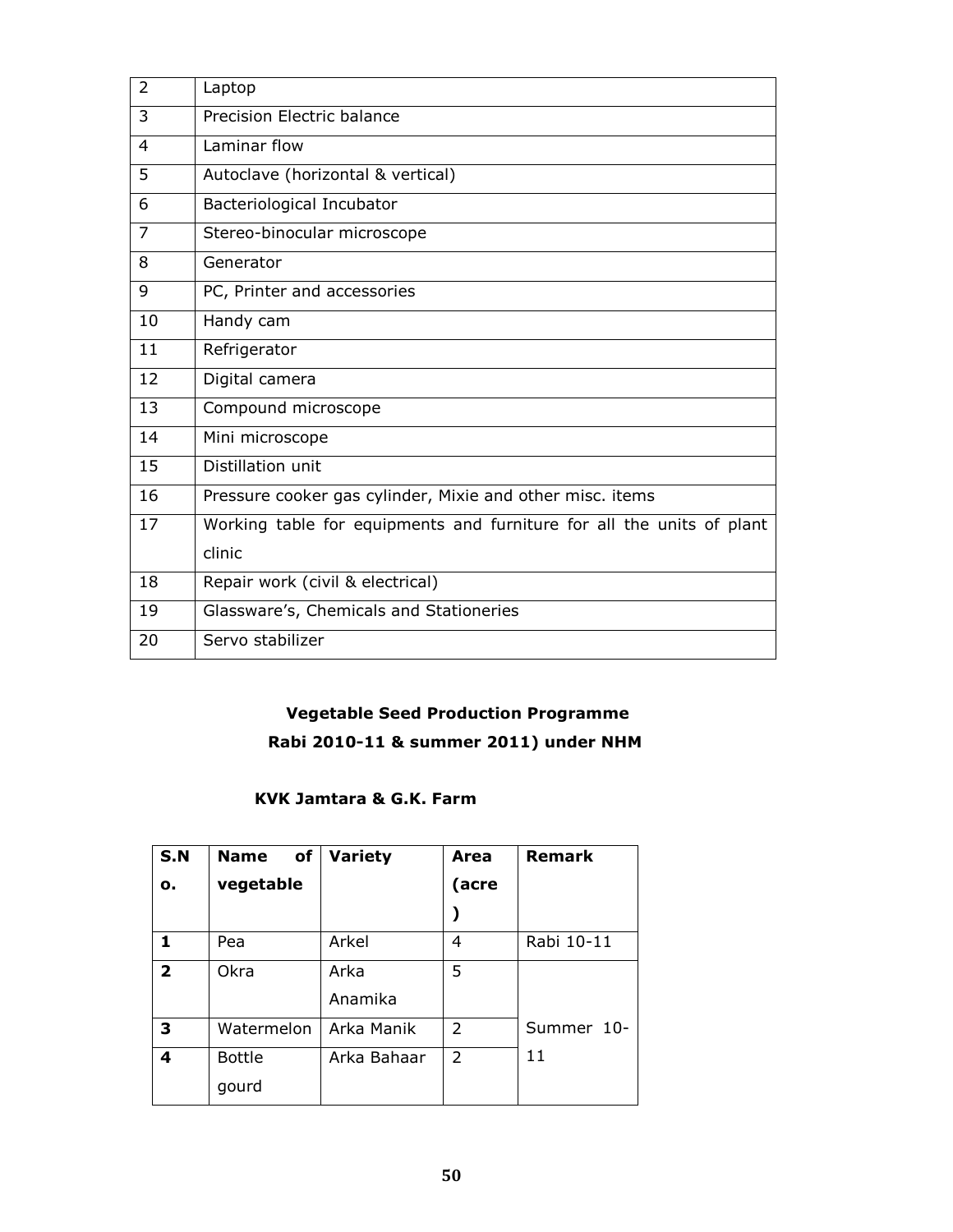| Cucumber                  | Swarna  |    |  |
|---------------------------|---------|----|--|
|                           | Sheetal |    |  |
| Bitter gourd   Arka Harit |         |    |  |
| <b>Total</b>              |         | 17 |  |

# Birsa Agriculture University Head Quarter

| S.No.        | <b>Name</b><br>of | Variety       | Area(acre)   | <b>Remarks</b> |
|--------------|-------------------|---------------|--------------|----------------|
|              | vegetable         |               |              |                |
| 1            | Pea               | Arkel         | 4            |                |
| $\mathbf{2}$ | Frenchbean        | Arka Komal    | 2            |                |
| 3            | Watermelon        | Arka Manik    | $\mathbf{1}$ |                |
| 4            | Bottle gourd      | Arka Bahaar   | $\mathbf{1}$ |                |
| 5            | Cucumber          | Swarna        | $\mathbf{1}$ |                |
|              |                   | Sheetal       |              |                |
| 6            | Bitter gourd      | Arka Harit    | 1            |                |
| 7            | Pumpkin           | Arka<br>Surya | 1            |                |
|              |                   | Mukhi         |              |                |
|              | <b>Total</b>      |               | 11           |                |

# Gauria Karma Farm, Hazaribagh

| S.No.          | of<br><b>Name</b> | <b>Variety</b>          | Area(acre)     | <b>Remarks</b> |
|----------------|-------------------|-------------------------|----------------|----------------|
|                | vegetable         |                         |                |                |
| 1              | Okra              | Arka Anamika            | 10             |                |
| $\overline{2}$ | Bottle gourd      | Arka Bahaar             | 3              |                |
| 3              | Cucumber          | Swarna<br>Sheetal       | $\overline{2}$ |                |
| 4              | Bitter gourd      | Arka Harit              | $\overline{2}$ |                |
| 5              | Pumpkin           | Arka<br>Surya<br>Mukhi  | 3              |                |
| 6              | Palak             | Pusa Jyoti/All<br>green | $\overline{2}$ |                |
|                | <b>Toatl</b>      |                         | 22             |                |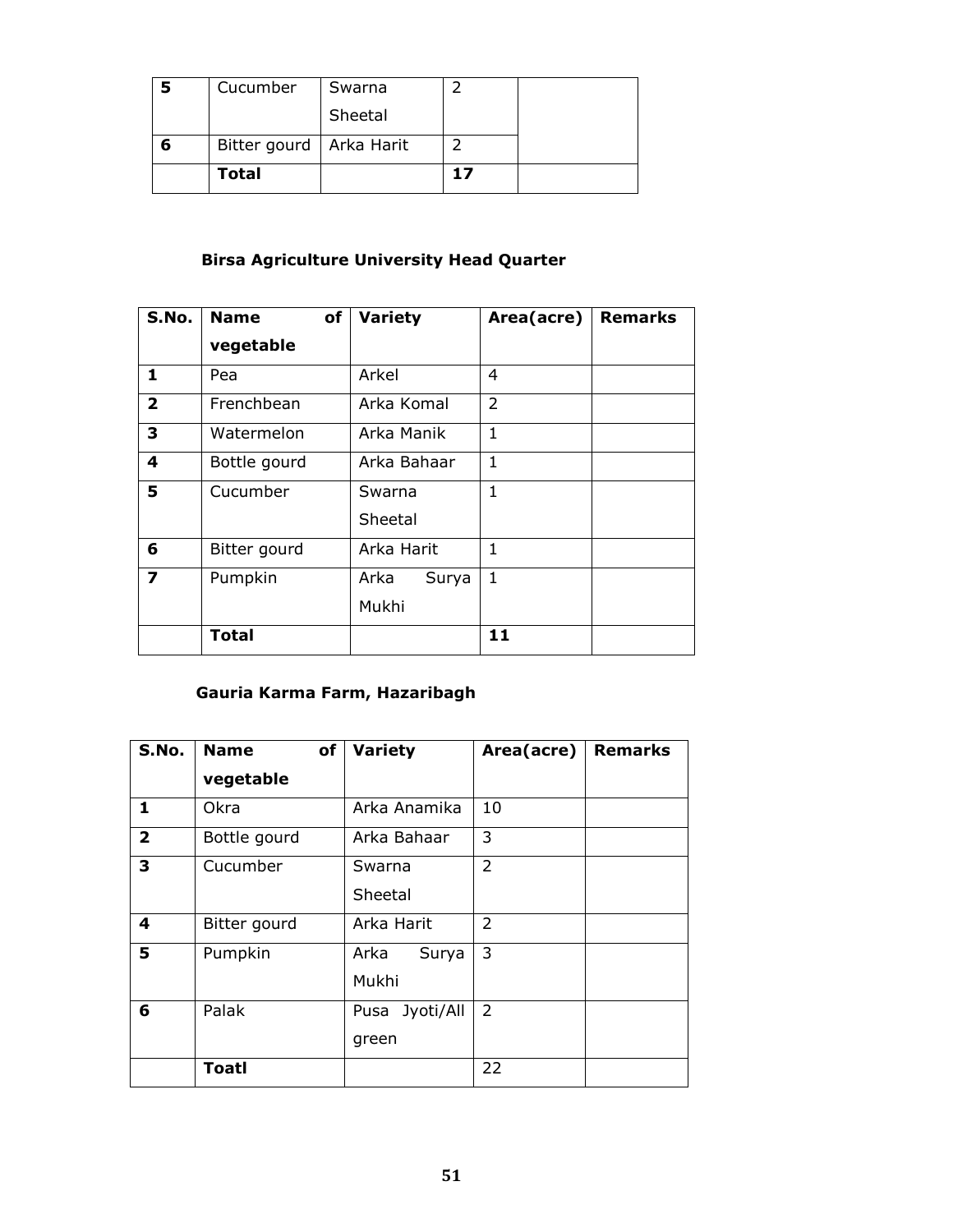# ZRS Chianki and KVKs

| S.No. | <b>Name</b><br>of | Variety      | Area(acre) | <b>Remarks</b> |
|-------|-------------------|--------------|------------|----------------|
|       | vegetable         |              |            |                |
|       | Pea               | Arkel        | 6          |                |
| 2     | Okra              | Arka Anamika | 2          |                |
| 3     | Cucuribts         |              | 2          |                |
|       | <b>Total</b>      |              | 10         |                |

## Total 60 acre

# Vegetable Seed Production Programme in KVK's and Chattarpur during Rabi & Summer 2010-11 under NHM

| S.N            | of<br><b>Name</b>  | <b>Name</b><br>of | Variety         | <b>Are</b> | <b>Remarks</b>      |
|----------------|--------------------|-------------------|-----------------|------------|---------------------|
| о.             | <b>KVK</b>         | Vegetable         |                 | a          |                     |
|                |                    |                   |                 | (ha        |                     |
|                |                    |                   |                 |            |                     |
| $\mathbf{1}$   | ZRS Darisai        | Cowpea            | Arka            | 1.0        | In MPM as intercrop |
|                |                    |                   | Garima(BS)      |            | for seed only       |
| $\overline{2}$ | <b>KVK</b>         | Okra              | Arka            | 0.5        | $\boldsymbol{v}$    |
|                | Jagannathpu        |                   | Anamika(BS)     |            |                     |
|                | r                  |                   |                 |            |                     |
| 3              | <b>KVK Darisai</b> | <b>Bottle</b>     | Arka Bahar (BS) | 1.0        | $\mathbf{v}$        |
|                |                    | gourd             |                 |            |                     |
|                |                    | Cucumber          | Swarna Sheetal  | 2.0        | $\overline{u}$      |
|                |                    |                   | (BS)            |            |                     |
| 4              | Jamtara            | Okara             | Arka Anamika    | 0.5        | $\mathbf{v}$        |
|                | (KVK)              |                   |                 |            |                     |
| 5              | Chattarpur         | <b>Bottle</b>     | Arka Bahar      | 0.5        |                     |
|                |                    | gourd             |                 |            |                     |

Note: Seeding of hybrid vegetable will be taken at H.Q.